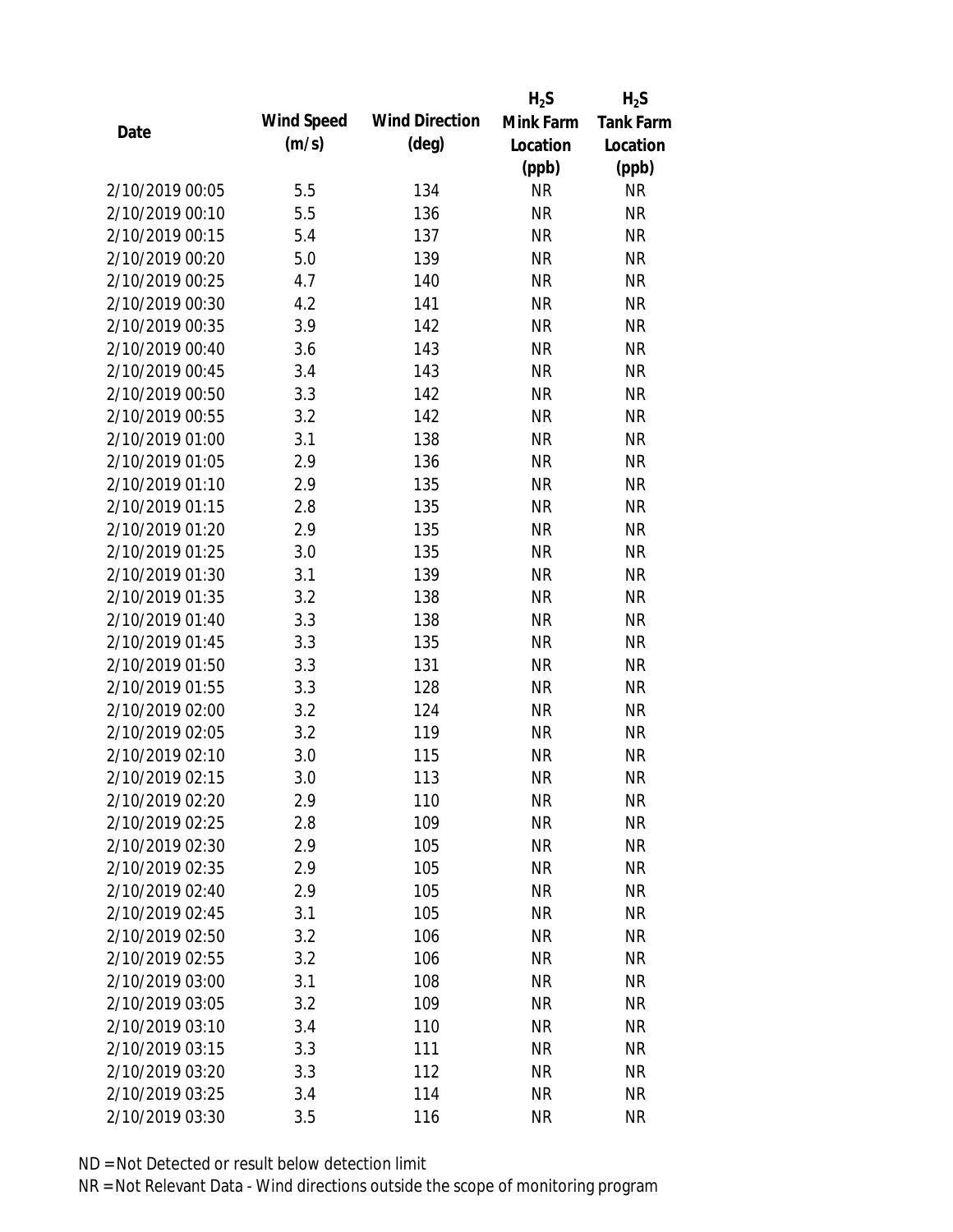|                 |            |                       | $H_2S$    | $H_2S$           |
|-----------------|------------|-----------------------|-----------|------------------|
|                 | Wind Speed | <b>Wind Direction</b> | Mink Farm | <b>Tank Farm</b> |
| Date            | (m/s)      | $(\text{deg})$        | Location  | Location         |
|                 |            |                       | (ppb)     | (ppb)            |
| 2/10/2019 03:35 | 3.5        | 118                   | <b>NR</b> | <b>NR</b>        |
| 2/10/2019 03:40 | 3.5        | 120                   | <b>NR</b> | <b>NR</b>        |
| 2/10/2019 03:45 | 3.5        | 121                   | <b>NR</b> | <b>NR</b>        |
| 2/10/2019 03:50 | 3.7        | 124                   | <b>NR</b> | <b>NR</b>        |
| 2/10/2019 03:55 | 3.7        | 125                   | <b>NR</b> | <b>NR</b>        |
| 2/10/2019 04:00 | 3.7        | 124                   | <b>NR</b> | <b>NR</b>        |
| 2/10/2019 04:05 | 3.8        | 122                   | <b>NR</b> | <b>NR</b>        |
| 2/10/2019 04:10 | 3.8        | 121                   | <b>NR</b> | <b>NR</b>        |
| 2/10/2019 04:15 | 3.8        | 122                   | <b>NR</b> | <b>NR</b>        |
| 2/10/2019 04:20 | 3.6        | 119                   | <b>NR</b> | <b>NR</b>        |
| 2/10/2019 04:25 | 3.4        | 115                   | <b>NR</b> | <b>NR</b>        |
| 2/10/2019 04:30 | 3.3        | 115                   | <b>NR</b> | <b>NR</b>        |
| 2/10/2019 04:35 | 3.2        | 114                   | <b>NR</b> | <b>NR</b>        |
| 2/10/2019 04:40 | 3.2        | 113                   | <b>NR</b> | <b>NR</b>        |
| 2/10/2019 04:45 | 3.0        | 113                   | <b>NR</b> | <b>NR</b>        |
| 2/10/2019 04:50 | 2.9        | 114                   | <b>NR</b> | <b>NR</b>        |
| 2/10/2019 04:55 | 3.0        | 115                   | <b>NR</b> | <b>NR</b>        |
| 2/10/2019 05:00 | 3.0        | 115                   | <b>NR</b> | <b>NR</b>        |
| 2/10/2019 05:05 | 2.8        | 116                   | <b>NR</b> | <b>NR</b>        |
| 2/10/2019 05:10 | 2.7        | 117                   | <b>NR</b> | <b>NR</b>        |
| 2/10/2019 05:15 | 2.8        | 116                   | <b>NR</b> | <b>NR</b>        |
| 2/10/2019 05:20 | 2.9        | 118                   | <b>NR</b> | <b>NR</b>        |
| 2/10/2019 05:25 | 3.0        | 118                   | <b>NR</b> | <b>NR</b>        |
| 2/10/2019 05:30 | 3.1        | 119                   | <b>NR</b> | <b>NR</b>        |
| 2/10/2019 05:35 | 3.5        | 118                   | <b>NR</b> | <b>NR</b>        |
| 2/10/2019 05:40 | 3.5        | 119                   | <b>NR</b> | <b>NR</b>        |
| 2/10/2019 05:45 | 3.5        | 119                   | <b>NR</b> | <b>NR</b>        |
| 2/10/2019 05:50 | 3.4        | 119                   | <b>NR</b> | <b>NR</b>        |
| 2/10/2019 05:55 | 3.5        | 120                   | <b>NR</b> | <b>NR</b>        |
| 2/10/2019 06:00 | 3.5        | 122                   | <b>NR</b> | <b>NR</b>        |
| 2/10/2019 06:05 | 3.4        | 122                   | <b>NR</b> | <b>NR</b>        |
| 2/10/2019 06:10 | 3.4        | 122                   | <b>NR</b> | <b>NR</b>        |
| 2/10/2019 06:15 | 3.6        | 122                   | <b>NR</b> | <b>NR</b>        |
| 2/10/2019 06:20 | 3.7        | 121                   | <b>NR</b> | <b>NR</b>        |
| 2/10/2019 06:25 | 3.7        | 121                   | <b>NR</b> | <b>NR</b>        |
| 2/10/2019 06:30 | 3.7        | 118                   | <b>NR</b> | <b>NR</b>        |
| 2/10/2019 06:35 | 3.8        | 118                   | <b>NR</b> | <b>NR</b>        |
| 2/10/2019 06:40 | 3.7        | 117                   | <b>NR</b> | <b>NR</b>        |
| 2/10/2019 06:45 | 3.7        | 117                   | <b>NR</b> | <b>NR</b>        |
| 2/10/2019 06:50 | 3.4        | 114                   | <b>NR</b> | <b>NR</b>        |
| 2/10/2019 06:55 | 3.1        | 114                   | <b>NR</b> | <b>NR</b>        |
| 2/10/2019 07:00 | 3.0        | 115                   | <b>NR</b> | <b>NR</b>        |
|                 |            |                       |           |                  |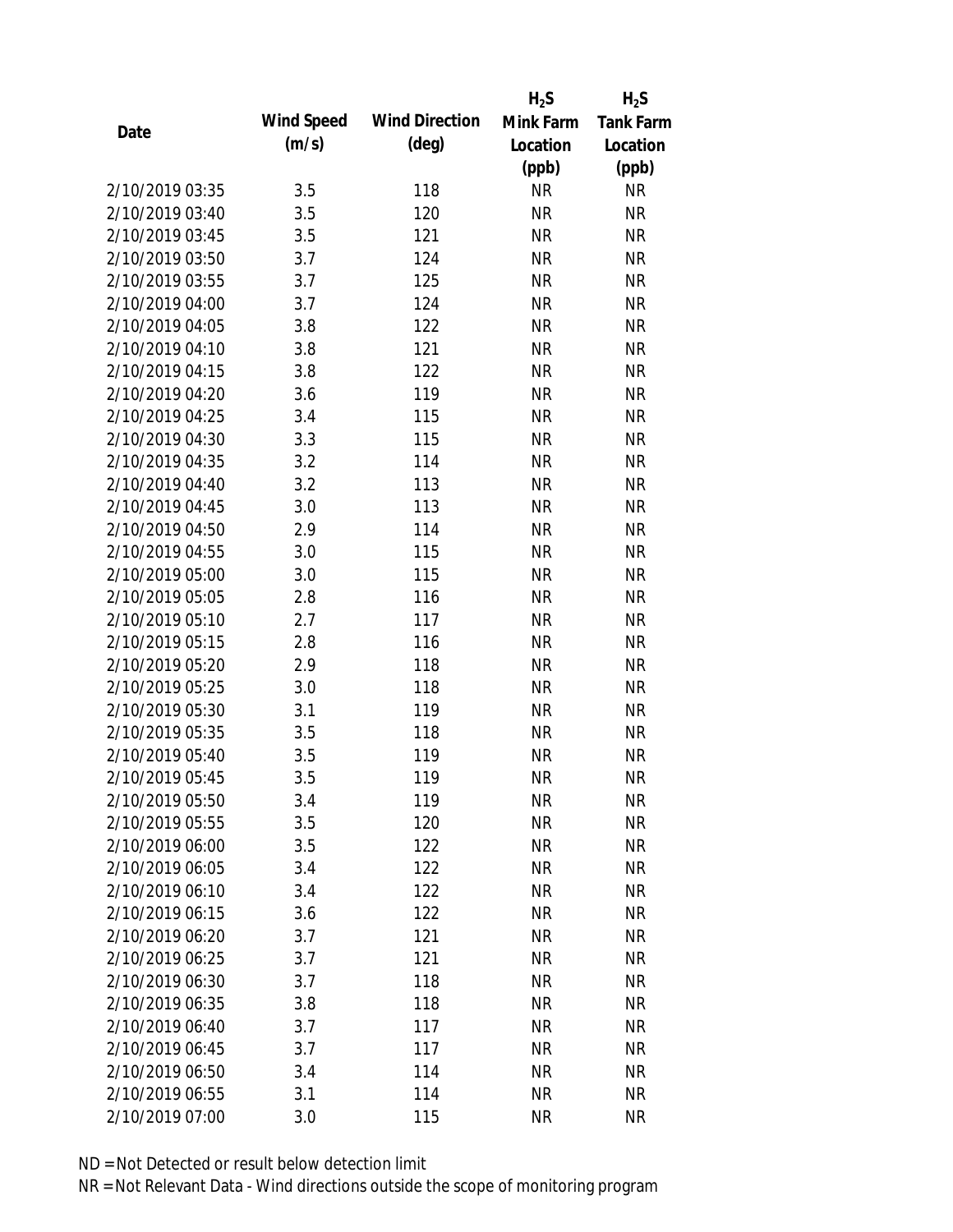|                 |            |                       | $H_2S$    | $H_2S$           |
|-----------------|------------|-----------------------|-----------|------------------|
| Date            | Wind Speed | <b>Wind Direction</b> | Mink Farm | <b>Tank Farm</b> |
|                 | (m/s)      | $(\text{deg})$        | Location  | Location         |
|                 |            |                       | (ppb)     | (ppb)            |
| 2/10/2019 07:05 | 2.8        | 115                   | <b>NR</b> | <b>NR</b>        |
| 2/10/2019 07:10 | 2.6        | 114                   | <b>NR</b> | <b>NR</b>        |
| 2/10/2019 07:15 | 2.3        | 113                   | <b>NR</b> | <b>NR</b>        |
| 2/10/2019 07:20 | 2.3        | 111                   | <b>NR</b> | <b>NR</b>        |
| 2/10/2019 07:25 | 2.2        | 109                   | <b>NR</b> | <b>NR</b>        |
| 2/10/2019 07:30 | 2.2        | 107                   | <b>NR</b> | <b>NR</b>        |
| 2/10/2019 07:35 | 2.2        | 105                   | <b>NR</b> | <b>NR</b>        |
| 2/10/2019 07:40 | 2.1        | 105                   | <b>NR</b> | <b>NR</b>        |
| 2/10/2019 07:45 | 2.1        | 104                   | <b>NR</b> | <b>NR</b>        |
| 2/10/2019 07:50 | 2.2        | 108                   | <b>NR</b> | <b>NR</b>        |
| 2/10/2019 07:55 | 2.2        | 108                   | <b>NR</b> | <b>NR</b>        |
| 2/10/2019 08:00 | 2.1        | 110                   | <b>NR</b> | <b>NR</b>        |
| 2/10/2019 08:05 | 2.1        | 111                   | <b>NR</b> | <b>NR</b>        |
| 2/10/2019 08:10 | 2.2        | 111                   | <b>NR</b> | <b>NR</b>        |
| 2/10/2019 08:15 | 2.3        | 111                   | <b>NR</b> | <b>NR</b>        |
| 2/10/2019 08:20 | 2.5        | 111                   | <b>NR</b> | <b>NR</b>        |
| 2/10/2019 08:25 | 2.7        | 111                   | <b>NR</b> | <b>NR</b>        |
| 2/10/2019 08:30 | 2.9        | 112                   | <b>NR</b> | <b>NR</b>        |
| 2/10/2019 08:35 | 3.2        | 115                   | <b>NR</b> | <b>NR</b>        |
| 2/10/2019 08:40 | 3.5        | 118                   | <b>NR</b> | <b>NR</b>        |
| 2/10/2019 08:45 | 3.8        | 123                   | <b>NR</b> | <b>NR</b>        |
| 2/10/2019 08:50 | 4.0        | 127                   | <b>NR</b> | <b>NR</b>        |
| 2/10/2019 08:55 | 4.0        | 130                   | <b>NR</b> | <b>NR</b>        |
| 2/10/2019 09:00 | 4.0        | 130                   | <b>NR</b> | <b>NR</b>        |
| 2/10/2019 09:05 | 4.0        | 130                   | <b>NR</b> | <b>NR</b>        |
| 2/10/2019 09:10 | 3.9        | 128                   | <b>NR</b> | <b>NR</b>        |
| 2/10/2019 09:15 | 3.7        | 123                   | <b>NR</b> | <b>NR</b>        |
| 2/10/2019 09:20 | 3.6        | 119                   | <b>NR</b> | <b>NR</b>        |
| 2/10/2019 09:25 | 3.5        | 114                   | <b>NR</b> | <b>NR</b>        |
| 2/10/2019 09:30 | 3.5        | 110                   | <b>NR</b> | <b>NR</b>        |
| 2/10/2019 09:35 | 3.3        | 107                   | <b>NR</b> | <b>NR</b>        |
| 2/10/2019 09:40 | 3.2        | 105                   | <b>NR</b> | <b>NR</b>        |
| 2/10/2019 09:45 | 3.3        | 103                   | <b>NR</b> | <b>NR</b>        |
| 2/10/2019 09:50 | 3.5        | 105                   | <b>NR</b> | <b>NR</b>        |
| 2/10/2019 09:55 | 3.8        | 106                   | <b>NR</b> | <b>NR</b>        |
| 2/10/2019 10:00 | 4.1        | 107                   | <b>NR</b> | <b>NR</b>        |
| 2/10/2019 10:05 | 4.4        | 109                   | <b>NR</b> | <b>NR</b>        |
| 2/10/2019 10:10 | 4.7        | 111                   | <b>NR</b> | <b>NR</b>        |
| 2/10/2019 10:15 | 4.7        | 114                   | <b>NR</b> | <b>NR</b>        |
| 2/10/2019 10:20 | 4.7        | 113                   | <b>NR</b> | <b>NR</b>        |
| 2/10/2019 10:25 | 4.4        | 112                   | <b>NR</b> | <b>NR</b>        |
| 2/10/2019 10:30 | 4.2        | 111                   | <b>NR</b> | <b>NR</b>        |
|                 |            |                       |           |                  |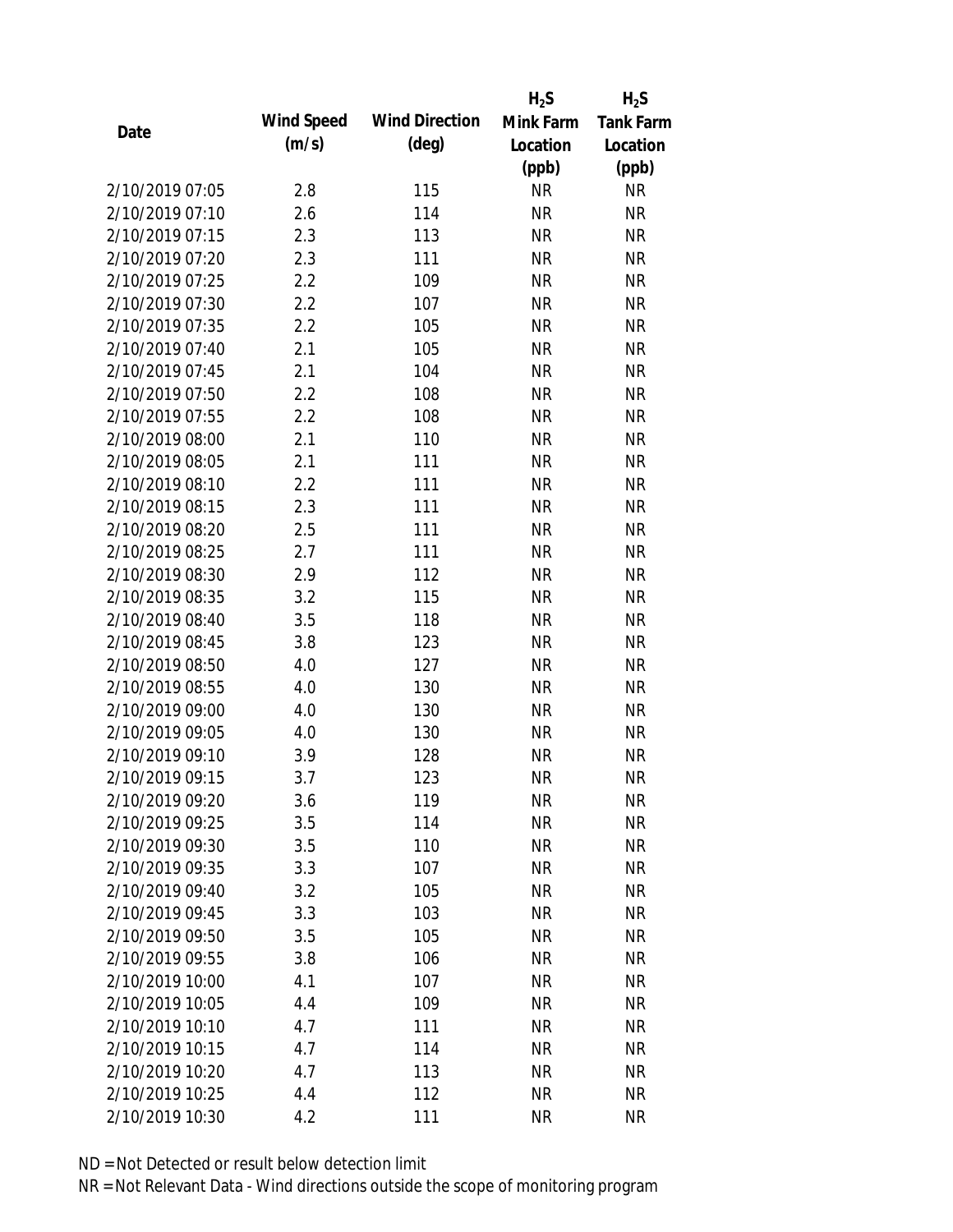|                 |            |                       | $H_2S$    | $H_2S$           |
|-----------------|------------|-----------------------|-----------|------------------|
|                 | Wind Speed | <b>Wind Direction</b> | Mink Farm | <b>Tank Farm</b> |
| Date            | (m/s)      | $(\text{deg})$        | Location  | Location         |
|                 |            |                       | (ppb)     | (ppb)            |
| 2/10/2019 10:35 | 4.0        | 111                   | <b>NR</b> | <b>NR</b>        |
| 2/10/2019 10:40 | 3.8        | 110                   | <b>NR</b> | <b>NR</b>        |
| 2/10/2019 10:45 | 3.7        | 110                   | <b>NR</b> | <b>NR</b>        |
| 2/10/2019 10:50 | 3.4        | 113                   | <b>NR</b> | <b>NR</b>        |
| 2/10/2019 10:55 | 3.4        | 117                   | <b>NR</b> | <b>NR</b>        |
| 2/10/2019 11:00 | 3.4        | 119                   | <b>NR</b> | <b>NR</b>        |
| 2/10/2019 11:05 | 3.4        | 120                   | <b>NR</b> | <b>NR</b>        |
| 2/10/2019 11:10 | 3.5        | 121                   | <b>NR</b> | <b>NR</b>        |
| 2/10/2019 11:15 | 3.6        | 121                   | <b>NR</b> | <b>NR</b>        |
| 2/10/2019 11:20 | 3.7        | 123                   | <b>NR</b> | <b>NR</b>        |
| 2/10/2019 11:25 | 3.7        | 124                   | <b>NR</b> | <b>NR</b>        |
| 2/10/2019 11:30 | 3.7        | 127                   | <b>NR</b> | <b>NR</b>        |
| 2/10/2019 11:35 | 3.7        | 135                   | <b>NR</b> | <b>NR</b>        |
| 2/10/2019 11:40 | 3.6        | 138                   | <b>NR</b> | <b>NR</b>        |
| 2/10/2019 11:45 | 3.6        | 143                   | <b>NR</b> | <b>NR</b>        |
| 2/10/2019 11:50 | 3.6        | 146                   | <b>NR</b> | <b>NR</b>        |
| 2/10/2019 11:55 | 3.9        | 150                   | <b>NR</b> | <b>NR</b>        |
| 2/10/2019 12:00 | 4.2        | 153                   | <b>NR</b> | <b>NR</b>        |
| 2/10/2019 12:05 | 4.2        | 151                   | <b>NR</b> | <b>NR</b>        |
| 2/10/2019 12:10 | 4.4        | 155                   | <b>NR</b> | <b>NR</b>        |
| 2/10/2019 12:15 | 4.6        | 156                   | <b>NR</b> | <b>NR</b>        |
| 2/10/2019 12:20 | 4.7        | 156                   | <b>NR</b> | <b>NR</b>        |
| 2/10/2019 12:25 | 4.6        | 153                   | <b>NR</b> | <b>NR</b>        |
| 2/10/2019 12:30 | 4.7        | 149                   | <b>NR</b> | <b>NR</b>        |
| 2/10/2019 12:35 | 4.6        | 145                   | <b>NR</b> | <b>NR</b>        |
| 2/10/2019 12:40 | 4.5        | 140                   | <b>NR</b> | <b>NR</b>        |
| 2/10/2019 12:45 | 4.3        | 137                   | <b>NR</b> | <b>NR</b>        |
| 2/10/2019 12:50 | 4.0        | 136                   | <b>NR</b> | <b>NR</b>        |
| 2/10/2019 12:55 | 3.9        | 139                   | <b>NR</b> | <b>NR</b>        |
| 2/10/2019 13:00 | 3.6        | 141                   | <b>NR</b> | <b>NR</b>        |
| 2/10/2019 13:05 | 3.6        | 144                   | <b>NR</b> | <b>NR</b>        |
| 2/10/2019 13:10 | 3.5        | 149                   | <b>NR</b> | <b>NR</b>        |
| 2/10/2019 13:15 | 3.7        | 154                   | <b>NR</b> | <b>NR</b>        |
| 2/10/2019 13:20 | 3.8        | 156                   | <b>NR</b> | <b>NR</b>        |
| 2/10/2019 13:25 | 4.0        | 156                   | <b>NR</b> | <b>NR</b>        |
| 2/10/2019 13:30 | 4.3        | 158                   | <b>NR</b> | <b>NR</b>        |
| 2/10/2019 13:35 | 4.5        | 159                   | <b>NR</b> | <b>NR</b>        |
| 2/10/2019 13:40 | 4.7        | 160                   | <b>NR</b> | <b>NR</b>        |
| 2/10/2019 13:45 | 4.6        | 161                   | <b>NR</b> | <b>NR</b>        |
| 2/10/2019 13:50 | 4.5        | 159                   | <b>NR</b> | <b>NR</b>        |
| 2/10/2019 13:55 | 4.4        | 158                   | <b>NR</b> | <b>NR</b>        |
| 2/10/2019 14:00 | 4.0        | 159                   | <b>NR</b> | <b>NR</b>        |
|                 |            |                       |           |                  |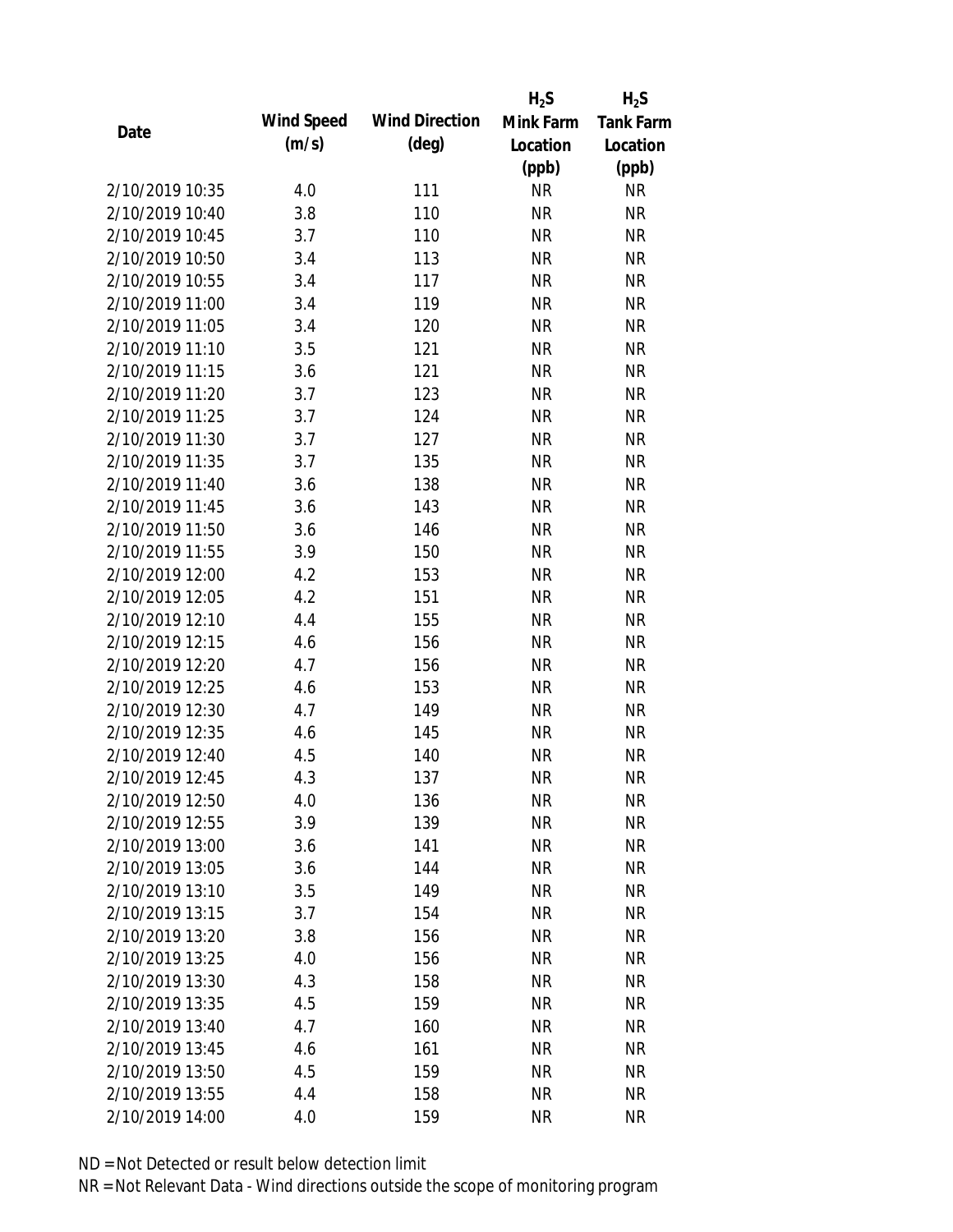|                 |            |                       | $H_2S$    | $H_2S$           |
|-----------------|------------|-----------------------|-----------|------------------|
| Date            | Wind Speed | <b>Wind Direction</b> | Mink Farm | <b>Tank Farm</b> |
|                 | (m/s)      | $(\text{deg})$        | Location  | Location         |
|                 |            |                       | (ppb)     | (ppb)            |
| 2/10/2019 14:05 | 3.6        | 158                   | <b>NR</b> | <b>NR</b>        |
| 2/10/2019 14:10 | 3.2        | 153                   | <b>NR</b> | <b>NR</b>        |
| 2/10/2019 14:15 | 2.8        | 145                   | <b>NR</b> | <b>NR</b>        |
| 2/10/2019 14:20 | 2.5        | 137                   | <b>NR</b> | <b>NR</b>        |
| 2/10/2019 14:25 | 2.2        | 130                   | <b>NR</b> | <b>NR</b>        |
| 2/10/2019 14:30 | 2.0        | 118                   | <b>NR</b> | <b>NR</b>        |
| 2/10/2019 14:35 | 1.9        | 106                   | <b>NR</b> | <b>NR</b>        |
| 2/10/2019 14:40 | 1.8        | 97                    | <b>NR</b> | <b>NR</b>        |
| 2/10/2019 14:45 | 1.9        | 91                    | <b>NR</b> | <b>NR</b>        |
| 2/10/2019 14:50 | 1.9        | 88                    | <b>NR</b> | <b>NR</b>        |
| 2/10/2019 14:55 | 2.0        | 87                    | <b>NR</b> | <b>NR</b>        |
| 2/10/2019 15:00 | 2.1        | 89                    | <b>NR</b> | <b>NR</b>        |
| 2/10/2019 15:05 | 2.2        | 92                    | <b>NR</b> | <b>NR</b>        |
| 2/10/2019 15:10 | 2.2        | 95                    | <b>NR</b> | <b>NR</b>        |
| 2/10/2019 15:15 | 2.2        | 97                    | <b>NR</b> | <b>NR</b>        |
| 2/10/2019 15:20 | 2.2        | 98                    | <b>NR</b> | <b>NR</b>        |
| 2/10/2019 15:25 | 2.2        | 96                    | <b>NR</b> | <b>NR</b>        |
| 2/10/2019 15:30 | 2.3        | 97                    | <b>NR</b> | <b>NR</b>        |
| 2/10/2019 15:35 | 2.5        | 99                    | <b>NR</b> | <b>NR</b>        |
| 2/10/2019 15:40 | 2.6        | 102                   | <b>NR</b> | <b>NR</b>        |
| 2/10/2019 15:45 | 2.6        | 103                   | <b>NR</b> | <b>NR</b>        |
| 2/10/2019 15:50 | 2.8        | 105                   | <b>NR</b> | <b>NR</b>        |
| 2/10/2019 15:55 | 2.9        | 106                   | <b>NR</b> | <b>NR</b>        |
| 2/10/2019 16:00 | 2.8        | 104                   | <b>NR</b> | <b>NR</b>        |
| 2/10/2019 16:05 | 2.8        | 103                   | <b>NR</b> | <b>NR</b>        |
| 2/10/2019 16:10 | 2.8        | 102                   | <b>NR</b> | <b>NR</b>        |
| 2/10/2019 16:15 | 3.0        | 103                   | <b>NR</b> | <b>NR</b>        |
| 2/10/2019 16:20 | 3.0        | 104                   | <b>NR</b> | <b>NR</b>        |
| 2/10/2019 16:25 | 3.1        | 105                   | <b>NR</b> | <b>NR</b>        |
| 2/10/2019 16:30 | 3.1        | 108                   | <b>NR</b> | <b>NR</b>        |
| 2/10/2019 16:35 | 3.1        | 110                   | <b>NR</b> | <b>NR</b>        |
| 2/10/2019 16:40 | 2.9        | 109                   | <b>NR</b> | <b>NR</b>        |
| 2/10/2019 16:45 | 2.9        | 109                   | <b>NR</b> | <b>NR</b>        |
| 2/10/2019 16:50 | 3.0        | 109                   | <b>NR</b> | <b>NR</b>        |
| 2/10/2019 16:55 | 2.9        | 109                   | <b>NR</b> | <b>NR</b>        |
| 2/10/2019 17:00 | 2.8        | 109                   | <b>NR</b> | <b>NR</b>        |
| 2/10/2019 17:05 | 2.9        | 108                   | <b>NR</b> | <b>NR</b>        |
| 2/10/2019 17:10 | 3.0        | 110                   | <b>NR</b> | <b>NR</b>        |
| 2/10/2019 17:15 | 2.8        | 110                   | <b>NR</b> | <b>NR</b>        |
| 2/10/2019 17:20 | 2.6        | 109                   | <b>NR</b> | <b>NR</b>        |
| 2/10/2019 17:25 | 2.5        | 108                   | <b>NR</b> | <b>NR</b>        |
| 2/10/2019 17:30 | 2.4        | 107                   | <b>NR</b> | <b>NR</b>        |
|                 |            |                       |           |                  |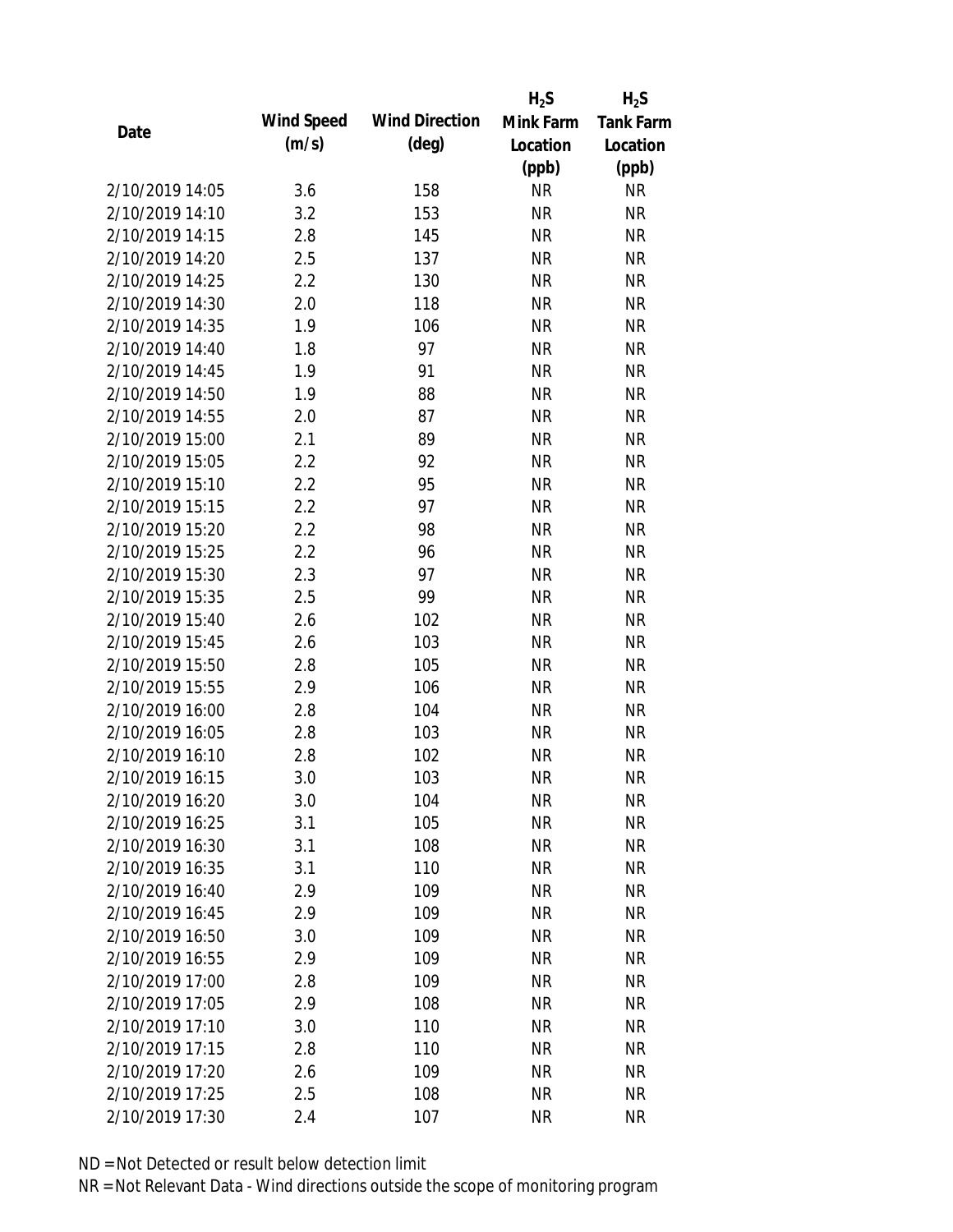|                 |            |                       | $H_2S$    | $H_2S$           |
|-----------------|------------|-----------------------|-----------|------------------|
| Date            | Wind Speed | <b>Wind Direction</b> | Mink Farm | <b>Tank Farm</b> |
|                 | (m/s)      | $(\text{deg})$        | Location  | Location         |
|                 |            |                       | (ppb)     | (ppb)            |
| 2/10/2019 17:35 | 2.2        | 105                   | <b>NR</b> | <b>NR</b>        |
| 2/10/2019 17:40 | 2.2        | 104                   | <b>NR</b> | <b>NR</b>        |
| 2/10/2019 17:45 | 2.3        | 103                   | <b>NR</b> | <b>NR</b>        |
| 2/10/2019 17:50 | 2.4        | 103                   | <b>NR</b> | <b>NR</b>        |
| 2/10/2019 17:55 | 2.5        | 104                   | <b>NR</b> | <b>NR</b>        |
| 2/10/2019 18:00 | 2.5        | 104                   | <b>NR</b> | <b>NR</b>        |
| 2/10/2019 18:05 | 2.5        | 106                   | <b>NR</b> | <b>NR</b>        |
| 2/10/2019 18:10 | 2.4        | 105                   | <b>NR</b> | <b>NR</b>        |
| 2/10/2019 18:15 | 2.2        | 104                   | <b>NR</b> | <b>NR</b>        |
| 2/10/2019 18:20 | 2.0        | 104                   | <b>NR</b> | <b>NR</b>        |
| 2/10/2019 18:25 | 1.8        | 102                   | <b>NR</b> | <b>NR</b>        |
| 2/10/2019 18:30 | 1.8        | 104                   | <b>NR</b> | <b>NR</b>        |
| 2/10/2019 18:35 | 1.8        | 103                   | <b>NR</b> | <b>NR</b>        |
| 2/10/2019 18:40 | 1.7        | 101                   | <b>NR</b> | <b>NR</b>        |
| 2/10/2019 18:45 | 1.6        | 101                   | <b>NR</b> | <b>NR</b>        |
| 2/10/2019 18:50 | 1.7        | 98                    | <b>NR</b> | <b>NR</b>        |
| 2/10/2019 18:55 | 1.7        | 95                    | <b>NR</b> | <b>NR</b>        |
| 2/10/2019 19:00 | 1.7        | 92                    | <b>NR</b> | <b>NR</b>        |
| 2/10/2019 19:05 | 1.8        | 92                    | <b>NR</b> | <b>NR</b>        |
| 2/10/2019 19:10 | 1.8        | 90                    | <b>NR</b> | <b>NR</b>        |
| 2/10/2019 19:15 | 1.9        | 89                    | <b>NR</b> | <b>NR</b>        |
| 2/10/2019 19:20 | 1.9        | 91                    | <b>NR</b> | <b>NR</b>        |
| 2/10/2019 19:25 | 2.0        | 94                    | <b>NR</b> | <b>NR</b>        |
| 2/10/2019 19:30 | 2.1        | 95                    | <b>NR</b> | <b>NR</b>        |
| 2/10/2019 19:35 | 2.1        | 97                    | <b>NR</b> | <b>NR</b>        |
| 2/10/2019 19:40 | 2.2        | 100                   | <b>NR</b> | <b>NR</b>        |
| 2/10/2019 19:45 | 2.1        | 102                   | <b>NR</b> | <b>NR</b>        |
| 2/10/2019 19:50 | 2.1        | 104                   | <b>NR</b> | <b>NR</b>        |
| 2/10/2019 19:55 | 2.1        | 107                   | <b>NR</b> | <b>NR</b>        |
| 2/10/2019 20:00 | 2.0        | 109                   | <b>NR</b> | <b>NR</b>        |
| 2/10/2019 20:05 | 1.9        | 108                   | <b>NR</b> | <b>NR</b>        |
| 2/10/2019 20:10 | 1.7        | 106                   | <b>NR</b> | NR               |
| 2/10/2019 20:15 | 1.7        | 105                   | <b>NR</b> | <b>NR</b>        |
| 2/10/2019 20:20 | 1.6        | 103                   | <b>NR</b> | <b>NR</b>        |
| 2/10/2019 20:25 | 1.5        | 97                    | <b>NR</b> | <b>NR</b>        |
| 2/10/2019 20:30 | 1.4        | 91                    | <b>NR</b> | <b>NR</b>        |
| 2/10/2019 20:35 | 1.4        | 86                    | <b>NR</b> | <b>NR</b>        |
| 2/10/2019 20:40 | 1.4        | 84                    | <b>NR</b> | <b>NR</b>        |
| 2/10/2019 20:45 | 1.5        | 82                    | <b>NR</b> | NR               |
| 2/10/2019 20:50 | 1.5        | 79                    | <b>NR</b> | NR               |
| 2/10/2019 20:55 | 1.5        | 77                    | <b>NR</b> | <b>NR</b>        |
| 2/10/2019 21:00 | 1.4        | 76                    | <b>NR</b> | <b>NR</b>        |
|                 |            |                       |           |                  |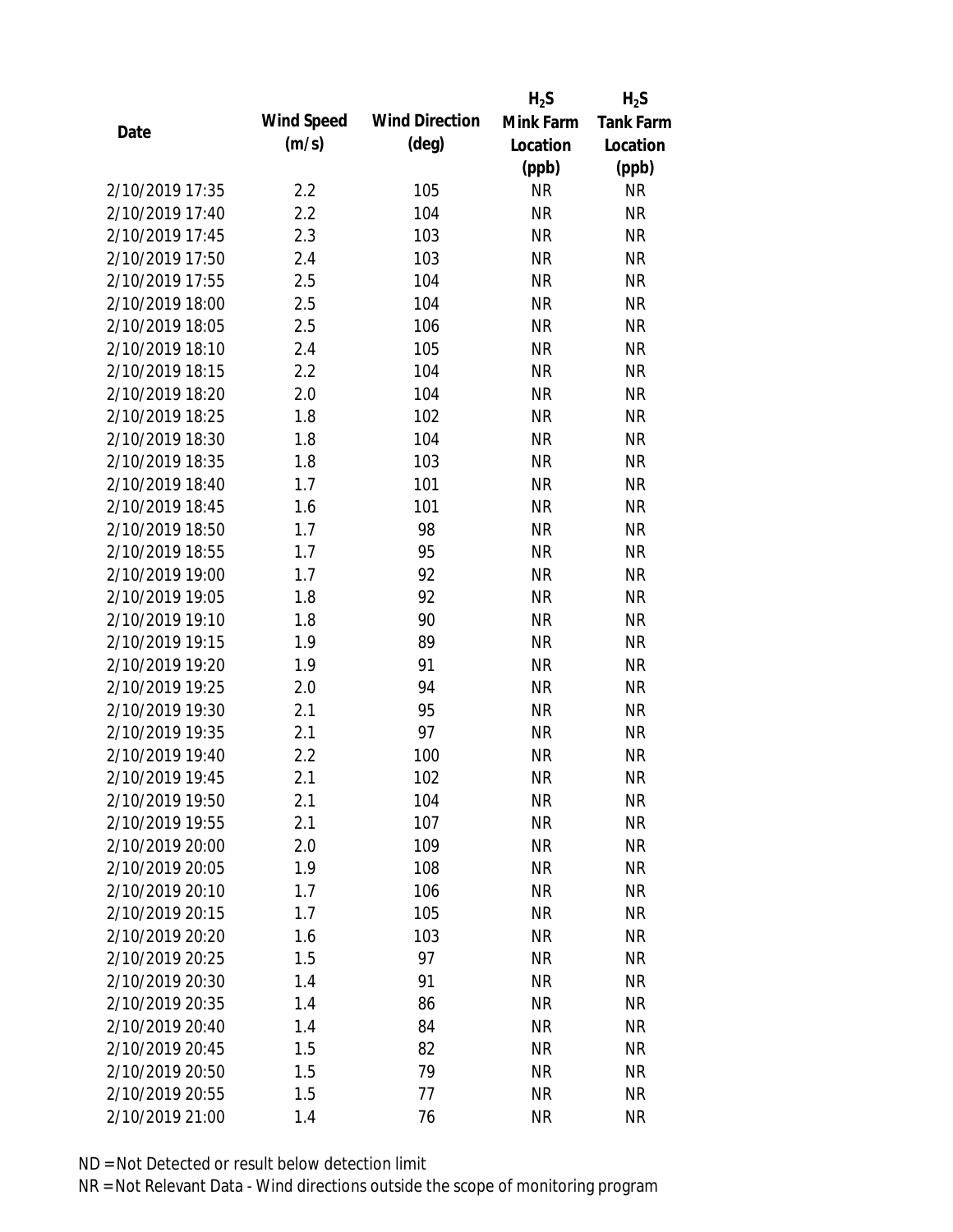|                 |            |                       | $H_2S$    | $H_2S$           |
|-----------------|------------|-----------------------|-----------|------------------|
| Date            | Wind Speed | <b>Wind Direction</b> | Mink Farm | <b>Tank Farm</b> |
|                 | (m/s)      | $(\text{deg})$        | Location  | Location         |
|                 |            |                       | (ppb)     | (ppb)            |
| 2/10/2019 21:05 | 1.4        | 69                    | <b>NR</b> | <b>NR</b>        |
| 2/10/2019 21:10 | 1.5        | 60                    | <b>NR</b> | <b>NR</b>        |
| 2/10/2019 21:15 | 1.5        | 55                    | <b>NR</b> | <b>NR</b>        |
| 2/10/2019 21:20 | 1.6        | 51                    | <b>NR</b> | <b>NR</b>        |
| 2/10/2019 21:25 | 1.6        | 49                    | <b>NR</b> | <b>NR</b>        |
| 2/10/2019 21:30 | 1.6        | 49                    | <b>NR</b> | <b>NR</b>        |
| 2/10/2019 21:35 | 1.6        | 56                    | <b>NR</b> | <b>NR</b>        |
| 2/10/2019 21:40 | 1.6        | 64                    | <b>NR</b> | <b>NR</b>        |
| 2/10/2019 21:45 | 1.5        | 69                    | <b>NR</b> | <b>NR</b>        |
| 2/10/2019 21:50 | 1.6        | 74                    | <b>NR</b> | <b>NR</b>        |
| 2/10/2019 21:55 | 1.5        | 77                    | <b>NR</b> | <b>NR</b>        |
| 2/10/2019 22:00 | 1.6        | 79                    | <b>NR</b> | <b>NR</b>        |
| 2/10/2019 22:05 | 1.6        | 79                    | <b>NR</b> | <b>NR</b>        |
| 2/10/2019 22:10 | 1.5        | 75                    | <b>NR</b> | <b>NR</b>        |
| 2/10/2019 22:15 | 1.4        | 73                    | <b>NR</b> | <b>NR</b>        |
| 2/10/2019 22:20 | 1.3        | 71                    | <b>NR</b> | <b>NR</b>        |
| 2/10/2019 22:25 | 1.3        | 71                    | <b>NR</b> | <b>NR</b>        |
| 2/10/2019 22:30 | 1.2        | 70                    | <b>NR</b> | <b>NR</b>        |
| 2/10/2019 22:35 | 1.2        | 73                    | <b>NR</b> | <b>NR</b>        |
| 2/10/2019 22:40 | 1.3        | 77                    | <b>NR</b> | <b>NR</b>        |
| 2/10/2019 22:45 | 1.3        | 77                    | <b>NR</b> | <b>NR</b>        |
| 2/10/2019 22:50 | 1.4        | 76                    | <b>NR</b> | <b>NR</b>        |
| 2/10/2019 22:55 | 1.3        | 74                    | <b>NR</b> | <b>NR</b>        |
| 2/10/2019 23:00 | 1.3        | 75                    | <b>NR</b> | <b>NR</b>        |
| 2/10/2019 23:05 | 1.3        | 71                    | <b>NR</b> | <b>NR</b>        |
| 2/10/2019 23:10 | 1.1        | 70                    | <b>NR</b> | <b>NR</b>        |
| 2/10/2019 23:15 | 1.1        | 72                    | <b>NR</b> | <b>NR</b>        |
| 2/10/2019 23:20 | 1.1        | 71                    | <b>NR</b> | <b>NR</b>        |
| 2/10/2019 23:25 | 1.0        | 70                    | <b>NR</b> | <b>NR</b>        |
| 2/10/2019 23:30 | 0.9        | 67                    | <b>NR</b> | <b>NR</b>        |
| 2/10/2019 23:35 | 0.9        | 65                    | <b>NR</b> | <b>NR</b>        |
| 2/10/2019 23:40 | 0.9        | 63                    | <b>NR</b> | NR               |
| 2/10/2019 23:45 | 0.8        | 60                    | <b>NR</b> | <b>NR</b>        |
| 2/10/2019 23:50 | 0.9        | 61                    | <b>NR</b> | <b>NR</b>        |
| 2/10/2019 23:55 | 1.0        | 68                    | <b>NR</b> | <b>NR</b>        |
| 2/10/2019 24:00 | 1.1        | 75                    | <b>NR</b> | <b>NR</b>        |
| 2/11/2019 00:05 | 1.2        | 81                    | <b>NR</b> | <b>NR</b>        |
| 2/11/2019 00:10 | 1.3        | 86                    | <b>NR</b> | <b>NR</b>        |
| 2/11/2019 00:15 | 1.4        | 89                    | <b>NR</b> | <b>NR</b>        |
| 2/11/2019 00:20 | 1.4        | 89                    | <b>NR</b> | <b>NR</b>        |
| 2/11/2019 00:25 | 1.5        | 83                    | <b>NR</b> | <b>NR</b>        |
|                 |            |                       |           |                  |
| 2/11/2019 00:30 | 1.5        | 74                    | <b>NR</b> | <b>NR</b>        |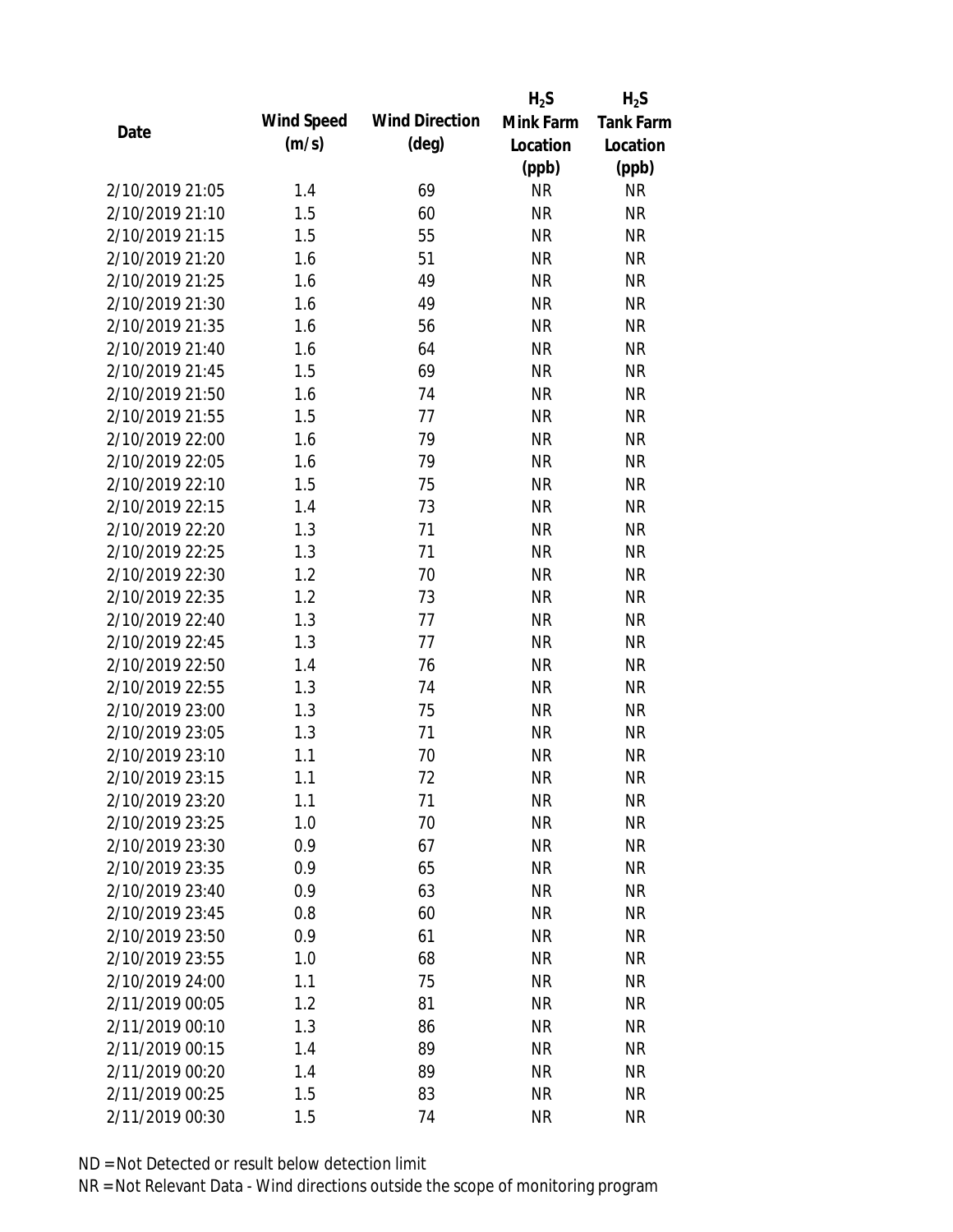|                 |            |                       | $H_2S$         | $H_2S$           |
|-----------------|------------|-----------------------|----------------|------------------|
| Date            | Wind Speed | <b>Wind Direction</b> | Mink Farm      | <b>Tank Farm</b> |
|                 | (m/s)      | $(\text{deg})$        | Location       | Location         |
|                 |            |                       | (ppb)          | (ppb)            |
| 2/11/2019 00:35 | 1.5        | 66                    | <b>NR</b>      | <b>NR</b>        |
| 2/11/2019 00:40 | 1.5        | 56                    | <b>NR</b>      | <b>NR</b>        |
| 2/11/2019 00:45 | 1.5        | 49                    | <b>NR</b>      | <b>NR</b>        |
| 2/11/2019 00:50 | 1.5        | 46                    | <b>NR</b>      | <b>NR</b>        |
| 2/11/2019 00:55 | 1.5        | 45                    | <b>NR</b>      | <b>NR</b>        |
| 2/11/2019 01:00 | 1.5        | 49                    | <b>NR</b>      | <b>NR</b>        |
| 2/11/2019 01:05 | 1.4        | 51                    | <b>NR</b>      | <b>NR</b>        |
| 2/11/2019 01:10 | 1.3        | 54                    | <b>NR</b>      | <b>NR</b>        |
| 2/11/2019 01:15 | 1.3        | 55                    | <b>NR</b>      | <b>NR</b>        |
| 2/11/2019 01:20 | 1.3        | 55                    | <b>NR</b>      | <b>NR</b>        |
| 2/11/2019 01:25 | 1.3        | 53                    | <b>NR</b>      | <b>NR</b>        |
| 2/11/2019 01:30 | 1.3        | 51                    | <b>NR</b>      | <b>NR</b>        |
| 2/11/2019 01:35 | 1.3        | 50                    | <b>NR</b>      | <b>NR</b>        |
| 2/11/2019 01:40 | 1.4        | 48                    | <b>NR</b>      | <b>NR</b>        |
| 2/11/2019 01:45 | 1.3        | 48                    | <b>NR</b>      | <b>NR</b>        |
| 2/11/2019 01:50 | 1.3        | 47                    | <b>NR</b>      | <b>NR</b>        |
| 2/11/2019 01:55 | 1.3        | 47                    | <b>NR</b>      | <b>NR</b>        |
| 2/11/2019 02:00 | 1.3        | 47                    | <b>NR</b>      | <b>NR</b>        |
| 2/11/2019 02:05 | 1.3        | 47                    | <b>NR</b>      | <b>NR</b>        |
| 2/11/2019 02:10 | 1.4        | 46                    | <b>NR</b>      | <b>NR</b>        |
| 2/11/2019 02:15 | 1.4        | 43                    | <b>NR</b>      | <b>NR</b>        |
| 2/11/2019 02:20 | 1.5        | 44                    | <b>NR</b>      | <b>NR</b>        |
| 2/11/2019 02:25 | 1.6        | 43                    | <b>NR</b>      | <b>NR</b>        |
| 2/11/2019 02:30 | 1.6        | 43                    | <b>NR</b>      | <b>NR</b>        |
| 2/11/2019 02:35 | 1.7        | 40                    | 1              | <b>NR</b>        |
| 2/11/2019 02:40 | 1.7        | 39                    | 1              | <b>NR</b>        |
| 2/11/2019 02:45 | 1.6        | 38                    | 1              | <b>NR</b>        |
| 2/11/2019 02:50 | 1.6        | 36                    | 1              | <b>NR</b>        |
| 2/11/2019 02:55 | 1.5        | 35                    | $\overline{2}$ | <b>NR</b>        |
| 2/11/2019 03:00 | 1.5        | 34                    | 1              | <b>NR</b>        |
| 2/11/2019 03:05 | 1.4        | 34                    | 1              | <b>NR</b>        |
| 2/11/2019 03:10 | 1.2        | 35                    | 1              | <b>NR</b>        |
| 2/11/2019 03:15 | 1.2        | 38                    | 1              | <b>NR</b>        |
| 2/11/2019 03:20 | 1.2        | 40                    | 1              | <b>NR</b>        |
| 2/11/2019 03:25 | 1.2        | 42                    | <b>NR</b>      | <b>NR</b>        |
| 2/11/2019 03:30 | 1.1        | 42                    | <b>NR</b>      | <b>NR</b>        |
| 2/11/2019 03:35 | 1.1        | 41                    | <b>NR</b>      | <b>NR</b>        |
| 2/11/2019 03:40 | 1.1        | 39                    | 1              | <b>NR</b>        |
| 2/11/2019 03:45 | 1.2        | 34                    | 1              | <b>NR</b>        |
| 2/11/2019 03:50 | 1.2        | 29                    | 1              | <b>NR</b>        |
| 2/11/2019 03:55 | 1.3        | 25                    | 1              | <b>NR</b>        |
| 2/11/2019 04:00 | 1.5        | 23                    | 1              | <b>NR</b>        |
|                 |            |                       |                |                  |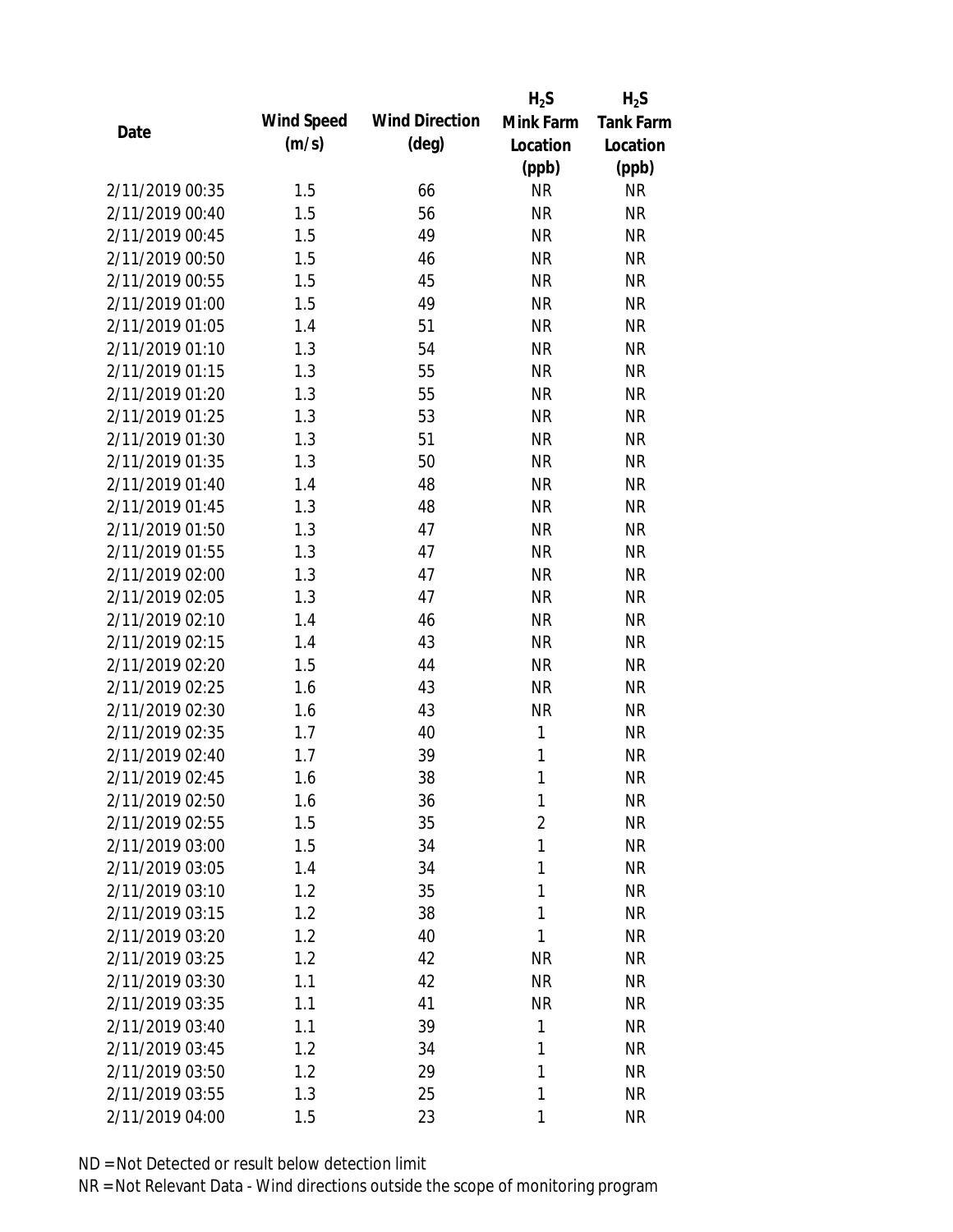|                 |            |                       | $H_2S$         | $H_2S$           |
|-----------------|------------|-----------------------|----------------|------------------|
| Date            | Wind Speed | <b>Wind Direction</b> | Mink Farm      | <b>Tank Farm</b> |
|                 | (m/s)      | $(\text{deg})$        | Location       | Location         |
|                 |            |                       | (ppb)          | (ppb)            |
| 2/11/2019 04:05 | 1.5        | 20                    | 1              | <b>NR</b>        |
| 2/11/2019 04:10 | 1.7        | 17                    | $\overline{2}$ | <b>NR</b>        |
| 2/11/2019 04:15 | 1.7        | 17                    | $\mathbf{1}$   | <b>NR</b>        |
| 2/11/2019 04:20 | 1.7        | 18                    | 1              | <b>NR</b>        |
| 2/11/2019 04:25 | 1.6        | 21                    | $\overline{2}$ | <b>NR</b>        |
| 2/11/2019 04:30 | 1.5        | 24                    | $\overline{2}$ | <b>NR</b>        |
| 2/11/2019 04:35 | 1.4        | 29                    | $\overline{2}$ | <b>NR</b>        |
| 2/11/2019 04:40 | 1.3        | 34                    | $\overline{2}$ | <b>NR</b>        |
| 2/11/2019 04:45 | 1.2        | 39                    | $\overline{2}$ | <b>NR</b>        |
| 2/11/2019 04:50 | 1.2        | 43                    | <b>NR</b>      | <b>NR</b>        |
| 2/11/2019 04:55 | 1.2        | 45                    | <b>NR</b>      | <b>NR</b>        |
| 2/11/2019 05:00 | 1.3        | 45                    | <b>NR</b>      | <b>NR</b>        |
| 2/11/2019 05:05 | 1.4        | 43                    | <b>NR</b>      | <b>NR</b>        |
| 2/11/2019 05:10 | 1.6        | 40                    | 1              | <b>NR</b>        |
| 2/11/2019 05:15 | 1.8        | 37                    | 1              | <b>NR</b>        |
| 2/11/2019 05:20 | 2.0        | 34                    | 1              | <b>NR</b>        |
| 2/11/2019 05:25 | 2.1        | 32                    | 1              | <b>NR</b>        |
| 2/11/2019 05:30 | 2.1        | 30                    | 1              | <b>NR</b>        |
| 2/11/2019 05:35 | 2.1        | 29                    | $\overline{2}$ | <b>NR</b>        |
| 2/11/2019 05:40 | 2.0        | 29                    | $\overline{2}$ | <b>NR</b>        |
| 2/11/2019 05:45 | 1.9        | 31                    | $\overline{2}$ | <b>NR</b>        |
| 2/11/2019 05:50 | 1.9        | 31                    | $\overline{2}$ | <b>NR</b>        |
| 2/11/2019 05:55 | 1.9        | 31                    | $\overline{2}$ | <b>NR</b>        |
| 2/11/2019 06:00 | 2.0        | 32                    | $\overline{2}$ | <b>NR</b>        |
| 2/11/2019 06:05 | 2.1        | 33                    | $\overline{2}$ | <b>NR</b>        |
| 2/11/2019 06:10 | 2.1        | 32                    | $\overline{2}$ | <b>NR</b>        |
| 2/11/2019 06:15 | 2.1        | 32                    | $\overline{2}$ | <b>NR</b>        |
| 2/11/2019 06:20 | 2.2        | 31                    | $\overline{2}$ | <b>NR</b>        |
| 2/11/2019 06:25 | 2.1        | 29                    | $\overline{2}$ | <b>NR</b>        |
| 2/11/2019 06:30 | 2.1        | 29                    | $\overline{2}$ | <b>NR</b>        |
| 2/11/2019 06:35 | 2.1        | 29                    | $\overline{2}$ | <b>NR</b>        |
| 2/11/2019 06:40 | 2.1        | 29                    | $\overline{2}$ | <b>NR</b>        |
| 2/11/2019 06:45 | 2.1        | 29                    | $\overline{2}$ | <b>NR</b>        |
| 2/11/2019 06:50 | 2.0        | 31                    | $\overline{2}$ | <b>NR</b>        |
| 2/11/2019 06:55 | 2.2        | 31                    | $\overline{2}$ | <b>NR</b>        |
| 2/11/2019 07:00 | 2.3        | 31                    | $\overline{2}$ | <b>NR</b>        |
| 2/11/2019 07:05 | 2.4        | 30                    | $\overline{2}$ | <b>NR</b>        |
| 2/11/2019 07:10 | 2.5        | 29                    | $\overline{2}$ | <b>NR</b>        |
| 2/11/2019 07:15 | 2.7        | 28                    | $\overline{2}$ | <b>NR</b>        |
| 2/11/2019 07:20 | 2.8        | 29                    | $\overline{2}$ | <b>NR</b>        |
| 2/11/2019 07:25 | 2.8        | 31                    | $\overline{2}$ | <b>NR</b>        |
| 2/11/2019 07:30 | 2.9        | 32                    | $\overline{2}$ | <b>NR</b>        |
|                 |            |                       |                |                  |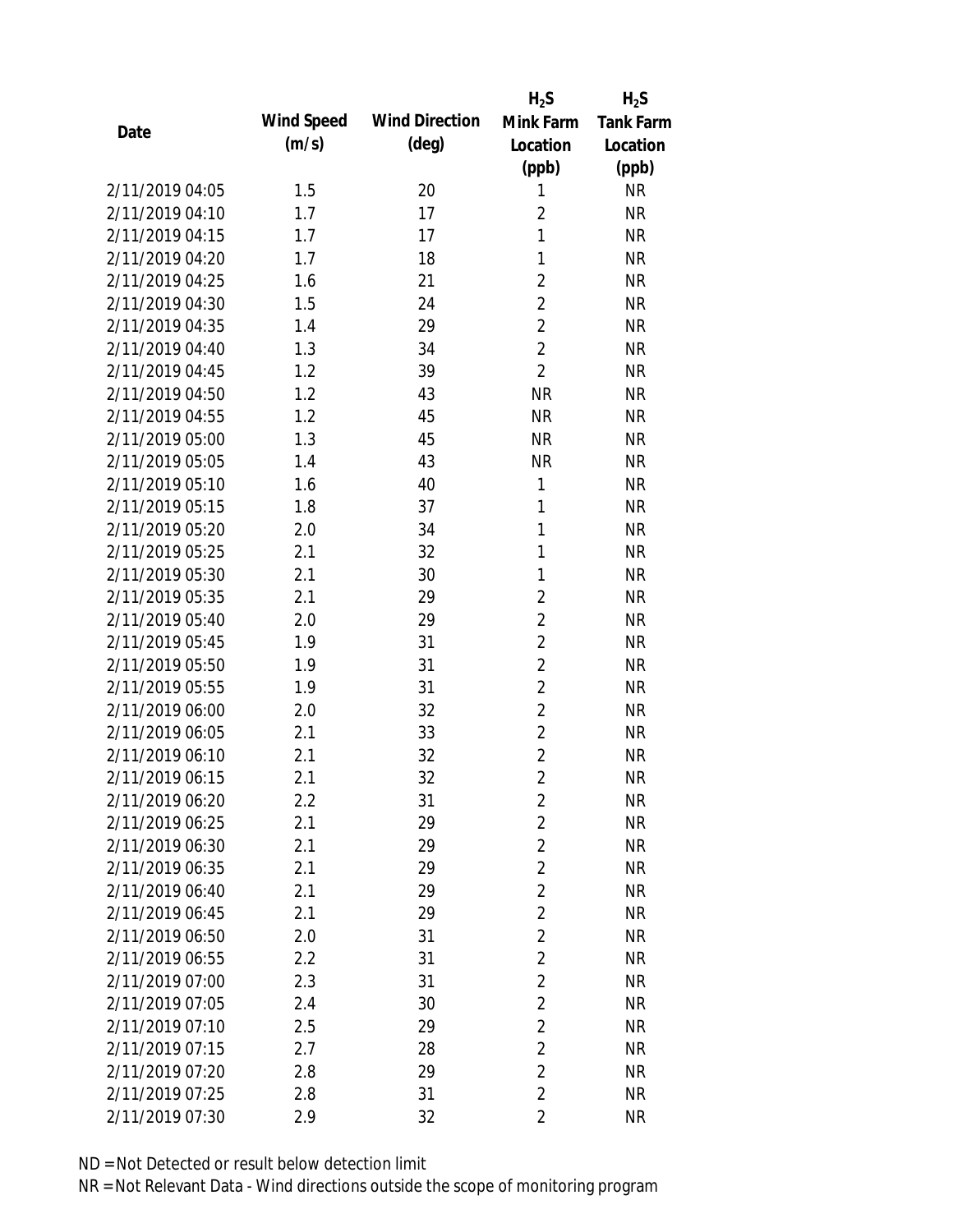|                 |            |                       | $H_2S$         | $H_2S$           |
|-----------------|------------|-----------------------|----------------|------------------|
|                 | Wind Speed | <b>Wind Direction</b> | Mink Farm      | <b>Tank Farm</b> |
| Date            | (m/s)      | $(\text{deg})$        | Location       | Location         |
|                 |            |                       | (ppb)          | (ppb)            |
| 2/11/2019 07:35 | 3.0        | 33                    | 1              | <b>NR</b>        |
| 2/11/2019 07:40 | 3.0        | 33                    | 1              | <b>NR</b>        |
| 2/11/2019 07:45 | 3.1        | 32                    | 1              | <b>NR</b>        |
| 2/11/2019 07:50 | 3.2        | 31                    | 1              | <b>NR</b>        |
| 2/11/2019 07:55 | 3.3        | 31                    | 1              | <b>NR</b>        |
| 2/11/2019 08:00 | 3.3        | 32                    | $\overline{2}$ | <b>NR</b>        |
| 2/11/2019 08:05 | 3.3        | 34                    | $\mathbf{1}$   | <b>NR</b>        |
| 2/11/2019 08:10 | 3.3        | 37                    | 1              | <b>NR</b>        |
| 2/11/2019 08:15 | 3.3        | 42                    | <b>NR</b>      | <b>NR</b>        |
| 2/11/2019 08:20 | 3.3        | 44                    | <b>NR</b>      | <b>NR</b>        |
| 2/11/2019 08:25 | 3.3        | 48                    | <b>NR</b>      | <b>NR</b>        |
| 2/11/2019 08:30 | 3.3        | 48                    | <b>NR</b>      | <b>NR</b>        |
| 2/11/2019 08:35 | 3.3        | 49                    | <b>NR</b>      | <b>NR</b>        |
| 2/11/2019 08:40 | 3.3        | 50                    | <b>NR</b>      | <b>NR</b>        |
| 2/11/2019 08:45 | 3.4        | 49                    | <b>NR</b>      | <b>NR</b>        |
| 2/11/2019 08:50 | 3.4        | 50                    | <b>NR</b>      | <b>NR</b>        |
| 2/11/2019 08:55 | 3.6        | 50                    | <b>NR</b>      | <b>NR</b>        |
| 2/11/2019 09:00 | 3.7        | 51                    | <b>NR</b>      | <b>NR</b>        |
| 2/11/2019 09:05 | 3.6        | 53                    | <b>NR</b>      | <b>NR</b>        |
| 2/11/2019 09:10 | 3.6        | 55                    | <b>NR</b>      | <b>NR</b>        |
| 2/11/2019 09:15 | 3.5        | 61                    | <b>NR</b>      | <b>NR</b>        |
| 2/11/2019 09:20 | 3.5        | 64                    | <b>NR</b>      | <b>NR</b>        |
| 2/11/2019 09:25 | 3.2        | 68                    | <b>NR</b>      | <b>NR</b>        |
| 2/11/2019 09:30 | 3.1        | 70                    | <b>NR</b>      | <b>NR</b>        |
| 2/11/2019 09:35 | 3.0        | 72                    | <b>NR</b>      | <b>NR</b>        |
| 2/11/2019 09:40 | 2.9        | 74                    | <b>NR</b>      | <b>NR</b>        |
| 2/11/2019 09:45 | 2.9        | 71                    | <b>NR</b>      | <b>NR</b>        |
| 2/11/2019 09:50 | 3.0        | 70                    | <b>NR</b>      | <b>NR</b>        |
| 2/11/2019 09:55 | 3.1        | 69                    | <b>NR</b>      | <b>NR</b>        |
| 2/11/2019 10:00 | 3.1        | 69                    | <b>NR</b>      | <b>NR</b>        |
| 2/11/2019 10:05 | 3.2        | 70                    | <b>NR</b>      | <b>NR</b>        |
| 2/11/2019 10:10 | 3.4        | 68                    | <b>NR</b>      | <b>NR</b>        |
| 2/11/2019 10:15 | 3.5        | 69                    | <b>NR</b>      | <b>NR</b>        |
| 2/11/2019 10:20 | 3.4        | 70                    | <b>NR</b>      | <b>NR</b>        |
| 2/11/2019 10:25 | 3.5        | 73                    | <b>NR</b>      | <b>NR</b>        |
| 2/11/2019 10:30 | 3.3        | 74                    | <b>NR</b>      | <b>NR</b>        |
| 2/11/2019 10:35 | 3.5        | 73                    | <b>NR</b>      | <b>NR</b>        |
| 2/11/2019 10:40 | 3.4        | 72                    | <b>NR</b>      | <b>NR</b>        |
| 2/11/2019 10:45 | 3.3        | 72                    | <b>NR</b>      | <b>NR</b>        |
| 2/11/2019 10:50 | 3.2        | 70                    | <b>NR</b>      | <b>NR</b>        |
| 2/11/2019 10:55 | 3.2        | 68                    | <b>NR</b>      | <b>NR</b>        |
| 2/11/2019 11:00 | 3.4        | 69                    | <b>NR</b>      | <b>NR</b>        |
|                 |            |                       |                |                  |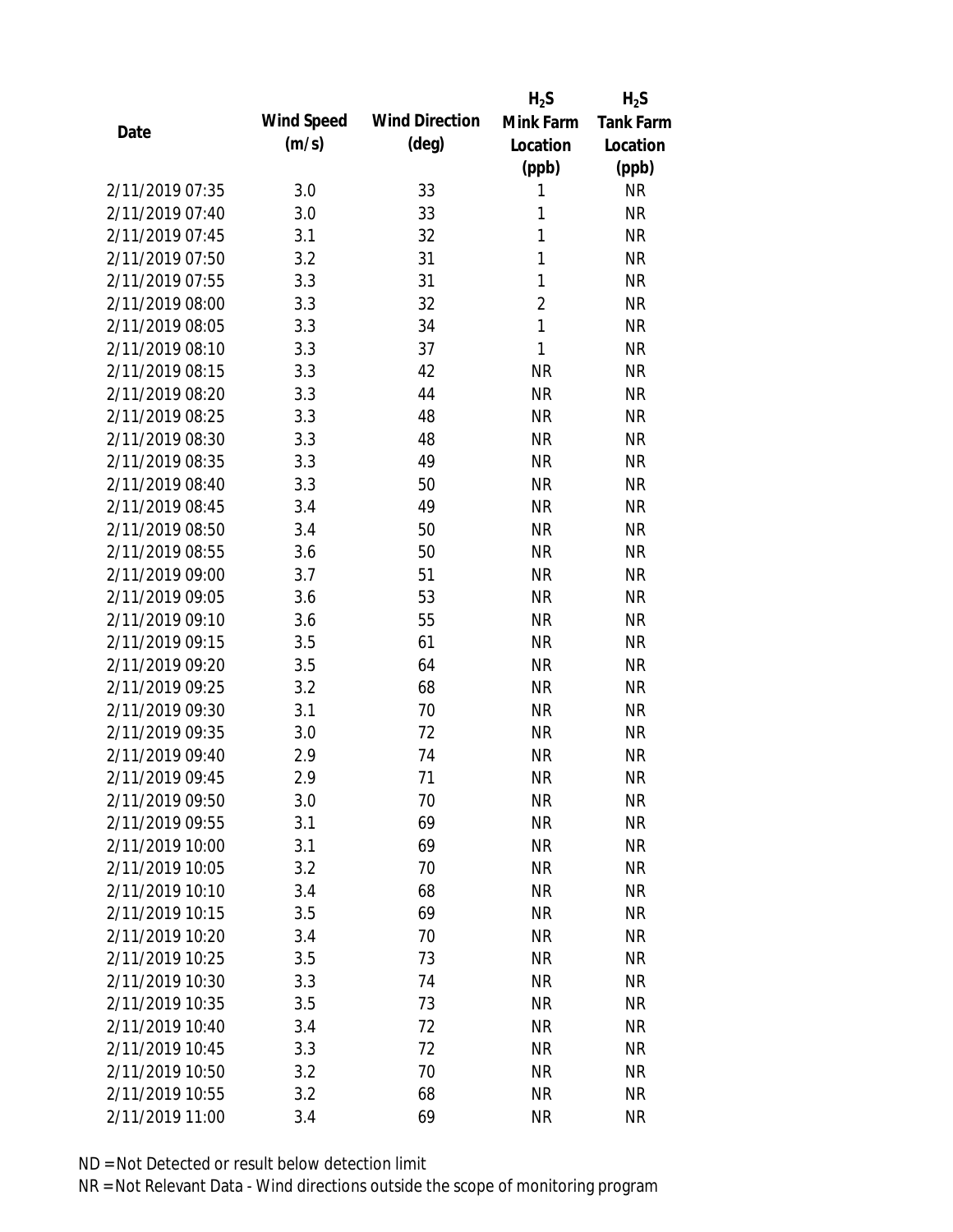|                 |            |                       | $H_2S$    | $H_2S$           |
|-----------------|------------|-----------------------|-----------|------------------|
| Date            | Wind Speed | <b>Wind Direction</b> | Mink Farm | <b>Tank Farm</b> |
|                 | (m/s)      | $(\text{deg})$        | Location  | Location         |
|                 |            |                       | (ppb)     | (ppb)            |
| 2/11/2019 11:05 | 3.2        | 71                    | <b>NR</b> | <b>NR</b>        |
| 2/11/2019 11:10 | 3.1        | 73                    | <b>NR</b> | <b>NR</b>        |
| 2/11/2019 11:15 | 3.1        | 77                    | <b>NR</b> | <b>NR</b>        |
| 2/11/2019 11:20 | 3.3        | 79                    | <b>NR</b> | <b>NR</b>        |
| 2/11/2019 11:25 | 3.5        | 80                    | <b>NR</b> | <b>NR</b>        |
| 2/11/2019 11:30 | 3.4        | 78                    | <b>NR</b> | <b>NR</b>        |
| 2/11/2019 11:35 | 3.5        | 74                    | <b>NR</b> | <b>NR</b>        |
| 2/11/2019 11:40 | 3.5        | 74                    | <b>NR</b> | <b>NR</b>        |
| 2/11/2019 11:45 | 3.6        | 73                    | <b>NR</b> | <b>NR</b>        |
| 2/11/2019 11:50 | 3.4        | 73                    | <b>NR</b> | <b>NR</b>        |
| 2/11/2019 11:55 | 3.1        | 73                    | <b>NR</b> | <b>NR</b>        |
| 2/11/2019 12:00 | 3.1        | 74                    | <b>NR</b> | <b>NR</b>        |
| 2/11/2019 12:05 | 3.2        | 74                    | <b>NR</b> | <b>NR</b>        |
| 2/11/2019 12:10 | 3.2        | 74                    | <b>NR</b> | <b>NR</b>        |
| 2/11/2019 12:15 | 3.3        | 73                    | <b>NR</b> | <b>NR</b>        |
| 2/11/2019 12:20 | 3.4        | 72                    | <b>NR</b> | <b>NR</b>        |
| 2/11/2019 12:25 | 3.5        | 72                    | <b>NR</b> | <b>NR</b>        |
| 2/11/2019 12:30 | 3.5        | 73                    | <b>NR</b> | <b>NR</b>        |
| 2/11/2019 12:35 | 3.5        | 74                    | <b>NR</b> | <b>NR</b>        |
| 2/11/2019 12:40 | 3.6        | 71                    | <b>NR</b> | <b>NR</b>        |
| 2/11/2019 12:45 | 3.4        | 70                    | <b>NR</b> | <b>NR</b>        |
| 2/11/2019 12:50 | 3.4        | 70                    | <b>NR</b> | <b>NR</b>        |
| 2/11/2019 12:55 | 3.4        | 70                    | <b>NR</b> | <b>NR</b>        |
| 2/11/2019 13:00 | 3.6        | 69                    | <b>NR</b> | <b>NR</b>        |
| 2/11/2019 13:05 | 3.5        | 71                    | <b>NR</b> | <b>NR</b>        |
| 2/11/2019 13:10 | 3.4        | 74                    | <b>NR</b> | <b>NR</b>        |
| 2/11/2019 13:15 | 3.6        | 75                    | <b>NR</b> | <b>NR</b>        |
| 2/11/2019 13:20 | 3.6        | 76                    | <b>NR</b> | <b>NR</b>        |
| 2/11/2019 13:25 | 3.8        | 76                    | <b>NR</b> | <b>NR</b>        |
| 2/11/2019 13:30 | 3.7        | 78                    | <b>NR</b> | <b>NR</b>        |
| 2/11/2019 13:35 | 3.7        | 78                    | <b>NR</b> | <b>NR</b>        |
| 2/11/2019 13:40 | 3.6        | 79                    | <b>NR</b> | <b>NR</b>        |
| 2/11/2019 13:45 | 3.5        | 77                    | <b>NR</b> | <b>NR</b>        |
| 2/11/2019 13:50 | 3.4        | 78                    | <b>NR</b> | <b>NR</b>        |
| 2/11/2019 13:55 | 3.3        | 77                    | <b>NR</b> | NR               |
| 2/11/2019 14:00 | 3.3        | 77                    | <b>NR</b> | <b>NR</b>        |
| 2/11/2019 14:05 | 3.1        | 78                    | <b>NR</b> | <b>NR</b>        |
| 2/11/2019 14:10 | 3.1        | 77                    | NR        | <b>NR</b>        |
| 2/11/2019 14:15 | 3.3        | 79                    | <b>NR</b> | NR               |
| 2/11/2019 14:20 | 3.4        | 79                    | <b>NR</b> | NR               |
| 2/11/2019 14:25 | 3.4        | 81                    | <b>NR</b> | <b>NR</b>        |
| 2/11/2019 14:30 | 3.5        | 81                    | <b>NR</b> | <b>NR</b>        |
|                 |            |                       |           |                  |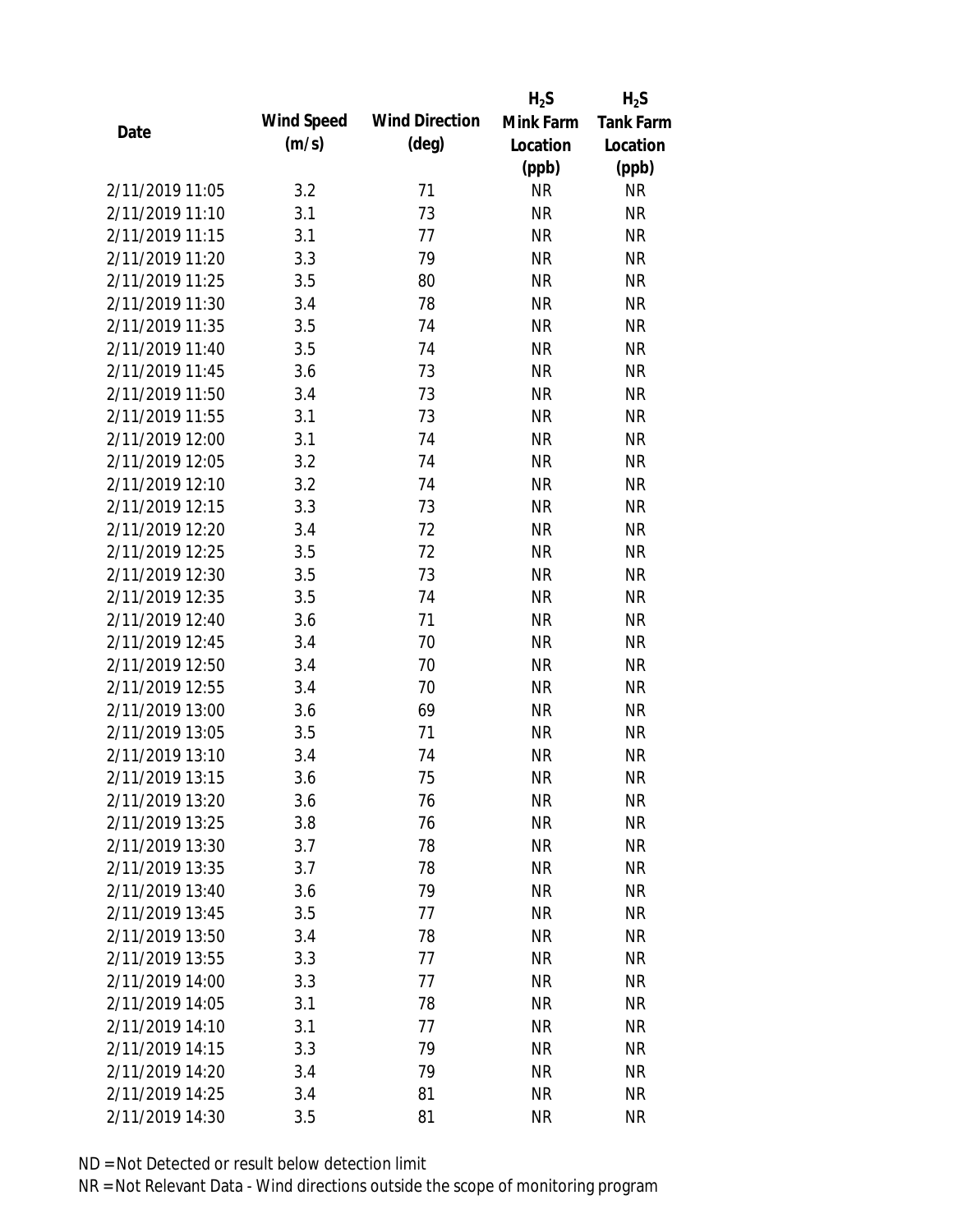|                 |            |                       | $H_2S$    | $H_2S$           |
|-----------------|------------|-----------------------|-----------|------------------|
| Date            | Wind Speed | <b>Wind Direction</b> | Mink Farm | <b>Tank Farm</b> |
|                 | (m/s)      | $(\text{deg})$        | Location  | Location         |
|                 |            |                       | (ppb)     | (ppb)            |
| 2/11/2019 14:35 | 3.5        | 81                    | <b>NR</b> | <b>NR</b>        |
| 2/11/2019 14:40 | 3.5        | 85                    | <b>NR</b> | <b>NR</b>        |
| 2/11/2019 14:45 | 3.4        | 84                    | <b>NR</b> | <b>NR</b>        |
| 2/11/2019 14:50 | 3.4        | 84                    | <b>NR</b> | <b>NR</b>        |
| 2/11/2019 14:55 | 3.5        | 83                    | <b>NR</b> | <b>NR</b>        |
| 2/11/2019 15:00 | 3.5        | 82                    | <b>NR</b> | <b>NR</b>        |
| 2/11/2019 15:05 | 3.3        | 79                    | <b>NR</b> | <b>NR</b>        |
| 2/11/2019 15:10 | 3.2        | 74                    | <b>NR</b> | <b>NR</b>        |
| 2/11/2019 15:15 | 3.3        | 73                    | <b>NR</b> | <b>NR</b>        |
| 2/11/2019 15:20 | 3.1        | 70                    | <b>NR</b> | <b>NR</b>        |
| 2/11/2019 15:25 | 3.0        | 70                    | <b>NR</b> | <b>NR</b>        |
| 2/11/2019 15:30 | 3.0        | 70                    | <b>NR</b> | <b>NR</b>        |
| 2/11/2019 15:35 | 3.2        | 71                    | <b>NR</b> | <b>NR</b>        |
| 2/11/2019 15:40 | 3.4        | 70                    | <b>NR</b> | <b>NR</b>        |
| 2/11/2019 15:45 | 3.4        | 68                    | <b>NR</b> | <b>NR</b>        |
| 2/11/2019 15:50 | 3.5        | 69                    | <b>NR</b> | <b>NR</b>        |
| 2/11/2019 15:55 | 3.5        | 68                    | <b>NR</b> | <b>NR</b>        |
| 2/11/2019 16:00 | 3.4        | 67                    | <b>NR</b> | <b>NR</b>        |
| 2/11/2019 16:05 | 3.4        | 66                    | <b>NR</b> | <b>NR</b>        |
| 2/11/2019 16:10 | 3.4        | 65                    | <b>NR</b> | <b>NR</b>        |
| 2/11/2019 16:15 | 3.6        | 66                    | <b>NR</b> | <b>NR</b>        |
| 2/11/2019 16:20 | 3.6        | 67                    | <b>NR</b> | <b>NR</b>        |
| 2/11/2019 16:25 | 3.6        | 67                    | <b>NR</b> | <b>NR</b>        |
| 2/11/2019 16:30 | 3.6        | 69                    | <b>NR</b> | <b>NR</b>        |
| 2/11/2019 16:35 | 3.5        | 69                    | <b>NR</b> | <b>NR</b>        |
| 2/11/2019 16:40 | 3.6        | 71                    | <b>NR</b> | <b>NR</b>        |
| 2/11/2019 16:45 | 3.4        | 72                    | <b>NR</b> | <b>NR</b>        |
| 2/11/2019 16:50 | 3.3        | 71                    | <b>NR</b> | <b>NR</b>        |
| 2/11/2019 16:55 | 3.4        | 70                    | <b>NR</b> | <b>NR</b>        |
| 2/11/2019 17:00 | 3.5        | 68                    | <b>NR</b> | <b>NR</b>        |
| 2/11/2019 17:05 | 3.6        | 67                    | <b>NR</b> | <b>NR</b>        |
| 2/11/2019 17:10 | 3.6        | 68                    | <b>NR</b> | <b>NR</b>        |
| 2/11/2019 17:15 | 3.8        | 67                    | <b>NR</b> | <b>NR</b>        |
| 2/11/2019 17:20 | 3.9        | 67                    | <b>NR</b> | <b>NR</b>        |
| 2/11/2019 17:25 | 3.9        | 67                    | <b>NR</b> | NR               |
| 2/11/2019 17:30 | 3.7        | 69                    | <b>NR</b> | <b>NR</b>        |
| 2/11/2019 17:35 | 3.7        | 69                    | <b>NR</b> | <b>NR</b>        |
| 2/11/2019 17:40 | 3.6        | 69                    | <b>NR</b> | <b>NR</b>        |
| 2/11/2019 17:45 | 3.5        | 70                    | <b>NR</b> | NR               |
| 2/11/2019 17:50 | 3.5        | 69                    | <b>NR</b> | NR               |
| 2/11/2019 17:55 | 3.5        | 70                    | <b>NR</b> | <b>NR</b>        |
| 2/11/2019 18:00 | 3.6        | 70                    | <b>NR</b> | <b>NR</b>        |
|                 |            |                       |           |                  |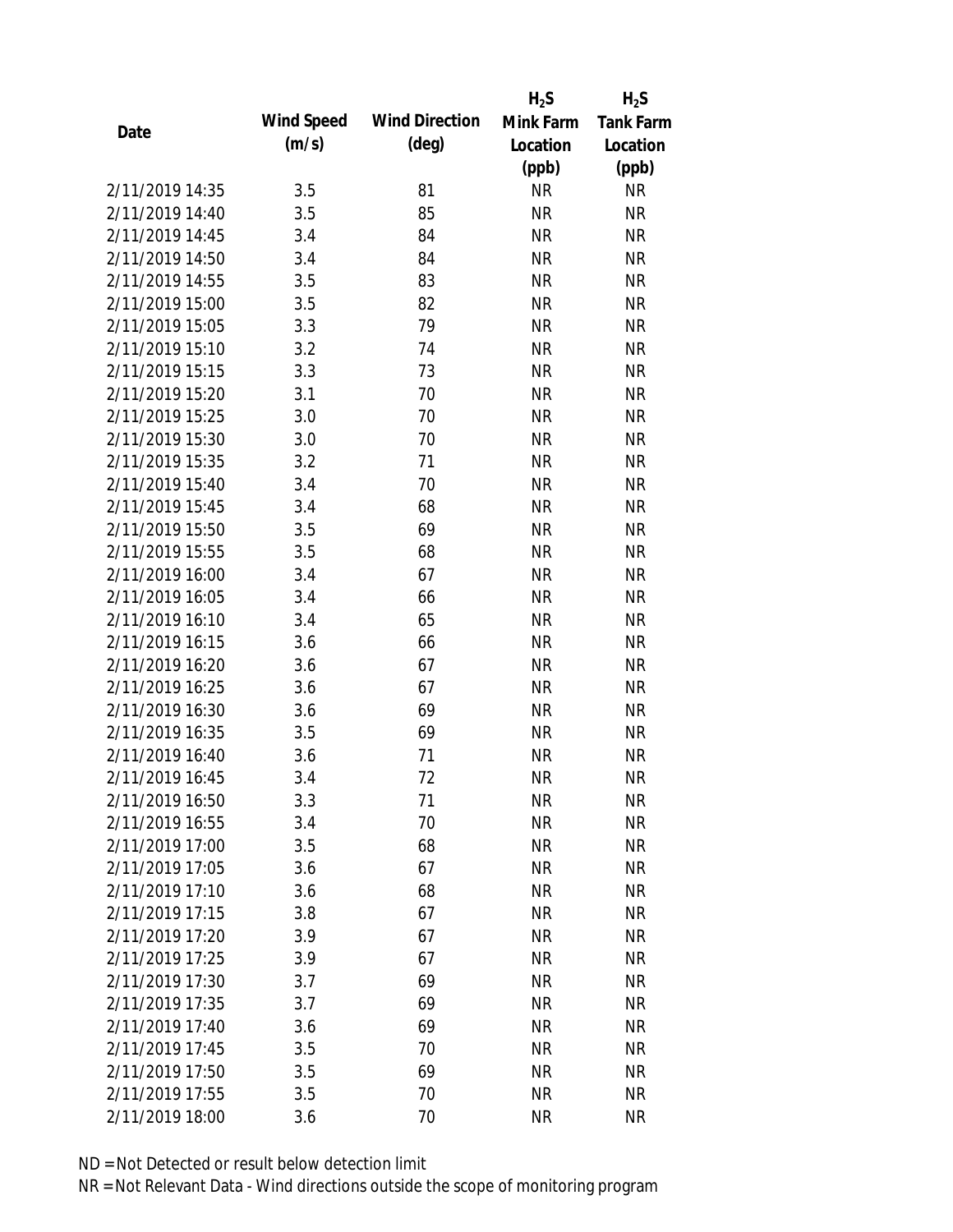|                 |            |                       | $H_2S$    | $H_2S$           |
|-----------------|------------|-----------------------|-----------|------------------|
| Date            | Wind Speed | <b>Wind Direction</b> | Mink Farm | <b>Tank Farm</b> |
|                 | (m/s)      | $(\text{deg})$        | Location  | Location         |
|                 |            |                       | (ppb)     | (ppb)            |
| 2/11/2019 18:05 | 3.7        | 71                    | <b>NR</b> | <b>NR</b>        |
| 2/11/2019 18:10 | 3.7        | 70                    | <b>NR</b> | <b>NR</b>        |
| 2/11/2019 18:15 | 3.7        | 71                    | <b>NR</b> | <b>NR</b>        |
| 2/11/2019 18:20 | 3.7        | 72                    | <b>NR</b> | <b>NR</b>        |
| 2/11/2019 18:25 | 3.7        | 72                    | <b>NR</b> | <b>NR</b>        |
| 2/11/2019 18:30 | 3.7        | 72                    | <b>NR</b> | <b>NR</b>        |
| 2/11/2019 18:35 | 3.7        | 71                    | <b>NR</b> | <b>NR</b>        |
| 2/11/2019 18:40 | 3.7        | 71                    | <b>NR</b> | <b>NR</b>        |
| 2/11/2019 18:45 | 3.7        | 72                    | <b>NR</b> | <b>NR</b>        |
| 2/11/2019 18:50 | 3.6        | 73                    | <b>NR</b> | <b>NR</b>        |
| 2/11/2019 18:55 | 3.5        | 73                    | <b>NR</b> | <b>NR</b>        |
| 2/11/2019 19:00 | 3.5        | 72                    | <b>NR</b> | <b>NR</b>        |
| 2/11/2019 19:05 | 3.5        | 74                    | <b>NR</b> | <b>NR</b>        |
| 2/11/2019 19:10 | 3.4        | 76                    | <b>NR</b> | <b>NR</b>        |
| 2/11/2019 19:15 | 3.4        | 75                    | <b>NR</b> | <b>NR</b>        |
| 2/11/2019 19:20 | 3.5        | 75                    | <b>NR</b> | <b>NR</b>        |
| 2/11/2019 19:25 | 3.5        | 74                    | <b>NR</b> | <b>NR</b>        |
| 2/11/2019 19:30 | 3.5        | 73                    | <b>NR</b> | <b>NR</b>        |
| 2/11/2019 19:35 | 3.5        | 73                    | <b>NR</b> | <b>NR</b>        |
| 2/11/2019 19:40 | 3.7        | 72                    | <b>NR</b> | <b>NR</b>        |
| 2/11/2019 19:45 | 3.9        | 72                    | <b>NR</b> | <b>NR</b>        |
| 2/11/2019 19:50 | 3.9        | 72                    | <b>NR</b> | <b>NR</b>        |
| 2/11/2019 19:55 | 3.9        | 73                    | <b>NR</b> | <b>NR</b>        |
| 2/11/2019 20:00 | 3.9        | 75                    | <b>NR</b> | <b>NR</b>        |
| 2/11/2019 20:05 | 4.0        | 74                    | <b>NR</b> | <b>NR</b>        |
| 2/11/2019 20:10 | 4.0        | 76                    | <b>NR</b> | <b>NR</b>        |
| 2/11/2019 20:15 | 3.9        | 76                    | <b>NR</b> | <b>NR</b>        |
| 2/11/2019 20:20 | 3.9        | 77                    | <b>NR</b> | <b>NR</b>        |
| 2/11/2019 20:25 | 4.0        | 77                    | <b>NR</b> | <b>NR</b>        |
| 2/11/2019 20:30 | 4.1        | 77                    | <b>NR</b> | <b>NR</b>        |
| 2/11/2019 20:35 | 4.1        | 79                    | <b>NR</b> | <b>NR</b>        |
| 2/11/2019 20:40 | 4.2        | 77                    | <b>NR</b> | <b>NR</b>        |
| 2/11/2019 20:45 | 4.2        | 78                    | <b>NR</b> | <b>NR</b>        |
| 2/11/2019 20:50 | 4.3        | 78                    | <b>NR</b> | <b>NR</b>        |
| 2/11/2019 20:55 | 4.3        | 78                    | <b>NR</b> | <b>NR</b>        |
| 2/11/2019 21:00 | 4.2        | 78                    | <b>NR</b> | <b>NR</b>        |
| 2/11/2019 21:05 | 4.1        | 78                    | <b>NR</b> | <b>NR</b>        |
| 2/11/2019 21:10 | 4.0        | 78                    | <b>NR</b> | <b>NR</b>        |
| 2/11/2019 21:15 | 3.9        | 78                    | <b>NR</b> | <b>NR</b>        |
| 2/11/2019 21:20 | 3.8        | 77                    | <b>NR</b> | NR               |
| 2/11/2019 21:25 | 3.8        | 77                    | <b>NR</b> | <b>NR</b>        |
| 2/11/2019 21:30 | 3.7        | 77                    | <b>NR</b> | <b>NR</b>        |
|                 |            |                       |           |                  |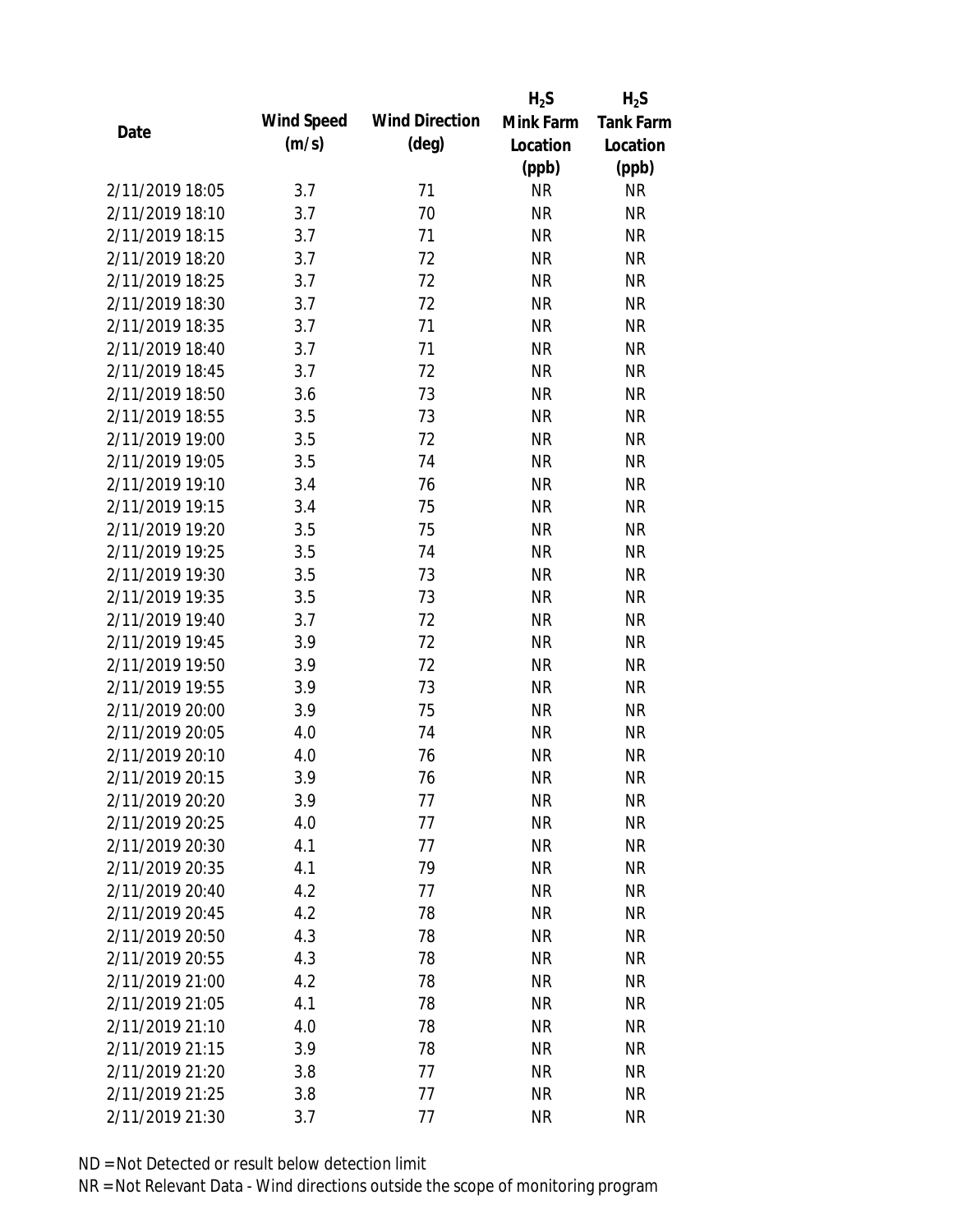|                 |            |                       | $H_2S$    | $H_2S$           |
|-----------------|------------|-----------------------|-----------|------------------|
| Date            | Wind Speed | <b>Wind Direction</b> | Mink Farm | <b>Tank Farm</b> |
|                 | (m/s)      | $(\text{deg})$        | Location  | Location         |
|                 |            |                       | (ppb)     | (ppb)            |
| 2/11/2019 21:35 | 3.8        | 77                    | <b>NR</b> | <b>NR</b>        |
| 2/11/2019 21:40 | 3.9        | 77                    | <b>NR</b> | <b>NR</b>        |
| 2/11/2019 21:45 | 4.0        | 77                    | <b>NR</b> | <b>NR</b>        |
| 2/11/2019 21:50 | 4.0        | 77                    | <b>NR</b> | <b>NR</b>        |
| 2/11/2019 21:55 | 4.0        | 78                    | <b>NR</b> | <b>NR</b>        |
| 2/11/2019 22:00 | 4.0        | 78                    | <b>NR</b> | <b>NR</b>        |
| 2/11/2019 22:05 | 4.1        | 79                    | <b>NR</b> | <b>NR</b>        |
| 2/11/2019 22:10 | 4.0        | 79                    | <b>NR</b> | <b>NR</b>        |
| 2/11/2019 22:15 | 4.1        | 81                    | <b>NR</b> | <b>NR</b>        |
| 2/11/2019 22:20 | 4.0        | 81                    | <b>NR</b> | <b>NR</b>        |
| 2/11/2019 22:25 | 4.1        | 82                    | <b>NR</b> | <b>NR</b>        |
| 2/11/2019 22:30 | 4.2        | 82                    | <b>NR</b> | <b>NR</b>        |
| 2/11/2019 22:35 | 4.2        | 83                    | <b>NR</b> | <b>NR</b>        |
| 2/11/2019 22:40 | 4.2        | 84                    | <b>NR</b> | <b>NR</b>        |
| 2/11/2019 22:45 | 4.2        | 84                    | <b>NR</b> | <b>NR</b>        |
| 2/11/2019 22:50 | 4.2        | 84                    | <b>NR</b> | <b>NR</b>        |
| 2/11/2019 22:55 | 3.9        | 84                    | <b>NR</b> | <b>NR</b>        |
| 2/11/2019 23:00 | 3.8        | 85                    | <b>NR</b> | <b>NR</b>        |
| 2/11/2019 23:05 | 3.7        | 85                    | <b>NR</b> | <b>NR</b>        |
| 2/11/2019 23:10 | 3.5        | 84                    | <b>NR</b> | <b>NR</b>        |
| 2/11/2019 23:15 | 3.4        | 83                    | <b>NR</b> | <b>NR</b>        |
| 2/11/2019 23:20 | 3.4        | 83                    | <b>NR</b> | <b>NR</b>        |
| 2/11/2019 23:25 | 3.5        | 82                    | <b>NR</b> | <b>NR</b>        |
| 2/11/2019 23:30 | 3.5        | 81                    | <b>NR</b> | <b>NR</b>        |
| 2/11/2019 23:35 | 3.5        | 81                    | <b>NR</b> | <b>NR</b>        |
| 2/11/2019 23:40 | 3.6        | 82                    | <b>NR</b> | <b>NR</b>        |
| 2/11/2019 23:45 | 3.6        | 82                    | <b>NR</b> | <b>NR</b>        |
| 2/11/2019 23:50 | 3.6        | 83                    | <b>NR</b> | <b>NR</b>        |
| 2/11/2019 23:55 | 3.6        | 83                    | <b>NR</b> | <b>NR</b>        |
| 2/11/2019 24:00 | 3.5        | 82                    | NR        | <b>NR</b>        |
| 2/12/2019 00:05 | 3.4        | 81                    | <b>NR</b> | <b>NR</b>        |
| 2/12/2019 00:10 | 3.4        | 79                    | <b>NR</b> | <b>NR</b>        |
| 2/12/2019 00:15 | 3.3        | 78                    | <b>NR</b> | <b>NR</b>        |
| 2/12/2019 00:20 | 3.2        | 77                    | <b>NR</b> | <b>NR</b>        |
| 2/12/2019 00:25 | 3.1        | 76                    | <b>NR</b> | <b>NR</b>        |
| 2/12/2019 00:30 | 3.1        | 76                    | <b>NR</b> | <b>NR</b>        |
| 2/12/2019 00:35 | 3.1        | 75                    | <b>NR</b> | <b>NR</b>        |
| 2/12/2019 00:40 | 3.0        | 74                    | <b>NR</b> | <b>NR</b>        |
| 2/12/2019 00:45 | 3.1        | 74                    | <b>NR</b> | <b>NR</b>        |
| 2/12/2019 00:50 | 3.1        | 74                    | <b>NR</b> | <b>NR</b>        |
| 2/12/2019 00:55 | 3.1        | 72                    | <b>NR</b> | <b>NR</b>        |
| 2/12/2019 01:00 | 3.2        | 71                    | <b>NR</b> | <b>NR</b>        |
|                 |            |                       |           |                  |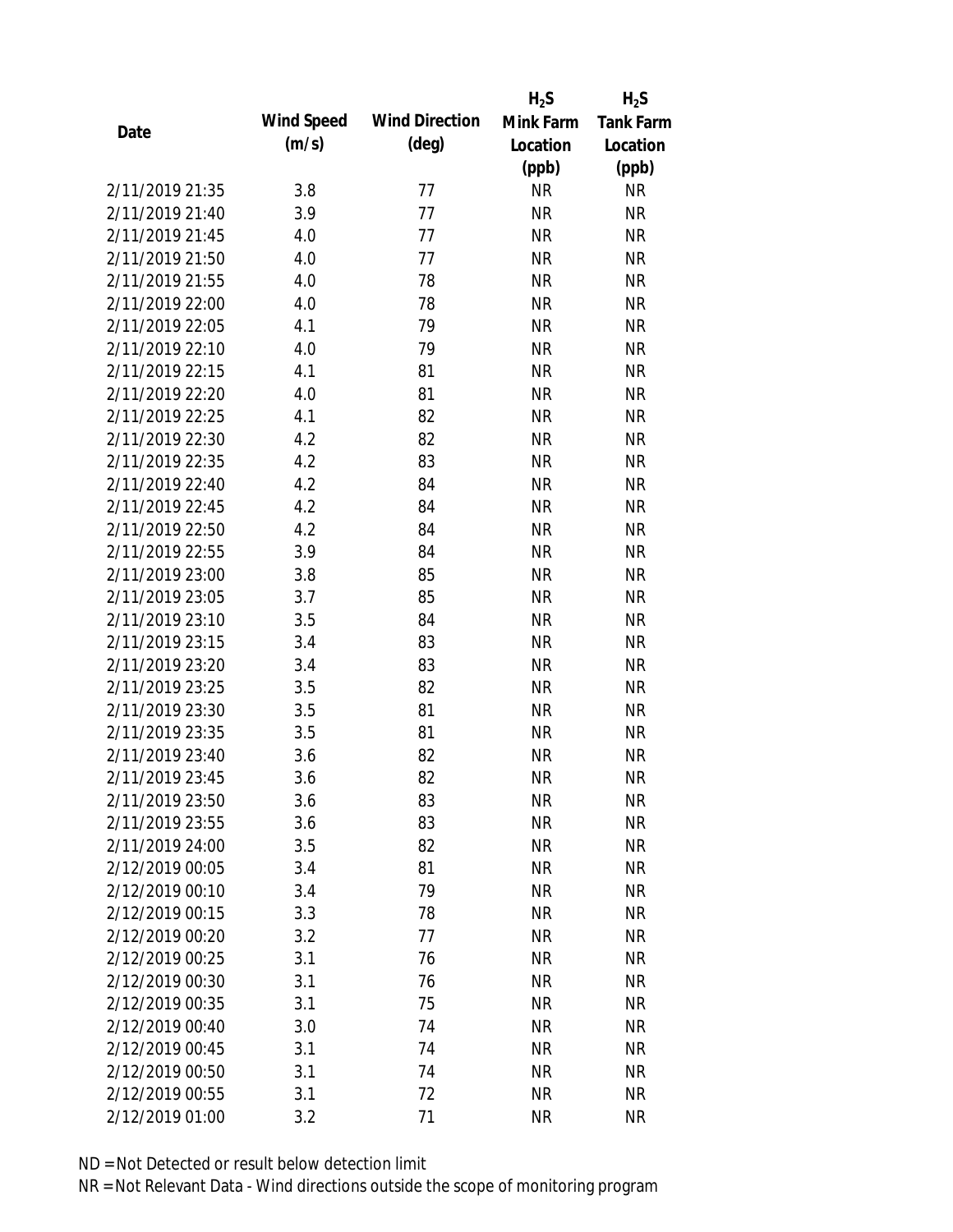|                 |            |                       | $H_2S$    | $H_2S$           |
|-----------------|------------|-----------------------|-----------|------------------|
|                 | Wind Speed | <b>Wind Direction</b> | Mink Farm | <b>Tank Farm</b> |
| Date            | (m/s)      | $(\text{deg})$        | Location  | Location         |
|                 |            |                       | (ppb)     | (ppb)            |
| 2/12/2019 01:05 | 3.2        | 71                    | <b>NR</b> | <b>NR</b>        |
| 2/12/2019 01:10 | 3.3        | 71                    | <b>NR</b> | <b>NR</b>        |
| 2/12/2019 01:15 | 3.1        | 70                    | <b>NR</b> | <b>NR</b>        |
| 2/12/2019 01:20 | 3.1        | 69                    | <b>NR</b> | <b>NR</b>        |
| 2/12/2019 01:25 | 3.1        | 70                    | <b>NR</b> | <b>NR</b>        |
| 2/12/2019 01:30 | 2.9        | 70                    | <b>NR</b> | <b>NR</b>        |
| 2/12/2019 01:35 | 2.9        | 69                    | <b>NR</b> | <b>NR</b>        |
| 2/12/2019 01:40 | 2.8        | 70                    | <b>NR</b> | <b>NR</b>        |
| 2/12/2019 01:45 | 2.8        | 70                    | <b>NR</b> | <b>NR</b>        |
| 2/12/2019 01:50 | 2.8        | 71                    | <b>NR</b> | <b>NR</b>        |
| 2/12/2019 01:55 | 2.7        | 71                    | <b>NR</b> | <b>NR</b>        |
| 2/12/2019 02:00 | 2.7        | 73                    | <b>NR</b> | <b>NR</b>        |
| 2/12/2019 02:05 | 2.7        | 73                    | <b>NR</b> | <b>NR</b>        |
| 2/12/2019 02:10 | 2.7        | 72                    | <b>NR</b> | <b>NR</b>        |
| 2/12/2019 02:15 | 2.6        | 72                    | <b>NR</b> | <b>NR</b>        |
| 2/12/2019 02:20 | 2.1        | 71                    | <b>NR</b> | <b>NR</b>        |
| 2/12/2019 02:25 | 1.7        | 70                    | <b>NR</b> | <b>NR</b>        |
| 2/12/2019 02:30 | NoData     | NoData                | 1         | 1                |
| 2/12/2019 02:35 | NoData     | NoData                | 1         | 1                |
| 2/12/2019 02:40 | NoData     | NoData                | 1         | 1                |
| 2/12/2019 02:45 | NoData     | NoData                | 1         | 1                |
| 2/12/2019 02:50 | NoData     | NoData                | 1         | 1                |
| 2/12/2019 02:55 | NoData     | NoData                | 1         | 1                |
| 2/12/2019 03:00 | NoData     | NoData                | 1         | 1                |
| 2/12/2019 03:05 | NoData     | NoData                | 1         | 1                |
| 2/12/2019 03:10 | NoData     | NoData                | 1         | 1                |
| 2/12/2019 03:15 | NoData     | NoData                | 1         | 1                |
| 2/12/2019 03:20 | NoData     | NoData                | 1         | 1                |
| 2/12/2019 03:25 | NoData     | NoData                | 1         | 1                |
| 2/12/2019 03:30 | NoData     | NoData                | 1         | 1                |
| 2/12/2019 03:35 | NoData     | NoData                | 1         | 1                |
| 2/12/2019 03:40 | NoData     | NoData                | 1         | 1                |
| 2/12/2019 03:45 | NoData     | NoData                | 1         | 1                |
| 2/12/2019 03:50 | NoData     | NoData                | 1         | 1                |
| 2/12/2019 03:55 | NoData     | NoData                | 1         | 1                |
| 2/12/2019 04:00 | NoData     | NoData                | 1         | 1                |
| 2/12/2019 04:05 | NoData     | NoData                | 1         | 1                |
| 2/12/2019 04:10 | NoData     | NoData                | 1         | 1                |
| 2/12/2019 04:15 | NoData     | NoData                | 0         | 0                |
| 2/12/2019 04:20 | NoData     | NoData                | 0         | 1                |
| 2/12/2019 04:25 | NoData     | NoData                | 1         | 1                |
| 2/12/2019 04:30 | NoData     | NoData                | 0         | 1                |
|                 |            |                       |           |                  |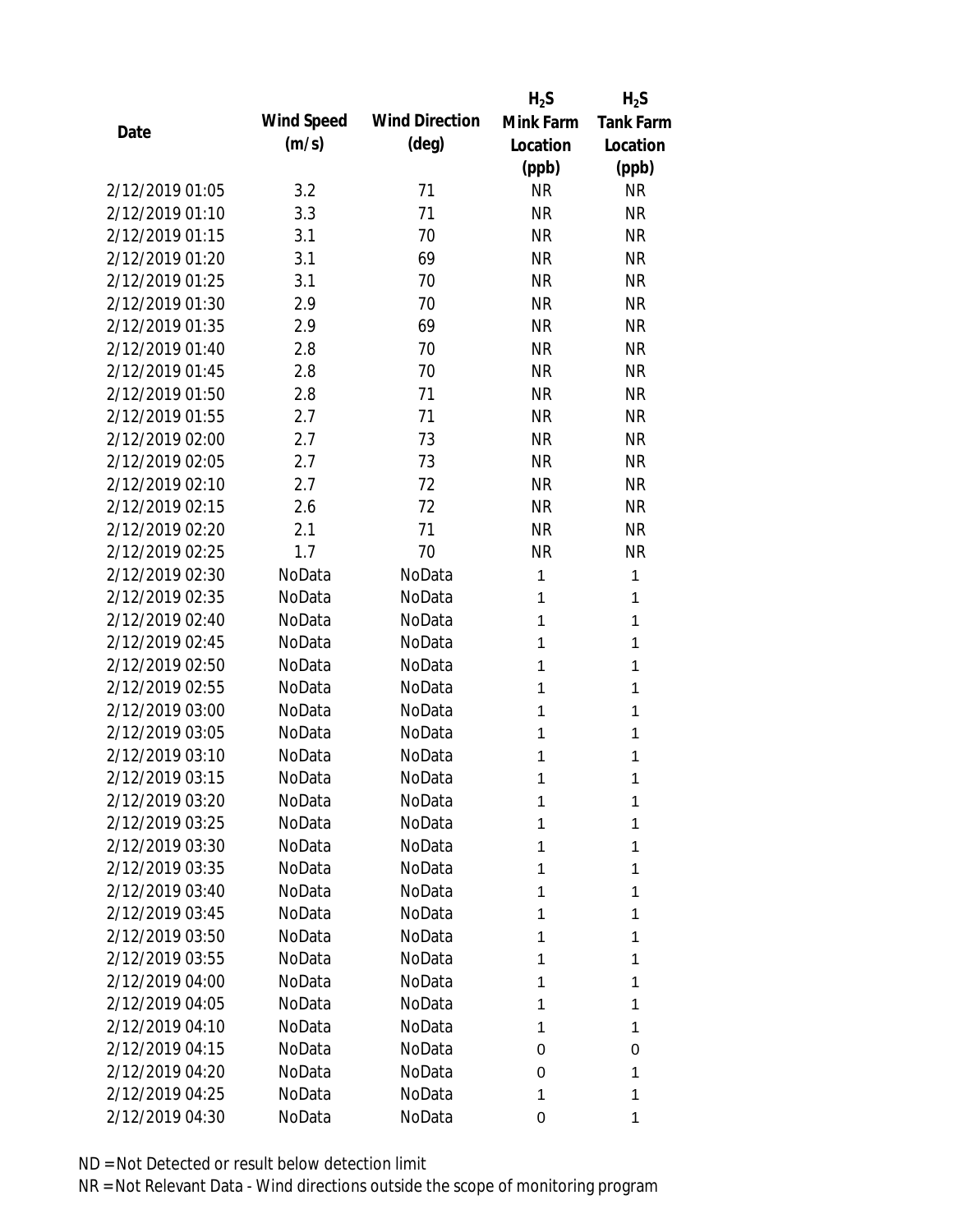|                 |            |                       | $H_2S$    | $H_2S$           |
|-----------------|------------|-----------------------|-----------|------------------|
| Date            | Wind Speed | <b>Wind Direction</b> | Mink Farm | <b>Tank Farm</b> |
|                 | (m/s)      | $(\text{deg})$        | Location  | Location         |
|                 |            |                       | (ppb)     | (ppb)            |
| 2/12/2019 04:35 | NoData     | NoData                | 0         | 1                |
| 2/12/2019 04:40 | NoData     | NoData                | 1         | 1                |
| 2/12/2019 04:45 | NoData     | NoData                | 1         | 1                |
| 2/12/2019 04:50 | NoData     | NoData                | 1         | 1                |
| 2/12/2019 04:55 | NoData     | NoData                | 1         | 1                |
| 2/12/2019 05:00 | NoData     | NoData                | 1         | 1                |
| 2/12/2019 05:05 | NoData     | NoData                | 1         | 2                |
| 2/12/2019 05:10 | NoData     | NoData                | 1         | $\overline{2}$   |
| 2/12/2019 05:15 | NoData     | NoData                | 0         | 1                |
| 2/12/2019 05:20 | NoData     | NoData                | 1         | 1                |
| 2/12/2019 05:25 | NoData     | NoData                | 1         | $\overline{2}$   |
| 2/12/2019 05:30 | NoData     | NoData                | 1         | $\overline{2}$   |
| 2/12/2019 05:35 | NoData     | NoData                | 1         | 1                |
| 2/12/2019 05:40 | NoData     | NoData                | 1         | 1                |
| 2/12/2019 05:45 | NoData     | NoData                | 1         | 1                |
| 2/12/2019 05:50 | NoData     | NoData                | 1         | 1                |
| 2/12/2019 05:55 | NoData     | NoData                | 1         | 1                |
| 2/12/2019 06:00 | NoData     | NoData                | 1         | 1                |
| 2/12/2019 06:05 | NoData     | NoData                | 1         | 1                |
| 2/12/2019 06:10 | NoData     | NoData                | 1         | 1                |
| 2/12/2019 06:15 | NoData     | NoData                | 1         | 1                |
| 2/12/2019 06:20 | NoData     | NoData                | 1         | 1                |
| 2/12/2019 06:25 | NoData     | NoData                | 1         | 1                |
| 2/12/2019 06:30 | NoData     | NoData                | 1         | 1                |
| 2/12/2019 06:35 | NoData     | NoData                | 1         | 1                |
| 2/12/2019 06:40 | NoData     | NoData                | 1         | 1                |
| 2/12/2019 06:45 | NoData     | NoData                | 1         | 1                |
| 2/12/2019 06:50 | NoData     | NoData                | 1         | 1                |
| 2/12/2019 06:55 | NoData     | NoData                | 1         | 1                |
| 2/12/2019 07:00 | NoData     | NoData                | 1         | 1                |
| 2/12/2019 07:05 | NoData     | NoData                | 1         | 1                |
| 2/12/2019 07:10 | NoData     | NoData                | 1         | 1                |
| 2/12/2019 07:15 | NoData     | NoData                | 1         | 1                |
| 2/12/2019 07:20 | NoData     | NoData                | 0         | 1                |
| 2/12/2019 07:25 | NoData     | NoData                | 1         | 1                |
| 2/12/2019 07:30 | NoData     | NoData                | 1         | 1                |
| 2/12/2019 07:35 | NoData     | NoData                | 1         | 1                |
| 2/12/2019 07:40 | NoData     | NoData                | 1         | 2                |
| 2/12/2019 07:45 | NoData     | NoData                | 1         | $\overline{2}$   |
| 2/12/2019 07:50 | NoData     | NoData                | 1         | $\overline{2}$   |
| 2/12/2019 07:55 | NoData     | NoData                | 1         | $\overline{2}$   |
| 2/12/2019 08:00 | NoData     | NoData                | 1         | $\overline{c}$   |
|                 |            |                       |           |                  |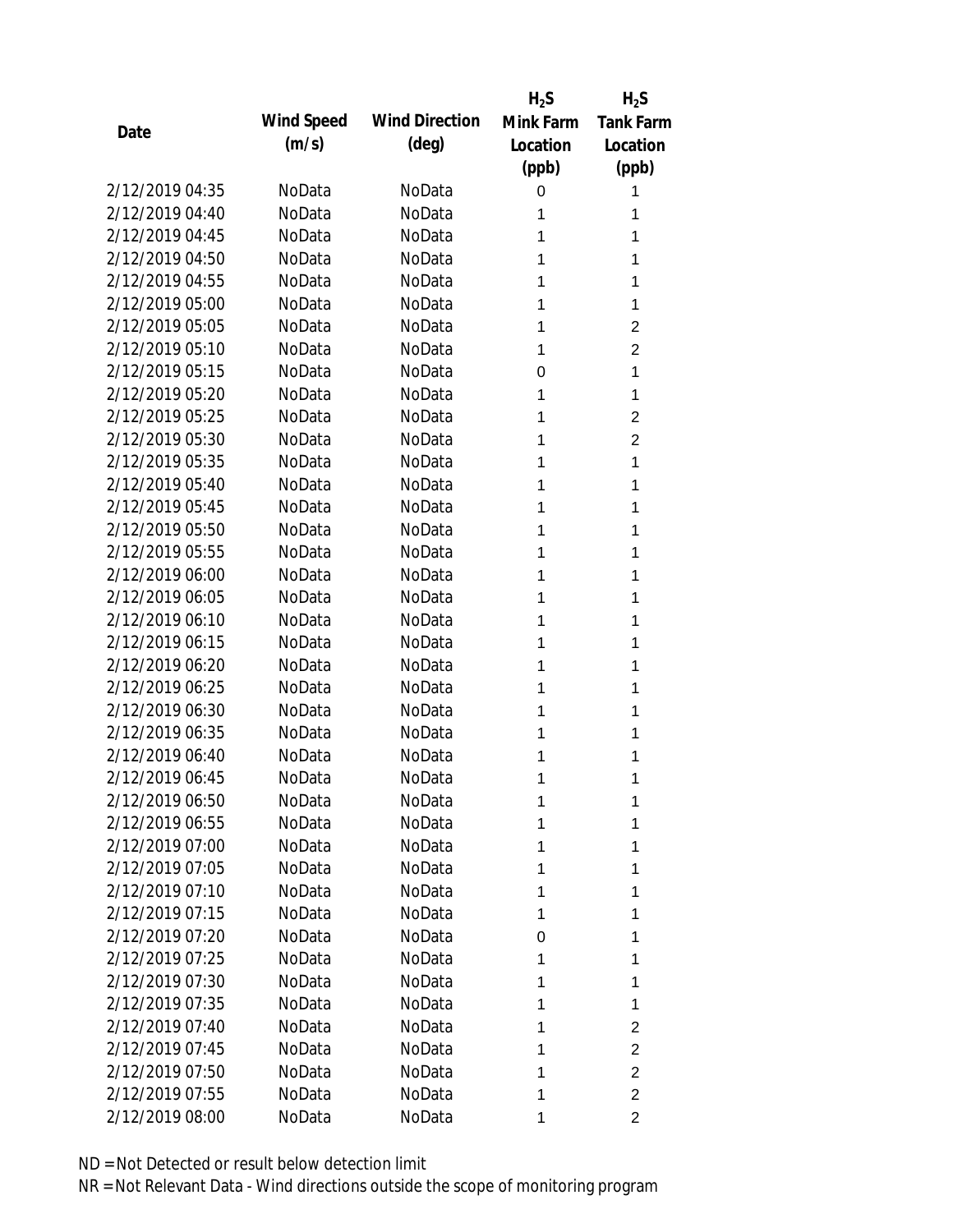|                 |            |                       | $H_2S$         | $H_2S$                  |
|-----------------|------------|-----------------------|----------------|-------------------------|
| Date            | Wind Speed | <b>Wind Direction</b> | Mink Farm      | <b>Tank Farm</b>        |
|                 | (m/s)      | $(\text{deg})$        | Location       | Location                |
|                 |            |                       | (ppb)          | (ppb)                   |
| 2/12/2019 08:05 | NoData     | NoData                | 1              | $\overline{2}$          |
| 2/12/2019 08:10 | NoData     | NoData                | 1              | 2                       |
| 2/12/2019 08:15 | NoData     | NoData                | 1              | $\overline{2}$          |
| 2/12/2019 08:20 | NoData     | NoData                | 1              | $\overline{2}$          |
| 2/12/2019 08:25 | NoData     | NoData                | 1              | $\overline{2}$          |
| 2/12/2019 08:30 | NoData     | NoData                | 1              | $\overline{2}$          |
| 2/12/2019 08:35 | NoData     | NoData                | 1              | 1                       |
| 2/12/2019 08:40 | NoData     | NoData                | 1              | 1                       |
| 2/12/2019 08:45 | NoData     | NoData                | 1              | 1                       |
| 2/12/2019 08:50 | NoData     | NoData                | 1              | 1                       |
| 2/12/2019 08:55 | NoData     | NoData                | 1              | 1                       |
| 2/12/2019 09:00 | NoData     | NoData                | 1              | 1                       |
| 2/12/2019 09:05 | NoData     | NoData                | 1              | 1                       |
| 2/12/2019 09:10 | NoData     | NoData                | 1              | 1                       |
| 2/12/2019 09:15 | NoData     | NoData                | 1              | 1                       |
| 2/12/2019 09:20 | NoData     | NoData                | 1              | 1                       |
| 2/12/2019 09:25 | NoData     | NoData                | 1              | 1                       |
| 2/12/2019 09:30 | NoData     | NoData                | 1              | 1                       |
| 2/12/2019 09:35 | NoData     | NoData                | 1              | 1                       |
| 2/12/2019 09:40 | NoData     | NoData                | 1              | 1                       |
| 2/12/2019 09:45 | NoData     | NoData                | 1              | 1                       |
| 2/12/2019 09:50 | NoData     | NoData                | 1              | 1                       |
| 2/12/2019 09:55 | NoData     | NoData                | 1              | 1                       |
| 2/12/2019 10:00 | NoData     | NoData                | 1              | 1                       |
| 2/12/2019 10:05 | NoData     | NoData                | 1              | 1                       |
| 2/12/2019 10:10 | NoData     | NoData                | 1              | 1                       |
| 2/12/2019 10:15 | NoData     | NoData                | 1              | 1                       |
| 2/12/2019 10:20 | NoData     | NoData                | 1              | 1                       |
| 2/12/2019 10:25 | NoData     | NoData                | 1              | 1                       |
| 2/12/2019 10:30 | NoData     | NoData                | 1              | 1                       |
| 2/12/2019 10:35 | NoData     | NoData                | 1              | 1                       |
| 2/12/2019 10:40 | NoData     | NoData                | 2              | $\overline{2}$          |
| 2/12/2019 10:45 | NoData     | NoData                | 1              | $\overline{2}$          |
| 2/12/2019 10:50 | NoData     | NoData                | 1              | $\overline{2}$          |
| 2/12/2019 10:55 | NoData     | NoData                | 1              | $\overline{2}$          |
| 2/12/2019 11:00 | NoData     | NoData                | 1              | $\overline{2}$          |
| 2/12/2019 11:05 | NoData     | NoData                | 1              | $\overline{2}$          |
| 2/12/2019 11:10 | NoData     | NoData                | 1              | 1                       |
| 2/12/2019 11:15 | NoData     | NoData                | 1              | $\overline{\mathbf{c}}$ |
| 2/12/2019 11:20 | NoData     | NoData                | $\overline{c}$ | $\overline{c}$          |
| 2/12/2019 11:25 | NoData     | NoData                | $\overline{2}$ | $\overline{2}$          |
| 2/12/2019 11:30 | NoData     | NoData                | 2              | 2                       |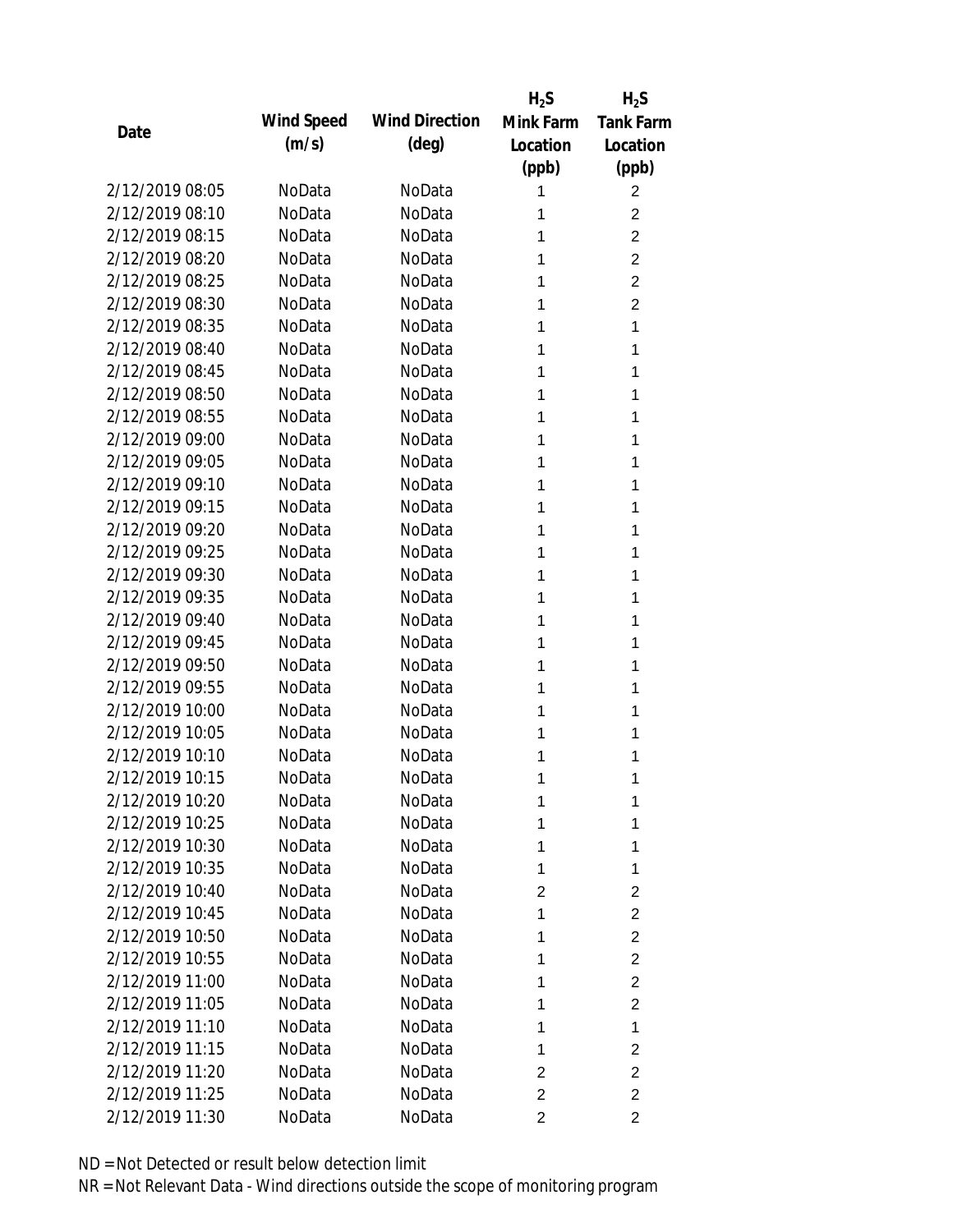|                 |            |                       | $H_2S$         | $H_2S$           |
|-----------------|------------|-----------------------|----------------|------------------|
| Date            | Wind Speed | <b>Wind Direction</b> | Mink Farm      | <b>Tank Farm</b> |
|                 | (m/s)      | $(\text{deg})$        | Location       | Location         |
|                 |            |                       | (ppb)          | (ppb)            |
| 2/12/2019 11:35 | NoData     | NoData                | 2              | $\overline{2}$   |
| 2/12/2019 11:40 | NoData     | NoData                | 2              | $\overline{2}$   |
| 2/12/2019 11:45 | NoData     | NoData                | $\overline{2}$ | $\overline{2}$   |
| 2/12/2019 11:50 | NoData     | NoData                | $\overline{2}$ | $\overline{2}$   |
| 2/12/2019 11:55 | NoData     | NoData                | $\overline{2}$ | $\overline{2}$   |
| 2/12/2019 12:00 | NoData     | NoData                | $\overline{c}$ | $\overline{2}$   |
| 2/12/2019 12:05 | NoData     | NoData                | 1              | $\overline{2}$   |
| 2/12/2019 12:10 | NoData     | NoData                | 1              | $\overline{2}$   |
| 2/12/2019 12:15 | NoData     | NoData                | 1              | $\overline{2}$   |
| 2/12/2019 12:20 | NoData     | NoData                | 1              | $\overline{2}$   |
| 2/12/2019 12:25 | NoData     | NoData                | 1              | $\overline{2}$   |
| 2/12/2019 12:30 | NoData     | NoData                | 2              | $\overline{2}$   |
| 2/12/2019 12:35 | NoData     | NoData                | $\overline{2}$ | $\overline{2}$   |
| 2/12/2019 12:40 | NoData     | NoData                | $\overline{c}$ | $\overline{2}$   |
| 2/12/2019 12:45 | NoData     | NoData                | $\overline{2}$ | $\overline{2}$   |
| 2/12/2019 12:50 | NoData     | NoData                | 2              | $\overline{2}$   |
| 2/12/2019 12:55 | NoData     | NoData                | $\overline{2}$ | 1                |
| 2/12/2019 13:00 | NoData     | NoData                | $\overline{2}$ | 1                |
| 2/12/2019 13:05 | NoData     | NoData                | $\overline{2}$ | $\overline{2}$   |
| 2/12/2019 13:10 | NoData     | NoData                | $\overline{2}$ | $\overline{2}$   |
| 2/12/2019 13:15 | NoData     | NoData                | $\overline{2}$ | $\overline{2}$   |
| 2/12/2019 13:20 | NoData     | NoData                | $\overline{2}$ | $\overline{2}$   |
| 2/12/2019 13:25 | NoData     | NoData                | 1              | 1                |
| 2/12/2019 13:30 | NoData     | NoData                | 1              | 1                |
| 2/12/2019 13:35 | NoData     | NoData                | 1              | 1                |
| 2/12/2019 13:40 | NoData     | NoData                | 1              | 1                |
| 2/12/2019 13:45 | NoData     | NoData                | 2              | 1                |
| 2/12/2019 13:50 | NoData     | NoData                | 1              | 1                |
| 2/12/2019 13:55 | NoData     | NoData                | 2              | 1                |
| 2/12/2019 14:00 | NoData     | NoData                | 2              | 1                |
| 2/12/2019 14:05 | NoData     | NoData                | 2              | 1                |
| 2/12/2019 14:10 | NoData     | NoData                | 1              | 1                |
| 2/12/2019 14:15 | NoData     | NoData                | 1              | 1                |
| 2/12/2019 14:20 | NoData     | NoData                | 1              | 1                |
| 2/12/2019 14:25 | NoData     | NoData                | 1              | 1                |
| 2/12/2019 14:30 | NoData     | NoData                | 1              | 1                |
| 2/12/2019 14:35 | NoData     | NoData                | 1              | 1                |
| 2/12/2019 14:40 | NoData     | NoData                | 2              | 1                |
| 2/12/2019 14:45 | NoData     | NoData                | 1              | 1                |
| 2/12/2019 14:50 | NoData     | NoData                | 1              | 1                |
| 2/12/2019 14:55 | NoData     | NoData                | 1              | 1                |
| 2/12/2019 15:00 | NoData     | NoData                | 1              | 2                |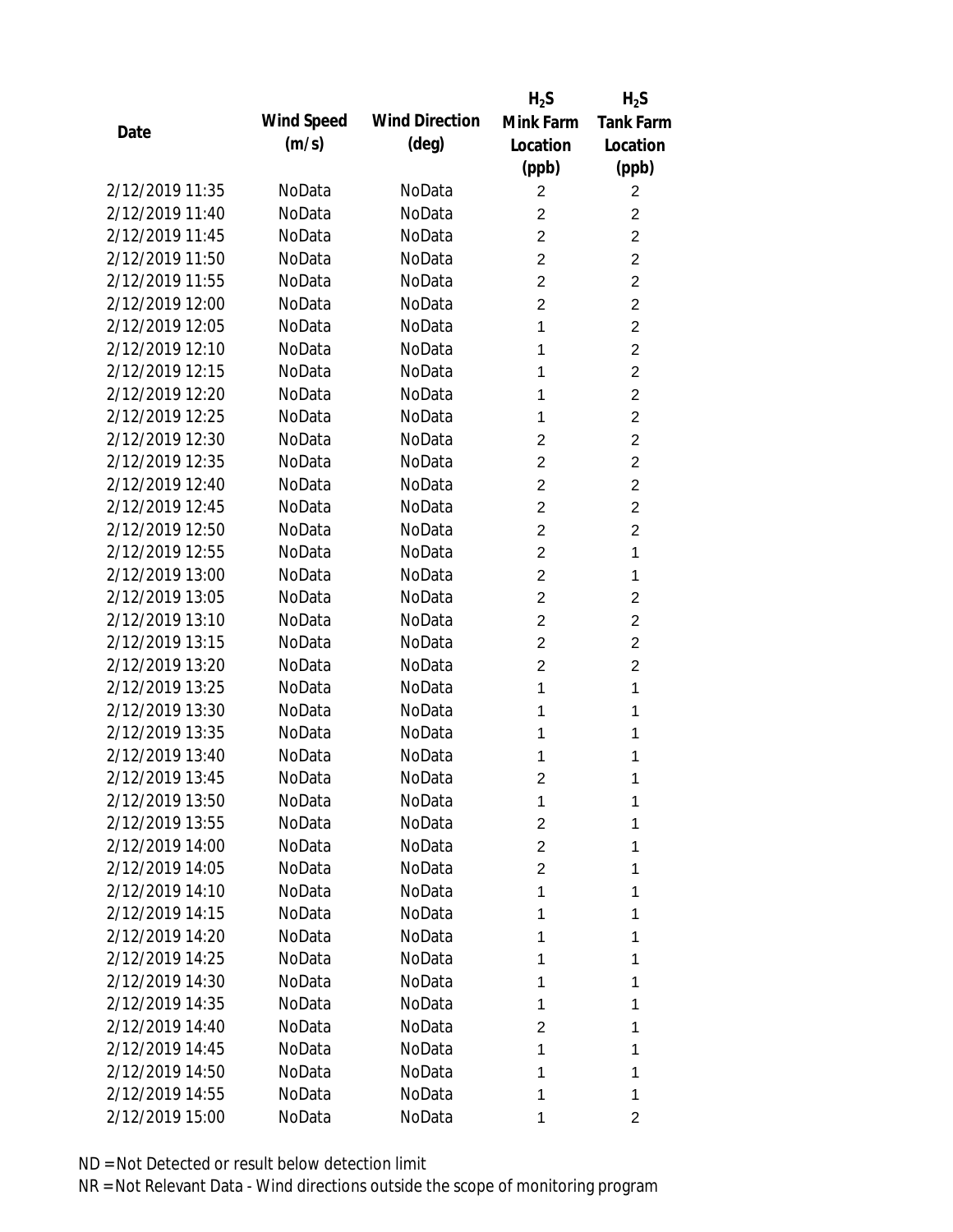|                 |            |                       | $H_2S$         | $H_2S$           |
|-----------------|------------|-----------------------|----------------|------------------|
| Date            | Wind Speed | <b>Wind Direction</b> | Mink Farm      | <b>Tank Farm</b> |
|                 | (m/s)      | $(\text{deg})$        | Location       | Location         |
|                 |            |                       | (ppb)          | (ppb)            |
| 2/12/2019 15:05 | NoData     | NoData                | 1              | 2                |
| 2/12/2019 15:10 | NoData     | NoData                | 1              | 1                |
| 2/12/2019 15:15 | NoData     | NoData                | 1              | 1                |
| 2/12/2019 15:20 | NoData     | NoData                | 1              | 1                |
| 2/12/2019 15:25 | NoData     | NoData                | 1              | 1                |
| 2/12/2019 15:30 | NoData     | NoData                | 1              | 1                |
| 2/12/2019 15:35 | NoData     | NoData                | 1              | 1                |
| 2/12/2019 15:40 | NoData     | NoData                | 1              | 1                |
| 2/12/2019 15:45 | NoData     | NoData                | 1              | 1                |
| 2/12/2019 15:50 | NoData     | NoData                | 1              | 1                |
| 2/12/2019 15:55 | NoData     | NoData                | 1              | 1                |
| 2/12/2019 16:00 | NoData     | NoData                | 1              | 1                |
| 2/12/2019 16:05 | NoData     | NoData                | 1              | 1                |
| 2/12/2019 16:10 | NoData     | NoData                | 1              | 1                |
| 2/12/2019 16:15 | NoData     | NoData                | 1              | 1                |
| 2/12/2019 16:20 | NoData     | NoData                | 2              | $\overline{2}$   |
| 2/12/2019 16:25 | NoData     | NoData                | 1              | $\overline{2}$   |
| 2/12/2019 16:30 | NoData     | NoData                | 1              | 1                |
| 2/12/2019 16:35 | NoData     | NoData                | 1              | 1                |
| 2/12/2019 16:40 | NoData     | NoData                | 1              | 1                |
| 2/12/2019 16:45 | NoData     | NoData                | 1              | 1                |
| 2/12/2019 16:50 | NoData     | NoData                | 1              | 1                |
| 2/12/2019 16:55 | NoData     | NoData                | 1              | 1                |
| 2/12/2019 17:00 | NoData     | NoData                | 1              | 1                |
| 2/12/2019 17:05 | NoData     | NoData                | 1              | 1                |
| 2/12/2019 17:10 | NoData     | NoData                | 1              | 1                |
| 2/12/2019 17:15 | NoData     | NoData                | 1              | $\overline{2}$   |
| 2/12/2019 17:20 | NoData     | NoData                | 1              | 2                |
| 2/12/2019 17:25 | NoData     | NoData                | 1              | 1                |
| 2/12/2019 17:30 | NoData     | NoData                | 1              | 1                |
| 2/12/2019 17:35 | NoData     | NoData                | 1              | 1                |
| 2/12/2019 17:40 | NoData     | NoData                | 2              | 1                |
| 2/12/2019 17:45 | NoData     | NoData                | 1              | 1                |
| 2/12/2019 17:50 | NoData     | NoData                | 2              | 1                |
| 2/12/2019 17:55 | NoData     | NoData                | 2              | 1                |
| 2/12/2019 18:00 | NoData     | NoData                | $\overline{2}$ | 1                |
| 2/12/2019 18:05 | NoData     | NoData                | 1              | 1                |
| 2/12/2019 18:10 | NoData     | NoData                | 1              | 1                |
| 2/12/2019 18:15 | NoData     | NoData                | 1              | 1                |
| 2/12/2019 18:20 | NoData     | NoData                | 1              | 1                |
| 2/12/2019 18:25 | NoData     | NoData                | 1              | 1                |
| 2/12/2019 18:30 | NoData     | NoData                | 1              | 1                |
|                 |            |                       |                |                  |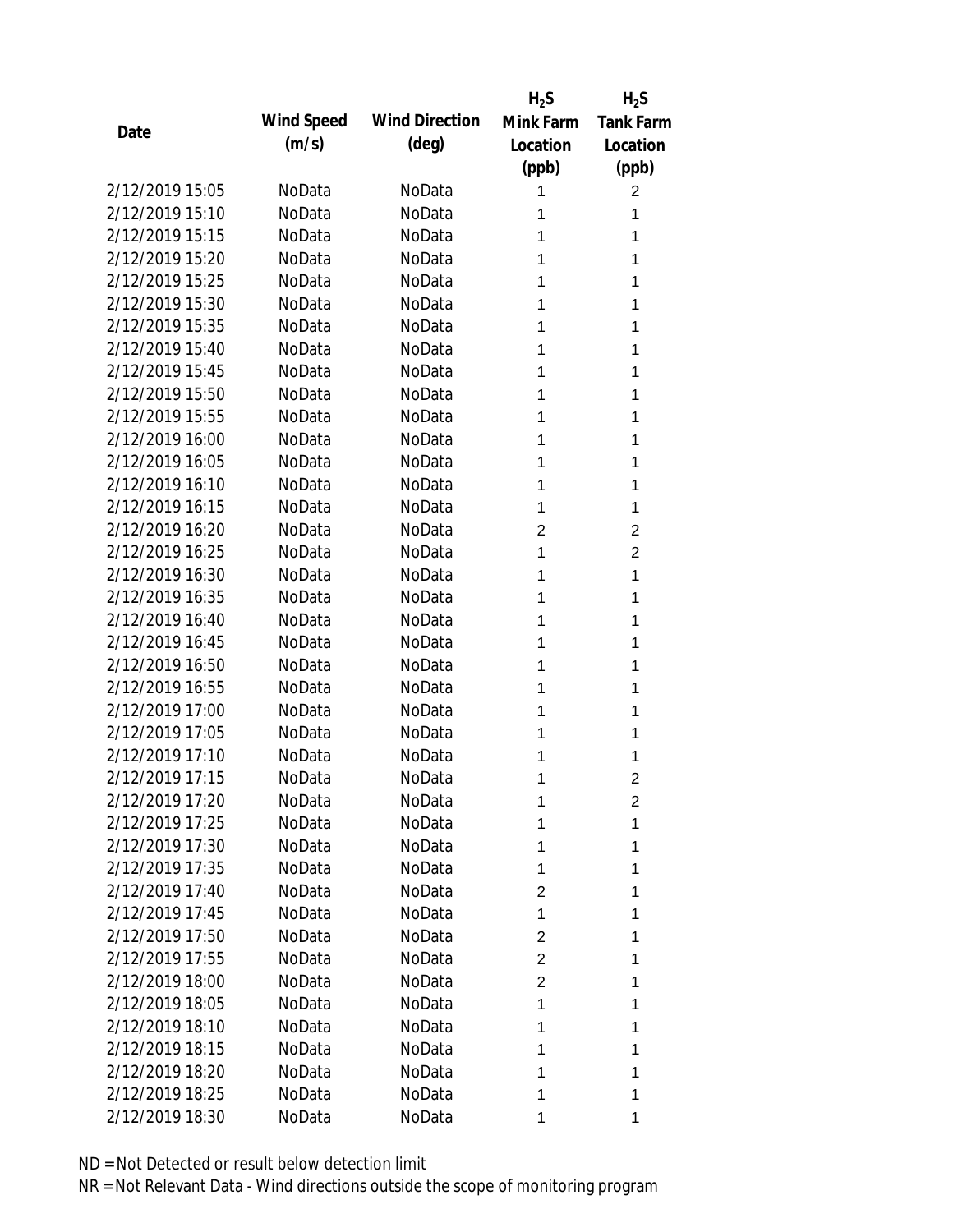|                 |            |                       | $H_2S$         | $H_2S$           |
|-----------------|------------|-----------------------|----------------|------------------|
| Date            | Wind Speed | <b>Wind Direction</b> | Mink Farm      | <b>Tank Farm</b> |
|                 | (m/s)      | $(\text{deg})$        | Location       | Location         |
|                 |            |                       | (ppb)          | (ppb)            |
| 2/12/2019 18:35 | NoData     | NoData                | 1              | 1                |
| 2/12/2019 18:40 | NoData     | NoData                | 1              | 1                |
| 2/12/2019 18:45 | NoData     | NoData                | 1              | 1                |
| 2/12/2019 18:50 | NoData     | NoData                | 1              | 1                |
| 2/12/2019 18:55 | NoData     | NoData                | 1              | 1                |
| 2/12/2019 19:00 | NoData     | NoData                | 1              | 1                |
| 2/12/2019 19:05 | NoData     | NoData                | 1              | 1                |
| 2/12/2019 19:10 | NoData     | NoData                | 1              | 1                |
| 2/12/2019 19:15 | NoData     | NoData                | 1              | 1                |
| 2/12/2019 19:20 | NoData     | NoData                | 1              | 1                |
| 2/12/2019 19:25 | NoData     | NoData                | 1              | 1                |
| 2/12/2019 19:30 | NoData     | NoData                | 1              | 1                |
| 2/12/2019 19:35 | NoData     | NoData                | 1              | 1                |
| 2/12/2019 19:40 | NoData     | NoData                | 1              | 1                |
| 2/12/2019 19:45 | NoData     | NoData                | 1              | 1                |
| 2/12/2019 19:50 | NoData     | NoData                | 1              | 1                |
| 2/12/2019 19:55 | NoData     | NoData                | 1              | 1                |
| 2/12/2019 20:00 | NoData     | NoData                | 1              | 1                |
| 2/12/2019 20:05 | NoData     | NoData                | 1              | 1                |
| 2/12/2019 20:10 | NoData     | NoData                | 1              | 1                |
| 2/12/2019 20:15 | NoData     | NoData                | 1              | 1                |
| 2/12/2019 20:20 | NoData     | NoData                | 1              | 1                |
| 2/12/2019 20:25 | NoData     | NoData                | 1              | 1                |
| 2/12/2019 20:30 | NoData     | NoData                | 2              | 1                |
| 2/12/2019 20:35 | NoData     | NoData                | 1              | 1                |
| 2/12/2019 20:40 | NoData     | NoData                | 1              | 1                |
| 2/12/2019 20:45 | NoData     | NoData                | $\overline{2}$ | 1                |
| 2/12/2019 20:50 | NoData     | NoData                | 2              | 1                |
| 2/12/2019 20:55 | NoData     | NoData                | 1              | 1                |
| 2/12/2019 21:00 | NoData     | NoData                | 1              | 1                |
| 2/12/2019 21:05 | NoData     | NoData                | 1              | 1                |
| 2/12/2019 21:10 | NoData     | NoData                | 1              | 1                |
| 2/12/2019 21:15 | NoData     | NoData                | 2              | 1                |
| 2/12/2019 21:20 | NoData     | NoData                | 1              | 1                |
| 2/12/2019 21:25 | NoData     | NoData                | 1              | 1                |
| 2/12/2019 21:30 | NoData     | NoData                | 1              | 1                |
| 2/12/2019 21:35 | NoData     | NoData                | 1              | 1                |
| 2/12/2019 21:40 | NoData     | NoData                | 1              | 1                |
| 2/12/2019 21:45 | NoData     | NoData                | 1              | 1                |
| 2/12/2019 21:50 | NoData     | NoData                | 1              | 1                |
| 2/12/2019 21:55 | NoData     | NoData                | 1              | 1                |
| 2/12/2019 22:00 | NoData     | NoData                | 1              | 1                |
|                 |            |                       |                |                  |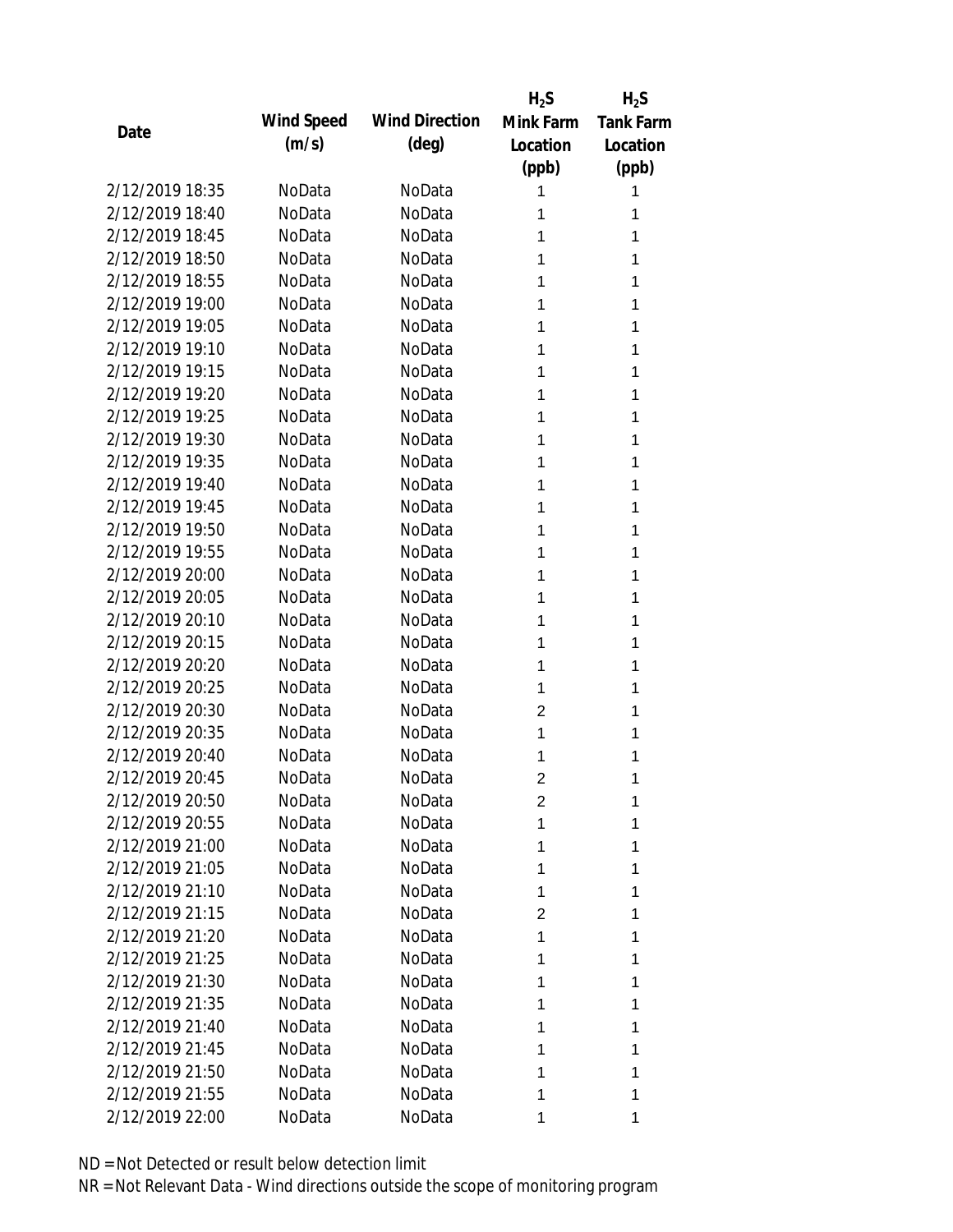|                 |            |                       | $H_2S$         | $H_2S$           |
|-----------------|------------|-----------------------|----------------|------------------|
| Date            | Wind Speed | <b>Wind Direction</b> | Mink Farm      | <b>Tank Farm</b> |
|                 | (m/s)      | $(\text{deg})$        | Location       | Location         |
|                 |            |                       | (ppb)          | (ppb)            |
| 2/12/2019 22:05 | NoData     | NoData                | 1              | $\overline{2}$   |
| 2/12/2019 22:10 | NoData     | NoData                | 1              | 2                |
| 2/12/2019 22:15 | NoData     | NoData                | 1              | $\overline{2}$   |
| 2/12/2019 22:20 | NoData     | NoData                | 1              | 1                |
| 2/12/2019 22:25 | NoData     | NoData                | 1              | 1                |
| 2/12/2019 22:30 | NoData     | NoData                | 1              | 1                |
| 2/12/2019 22:35 | NoData     | NoData                | 1              | 1                |
| 2/12/2019 22:40 | NoData     | NoData                | 1              | 1                |
| 2/12/2019 22:45 | NoData     | NoData                | 1              | 1                |
| 2/12/2019 22:50 | NoData     | NoData                | 1              | 1                |
| 2/12/2019 22:55 | NoData     | NoData                | 1              | 1                |
| 2/12/2019 23:00 | NoData     | NoData                | 1              | 1                |
| 2/12/2019 23:05 | NoData     | NoData                | 1              | 1                |
| 2/12/2019 23:10 | NoData     | NoData                | 1              | 1                |
| 2/12/2019 23:15 | NoData     | NoData                | 1              | 1                |
| 2/12/2019 23:20 | NoData     | NoData                | 1              | 1                |
| 2/12/2019 23:25 | NoData     | NoData                | 1              | 1                |
| 2/12/2019 23:30 | NoData     | NoData                | 1              | $\overline{2}$   |
| 2/12/2019 23:35 | NoData     | NoData                | 1              | 1                |
| 2/12/2019 23:40 | NoData     | NoData                | 0              | 1                |
| 2/12/2019 23:45 | NoData     | NoData                | 1              | 1                |
| 2/12/2019 23:50 | NoData     | NoData                | 1              | 1                |
| 2/12/2019 23:55 | NoData     | NoData                | 1              | 1                |
| 2/12/2019 24:00 | NoData     | NoData                | 1              | 1                |
| 2/13/2019 00:05 | NoData     | NoData                | 1              | 1                |
| 2/13/2019 00:10 | NoData     | NoData                | 1              | 1                |
| 2/13/2019 00:15 | NoData     | NoData                | 1              | 1                |
| 2/13/2019 00:20 | NoData     | NoData                | 1              | 1                |
| 2/13/2019 00:25 | NoData     | NoData                | 1              | 1                |
| 2/13/2019 00:30 | NoData     | NoData                | 1              | 0                |
| 2/13/2019 00:35 | NoData     | NoData                | 1              | 0                |
| 2/13/2019 00:40 | NoData     | NoData                | 1              | 1                |
| 2/13/2019 00:45 | NoData     | NoData                | 2              | 1                |
| 2/13/2019 00:50 | NoData     | NoData                | $\overline{2}$ | 1                |
| 2/13/2019 00:55 | NoData     | NoData                | 2              | 1                |
| 2/13/2019 01:00 | NoData     |                       | $\overline{2}$ |                  |
| 2/13/2019 01:05 |            | NoData                |                | 1                |
|                 | NoData     | NoData                | $\overline{2}$ | 1                |
| 2/13/2019 01:10 | NoData     | NoData                | $\overline{2}$ | 1                |
| 2/13/2019 01:15 | NoData     | NoData                | $\overline{2}$ | 1                |
| 2/13/2019 01:20 | NoData     | NoData                | 1              | 1                |
| 2/13/2019 01:25 | NoData     | NoData                | 1              | 1                |
| 2/13/2019 01:30 | NoData     | NoData                | 1              | 1                |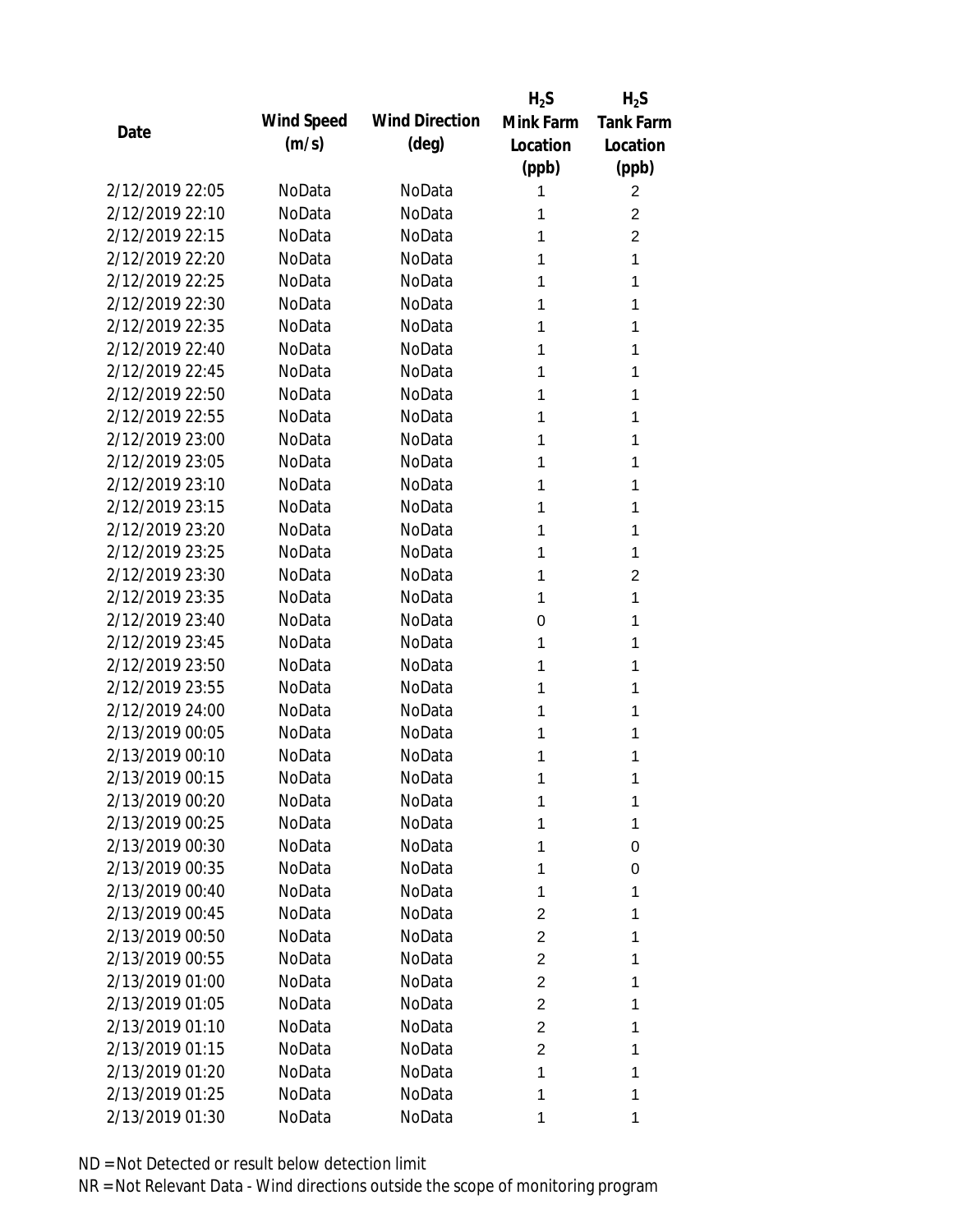|                 |            |                       | $H_2S$         | $H_2S$           |
|-----------------|------------|-----------------------|----------------|------------------|
| Date            | Wind Speed | <b>Wind Direction</b> | Mink Farm      | <b>Tank Farm</b> |
|                 | (m/s)      | $(\text{deg})$        | Location       | Location         |
|                 |            |                       | (ppb)          | (ppb)            |
| 2/13/2019 01:35 | NoData     | NoData                | 1              | 0                |
| 2/13/2019 01:40 | NoData     | NoData                | 1              | 0                |
| 2/13/2019 01:45 | NoData     | NoData                | 1              | 0                |
| 2/13/2019 01:50 | NoData     | NoData                | 2              | 1                |
| 2/13/2019 01:55 | NoData     | NoData                | $\overline{2}$ | 1                |
| 2/13/2019 02:00 | NoData     | NoData                | 1              | 1                |
| 2/13/2019 02:05 | NoData     | NoData                | 1              | 1                |
| 2/13/2019 02:10 | NoData     | NoData                | 1              | 1                |
| 2/13/2019 02:15 | NoData     | NoData                | 1              | 1                |
| 2/13/2019 02:20 | NoData     | NoData                | 1              | 1                |
| 2/13/2019 02:25 | NoData     | NoData                | 1              | 1                |
| 2/13/2019 02:30 | NoData     | NoData                | 2              | 1                |
| 2/13/2019 02:35 | NoData     | NoData                | $\overline{2}$ | 1                |
| 2/13/2019 02:40 | NoData     | NoData                | $\overline{2}$ | 1                |
| 2/13/2019 02:45 | NoData     | NoData                | $\overline{2}$ | 1                |
| 2/13/2019 02:50 | NoData     | NoData                | $\overline{2}$ | 1                |
| 2/13/2019 02:55 | NoData     | NoData                | $\overline{2}$ | 1                |
| 2/13/2019 03:00 | NoData     | NoData                | 1              | 1                |
| 2/13/2019 03:05 | NoData     | NoData                | 1              | 1                |
| 2/13/2019 03:10 | NoData     | NoData                | 1              | 1                |
| 2/13/2019 03:15 | NoData     | NoData                | 1              | 1                |
| 2/13/2019 03:20 | NoData     | NoData                | 1              | 1                |
| 2/13/2019 03:25 | NoData     | NoData                | 1              | 1                |
| 2/13/2019 03:30 | NoData     | NoData                | 1              | 1                |
| 2/13/2019 03:35 | NoData     | NoData                | 2              | 1                |
| 2/13/2019 03:40 | NoData     | NoData                | 3              | 2                |
| 2/13/2019 03:45 | NoData     | NoData                | 3              | $\overline{2}$   |
| 2/13/2019 03:50 | NoData     | NoData                | 3              | 2                |
| 2/13/2019 03:55 | NoData     | NoData                | 3              | 1                |
| 2/13/2019 04:00 | NoData     | NoData                | 3              | 1                |
| 2/13/2019 04:05 | NoData     | NoData                | 2              | 1                |
| 2/13/2019 04:10 | NoData     | NoData                | 1              | 1                |
| 2/13/2019 04:15 | NoData     | NoData                | 1              | 1                |
| 2/13/2019 04:20 | NoData     | NoData                | 1              | 1                |
| 2/13/2019 04:25 | NoData     | NoData                | 1              | 1                |
| 2/13/2019 04:30 | NoData     | NoData                | 1              | 1                |
| 2/13/2019 04:35 | NoData     | NoData                | $\overline{c}$ | 1                |
| 2/13/2019 04:40 | NoData     | NoData                | 2              | 1                |
| 2/13/2019 04:45 | NoData     | NoData                | $\overline{2}$ | 1                |
| 2/13/2019 04:50 | NoData     | NoData                | 1              | 1                |
| 2/13/2019 04:55 | NoData     | NoData                | 1              | 1                |
| 2/13/2019 05:00 | NoData     | NoData                | 1              | 2                |
|                 |            |                       |                |                  |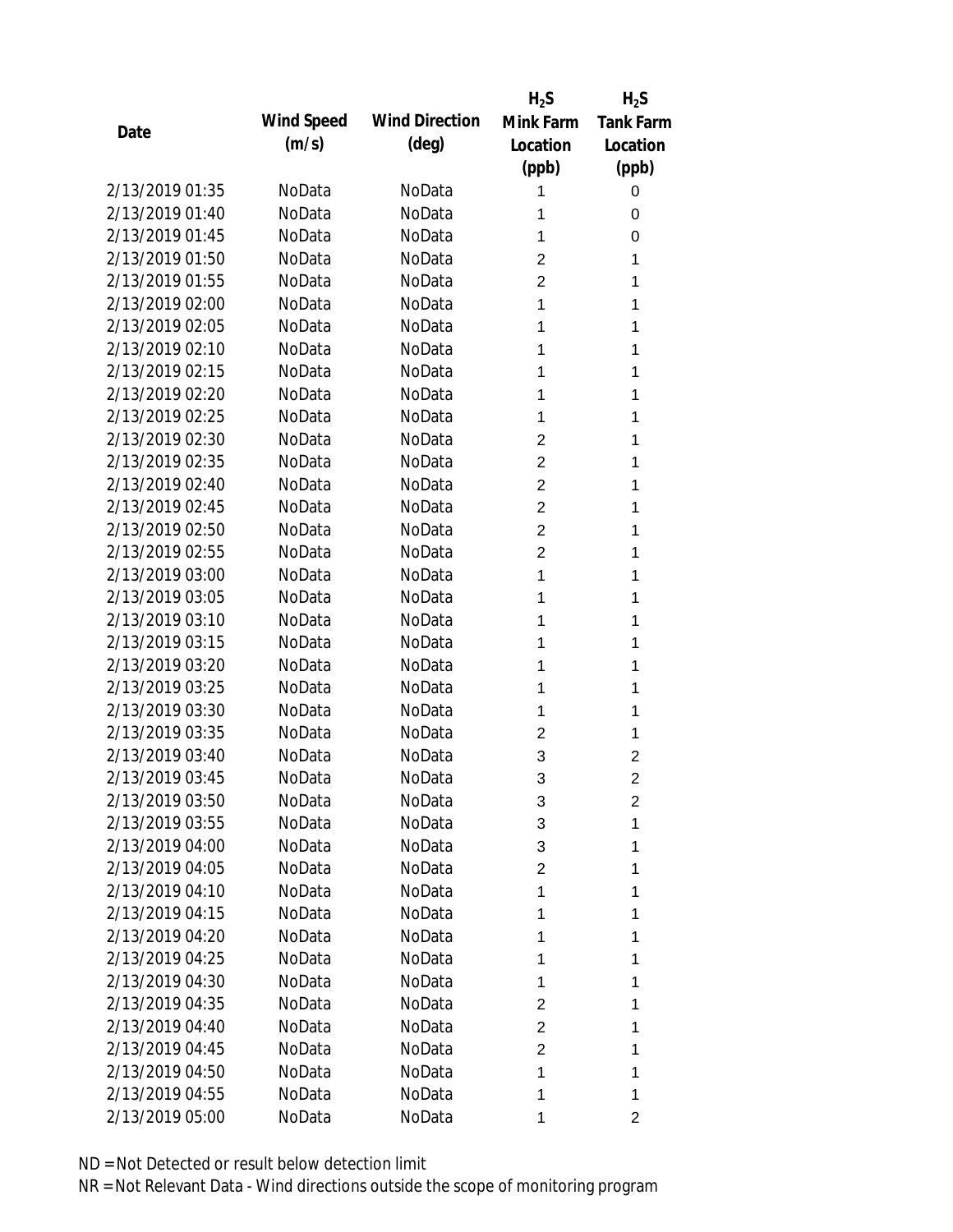|                 |            |                       | $H_2S$         | $H_2S$                  |
|-----------------|------------|-----------------------|----------------|-------------------------|
| Date            | Wind Speed | <b>Wind Direction</b> | Mink Farm      | <b>Tank Farm</b>        |
|                 | (m/s)      | $(\text{deg})$        | Location       | Location                |
|                 |            |                       | (ppb)          | (ppb)                   |
| 2/13/2019 05:05 | NoData     | NoData                | 1              | 1                       |
| 2/13/2019 05:10 | NoData     | NoData                | 1              | 1                       |
| 2/13/2019 05:15 | NoData     | NoData                | 1              | 1                       |
| 2/13/2019 05:20 | NoData     | NoData                | 1              | 1                       |
| 2/13/2019 05:25 | NoData     | NoData                | 1              | 1                       |
| 2/13/2019 05:30 | NoData     | NoData                | 1              | 1                       |
| 2/13/2019 05:35 | NoData     | NoData                | 1              | 1                       |
| 2/13/2019 05:40 | NoData     | NoData                | 1              | 1                       |
| 2/13/2019 05:45 | NoData     | NoData                | 1              | 1                       |
| 2/13/2019 05:50 | NoData     | NoData                | 1              | 1                       |
| 2/13/2019 05:55 | NoData     | NoData                | 1              | 2                       |
| 2/13/2019 06:00 | NoData     | NoData                | 1              | 1                       |
| 2/13/2019 06:05 | NoData     | NoData                | 1              | 1                       |
| 2/13/2019 06:10 | NoData     | NoData                | 1              | 1                       |
| 2/13/2019 06:15 | NoData     | NoData                | $\overline{2}$ | 1                       |
| 2/13/2019 06:20 | NoData     | NoData                | 1              | 1                       |
| 2/13/2019 06:25 | NoData     | NoData                | 1              | 1                       |
| 2/13/2019 06:30 | NoData     | NoData                | $\overline{2}$ | 1                       |
| 2/13/2019 06:35 | NoData     | NoData                | $\overline{2}$ | 1                       |
| 2/13/2019 06:40 | NoData     | NoData                | 1              | 1                       |
| 2/13/2019 06:45 | NoData     | NoData                | 1              | 1                       |
| 2/13/2019 06:50 | NoData     | NoData                | $\overline{2}$ | 1                       |
| 2/13/2019 06:55 | NoData     | NoData                | $\overline{2}$ | 1                       |
| 2/13/2019 07:00 | NoData     | NoData                | 1              | $\overline{2}$          |
| 2/13/2019 07:05 | NoData     | NoData                | 1              | 1                       |
| 2/13/2019 07:10 | NoData     | NoData                | 1              | 1                       |
| 2/13/2019 07:15 | NoData     | NoData                | 1              | $\overline{2}$          |
| 2/13/2019 07:20 | NoData     | NoData                | 1              | 1                       |
| 2/13/2019 07:25 | NoData     | NoData                | 1              | 1                       |
| 2/13/2019 07:30 | NoData     | NoData                | 1              | 1                       |
| 2/13/2019 07:35 | NoData     | NoData                | 1              | 1                       |
| 2/13/2019 07:40 | NoData     | NoData                | 1              | 1                       |
| 2/13/2019 07:45 | NoData     | NoData                | 1              | 1                       |
| 2/13/2019 07:50 | NoData     | NoData                | 2              | $\overline{\mathbf{c}}$ |
| 2/13/2019 07:55 | NoData     | NoData                | 2              | $\overline{2}$          |
| 2/13/2019 08:00 | NoData     | NoData                | 1              | $\overline{2}$          |
| 2/13/2019 08:05 | NoData     | NoData                | 1              | $\overline{c}$          |
| 2/13/2019 08:10 | NoData     | NoData                | 1              | $\overline{2}$          |
| 2/13/2019 08:15 | NoData     | NoData                | 1              | $\overline{c}$          |
| 2/13/2019 08:20 | NoData     | NoData                | 1              | 1                       |
| 2/13/2019 08:25 | NoData     | NoData                | 1              | 1                       |
| 2/13/2019 08:30 | NoData     | NoData                | 2              | 1                       |
|                 |            |                       |                |                         |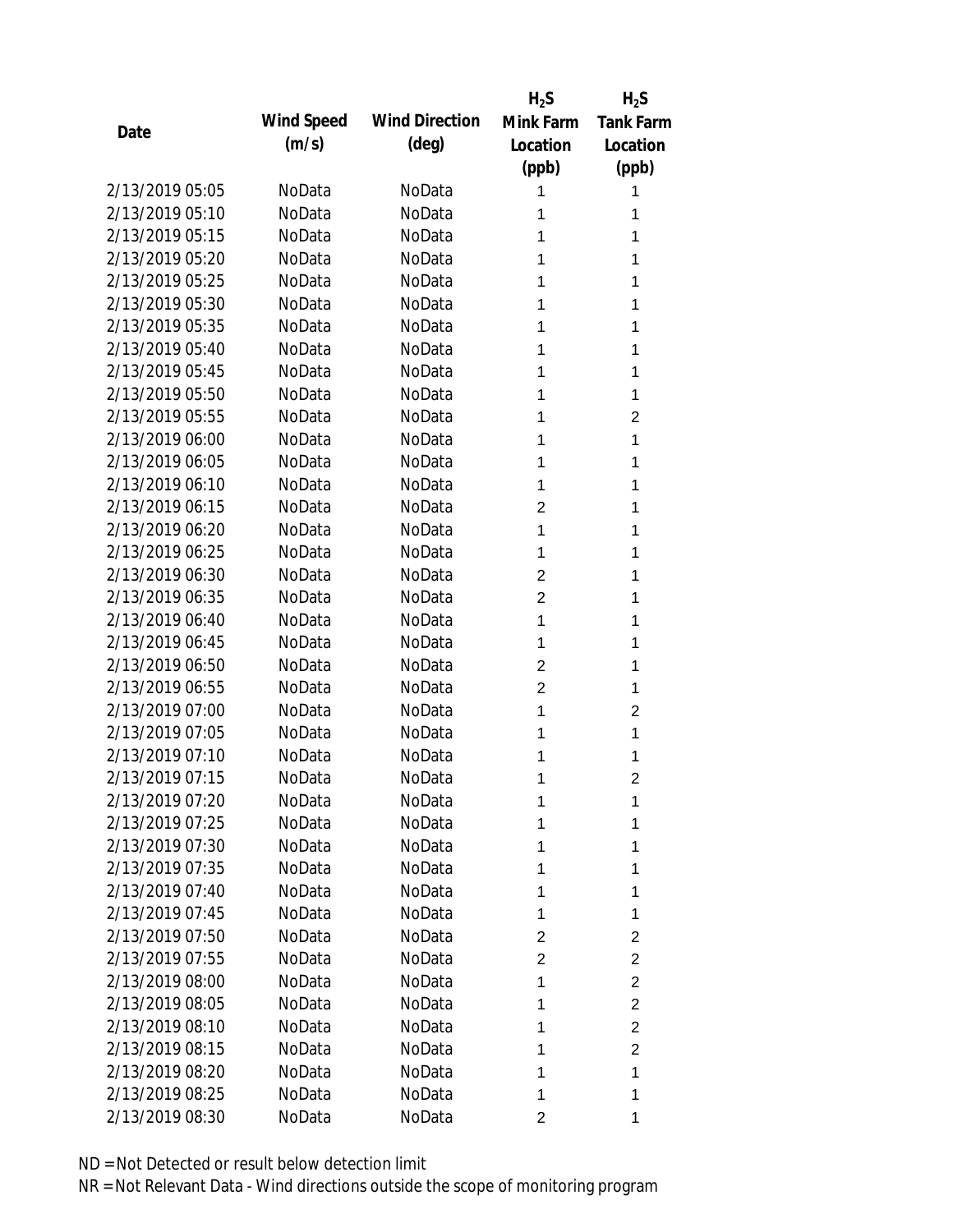|                 |            |                       | $H_2S$         | $H_2S$           |
|-----------------|------------|-----------------------|----------------|------------------|
| Date            | Wind Speed | <b>Wind Direction</b> | Mink Farm      | <b>Tank Farm</b> |
|                 | (m/s)      | $(\text{deg})$        | Location       | Location         |
|                 |            |                       | (ppb)          | (ppb)            |
| 2/13/2019 08:35 | NoData     | NoData                | $\overline{c}$ | 1                |
| 2/13/2019 08:40 | NoData     | NoData                | 1              | 1                |
| 2/13/2019 08:45 | NoData     | NoData                | 1              | 1                |
| 2/13/2019 08:50 | NoData     | NoData                | 1              | 1                |
| 2/13/2019 08:55 | NoData     | NoData                | 1              | $\overline{2}$   |
| 2/13/2019 09:00 | NoData     | NoData                | 1              | $\overline{c}$   |
| 2/13/2019 09:05 | NoData     | NoData                | 1              | $\overline{2}$   |
| 2/13/2019 09:10 | NoData     | NoData                | 1              | $\overline{2}$   |
| 2/13/2019 09:15 | NoData     | NoData                | 1              | $\overline{2}$   |
| 2/13/2019 09:20 | NoData     | NoData                | 1              | $\overline{2}$   |
| 2/13/2019 09:25 | NoData     | NoData                | 1              | 1                |
| 2/13/2019 09:30 | NoData     | NoData                | 1              | 1                |
| 2/13/2019 09:35 | NoData     | NoData                | 1              | 1                |
| 2/13/2019 09:40 | NoData     | NoData                | 1              | 1                |
| 2/13/2019 09:45 | NoData     | NoData                | 1              | 1                |
| 2/13/2019 09:50 | NoData     | NoData                | 1              | 1                |
| 2/13/2019 09:55 | NoData     | NoData                | 1              | 1                |
| 2/13/2019 10:00 | NoData     | NoData                | 1              | 1                |
| 2/13/2019 10:05 | NoData     | NoData                | 1              | 1                |
| 2/13/2019 10:10 | NoData     | NoData                | 1              | $\overline{c}$   |
| 2/13/2019 10:15 | NoData     | NoData                | 1              | $\overline{2}$   |
| 2/13/2019 10:20 | NoData     | NoData                | 1              | $\overline{2}$   |
| 2/13/2019 10:25 | NoData     | NoData                | 1              | $\overline{2}$   |
| 2/13/2019 10:30 | NoData     | NoData                | 1              | $\overline{2}$   |
| 2/13/2019 10:35 | NoData     | NoData                | 1              | 1                |
| 2/13/2019 10:40 | NoData     | NoData                | 1              | 1                |
| 2/13/2019 10:45 | NoData     | NoData                | 1              | 1                |
| 2/13/2019 10:50 | NoData     | NoData                | 1              | 1                |
| 2/13/2019 10:55 | NoData     | NoData                | 1              | 1                |
| 2/13/2019 11:00 | NoData     | NoData                | 1              | 1                |
| 2/13/2019 11:05 | NoData     | NoData                | 1              | 1                |
| 2/13/2019 11:10 | NoData     | NoData                | 1              | 1                |
| 2/13/2019 11:15 | NoData     | NoData                | 1              | 1                |
| 2/13/2019 11:20 | NoData     | NoData                | 1              | 1                |
| 2/13/2019 11:25 | NoData     | NoData                | 1              | 1                |
| 2/13/2019 11:30 | NoData     | NoData                | 1              | 1                |
| 2/13/2019 11:35 | NoData     | NoData                | 1              | 1                |
| 2/13/2019 11:40 | NoData     | NoData                | 1              | 1                |
| 2/13/2019 11:45 | NoData     | NoData                | 1              | 1                |
| 2/13/2019 11:50 | NoData     | NoData                | 1              | 1                |
| 2/13/2019 11:55 | NoData     | NoData                | 1              | 1                |
| 2/13/2019 12:00 | NoData     | NoData                | 1              | 1                |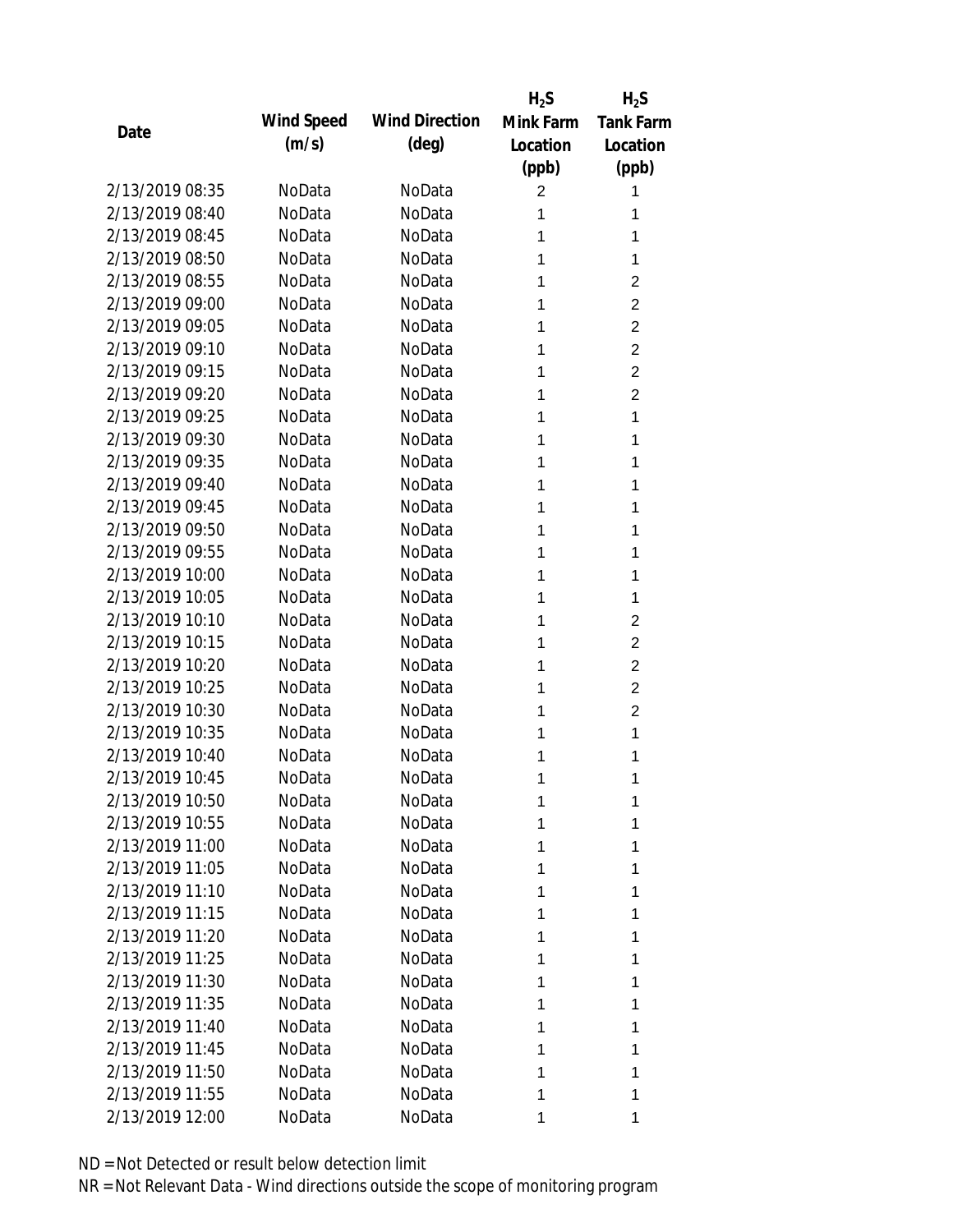|                 |            |                       | $H_2S$         | $H_2S$           |
|-----------------|------------|-----------------------|----------------|------------------|
|                 | Wind Speed | <b>Wind Direction</b> | Mink Farm      | <b>Tank Farm</b> |
| Date            | (m/s)      | $(\text{deg})$        | Location       | Location         |
|                 |            |                       | (ppb)          | (ppb)            |
| 2/13/2019 12:05 | NoData     | NoData                | 1              | 1                |
| 2/13/2019 12:10 | NoData     | NoData                | 1              | 1                |
| 2/13/2019 12:15 | NoData     | NoData                | 1              | 1                |
| 2/13/2019 12:20 | NoData     | NoData                | 1              | 1                |
| 2/13/2019 12:25 | NoData     | NoData                | 1              | 1                |
| 2/13/2019 12:30 | NoData     | NoData                | 1              | 1                |
| 2/13/2019 12:35 | NoData     | NoData                | 1              | 1                |
| 2/13/2019 12:40 | NoData     | NoData                | 1              | 1                |
| 2/13/2019 12:45 | NoData     | NoData                | 1              | 1                |
| 2/13/2019 12:50 | NoData     | NoData                | 1              | 1                |
| 2/13/2019 12:55 | NoData     | NoData                | 1              | 1                |
| 2/13/2019 13:00 | NoData     | NoData                | 1              | 1                |
| 2/13/2019 13:05 | NoData     | NoData                | 1              | 1                |
| 2/13/2019 13:10 | NoData     | NoData                | 1              | 1                |
| 2/13/2019 13:15 | NoData     | NoData                | 1              | 1                |
| 2/13/2019 13:20 | NoData     | NoData                | 1              | 1                |
| 2/13/2019 13:25 | NoData     | NoData                | 1              | $\overline{2}$   |
| 2/13/2019 13:30 | NoData     | NoData                | 1              | $\overline{2}$   |
| 2/13/2019 13:35 | NoData     | NoData                | 1              | $\overline{c}$   |
| 2/13/2019 13:40 | NoData     | NoData                | 1              | 1                |
| 2/13/2019 13:45 | NoData     | NoData                | 1              | $\overline{2}$   |
| 2/13/2019 13:50 | NoData     | NoData                | $\overline{c}$ | 1                |
| 2/13/2019 13:55 | NoData     | NoData                | 1              | 1                |
| 2/13/2019 14:00 | NoData     | NoData                | 1              | 1                |
| 2/13/2019 14:05 | NoData     | NoData                | 1              | 1                |
| 2/13/2019 14:10 | NoData     | NoData                | 1              | 1                |
| 2/13/2019 14:15 | NoData     | NoData                | 1              | 1                |
| 2/13/2019 14:20 | NoData     | NoData                | 1              | 1                |
| 2/13/2019 14:25 | NoData     | NoData                | 1              | 1                |
| 2/13/2019 14:30 | NoData     | NoData                | 1              | 1                |
| 2/13/2019 14:35 | NoData     | NoData                | 1              | 1                |
| 2/13/2019 14:40 | NoData     | NoData                | 1              | 1                |
| 2/13/2019 14:45 | NoData     | NoData                | 1              | 1                |
| 2/13/2019 14:50 | NoData     | NoData                | 1              | 1                |
| 2/13/2019 14:55 | NoData     | NoData                | 1              | $\overline{c}$   |
| 2/13/2019 15:00 | NoData     | NoData                | 1              | $\overline{2}$   |
| 2/13/2019 15:05 | NoData     | NoData                | 1              | 1                |
| 2/13/2019 15:10 | NoData     | NoData                | 1              | 1                |
| 2/13/2019 15:15 | NoData     | NoData                | 1              | 1                |
| 2/13/2019 15:20 | NoData     | NoData                | 1              | 1                |
| 2/13/2019 15:25 | NoData     | NoData                | 1              | 1                |
|                 |            |                       |                |                  |
| 2/13/2019 15:30 | NoData     | NoData                | 1              | 1                |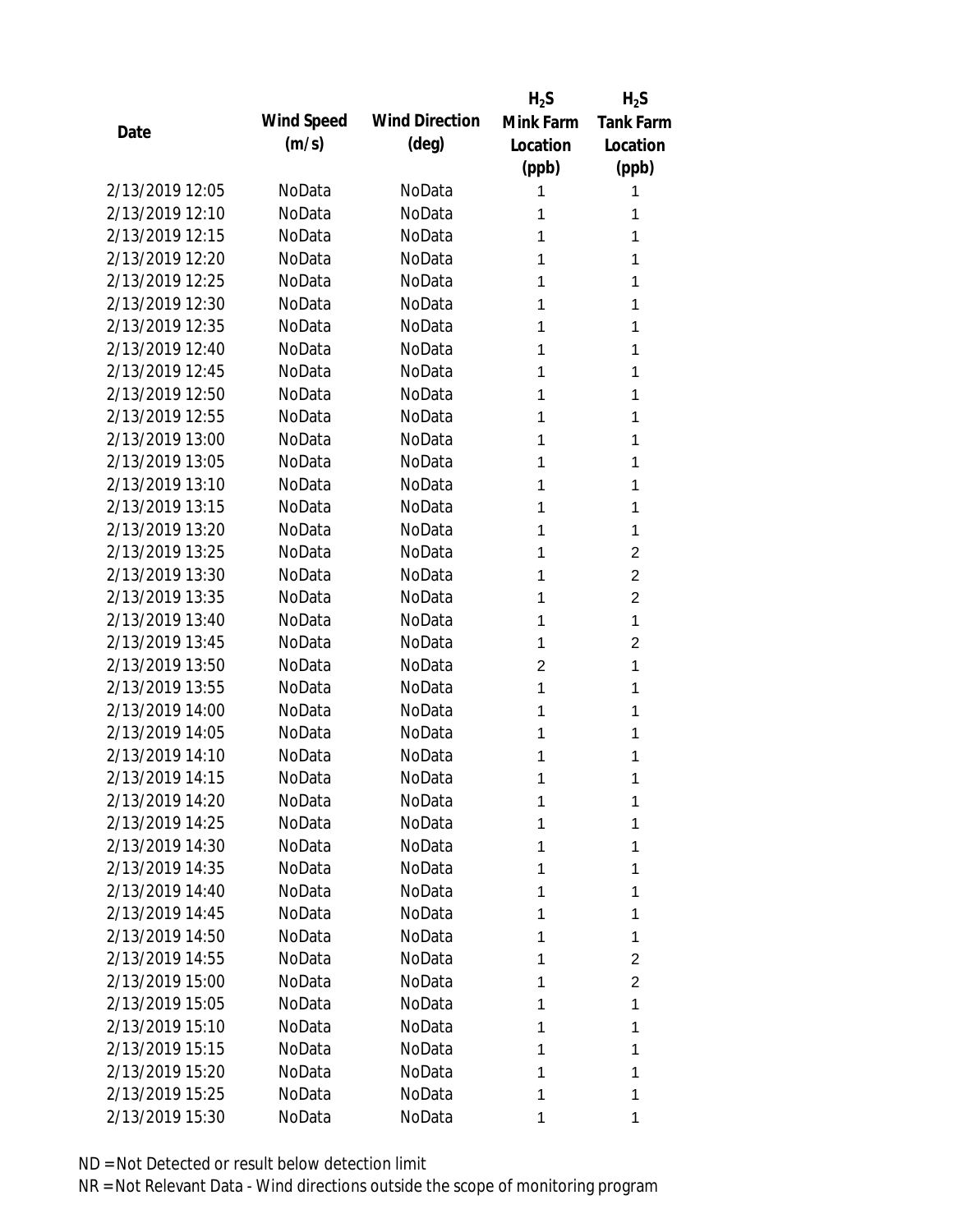|                 |            |                       | $H_2S$    | $H_2S$           |
|-----------------|------------|-----------------------|-----------|------------------|
| Date            | Wind Speed | <b>Wind Direction</b> | Mink Farm | <b>Tank Farm</b> |
|                 | (m/s)      | $(\text{deg})$        | Location  | Location         |
|                 |            |                       | (ppb)     | (ppb)            |
| 2/13/2019 15:35 | NoData     | NoData                | 1         | 1                |
| 2/13/2019 15:40 | NoData     | NoData                | 1         | 1                |
| 2/13/2019 15:45 | NoData     | NoData                | 1         | 1                |
| 2/13/2019 15:50 | NoData     | NoData                | 1         | 1                |
| 2/13/2019 15:55 | NoData     | NoData                | 1         | 1                |
| 2/13/2019 16:00 | NoData     | NoData                | 1         | 1                |
| 2/13/2019 16:05 | NoData     | NoData                | 1         | 1                |
| 2/13/2019 16:10 | NoData     | NoData                | 1         | 1                |
| 2/13/2019 16:15 | NoData     | NoData                | 1         | 1                |
| 2/13/2019 16:20 | NoData     | NoData                | 1         | 1                |
| 2/13/2019 16:25 | NoData     | NoData                | 1         | 1                |
| 2/13/2019 16:30 | NoData     | NoData                | 1         | $\overline{2}$   |
| 2/13/2019 16:35 | NoData     | NoData                | 1         | $\overline{2}$   |
| 2/13/2019 16:40 | NoData     | NoData                | 1         | $\overline{2}$   |
| 2/13/2019 16:45 | NoData     | NoData                | 1         | $\overline{2}$   |
| 2/13/2019 16:50 | NoData     | NoData                | 1         | 1                |
| 2/13/2019 16:55 | NoData     | NoData                | 1         | 1                |
| 2/13/2019 17:00 | NoData     | NoData                | 1         | 1                |
| 2/13/2019 17:05 | NoData     | NoData                | 1         | 1                |
| 2/13/2019 17:10 | NoData     | NoData                | 1         | 1                |
| 2/13/2019 17:15 | NoData     | NoData                | 1         | 1                |
| 2/13/2019 17:20 | NoData     | NoData                | 1         | $\overline{2}$   |
| 2/13/2019 17:25 | NoData     | NoData                | 1         | 1                |
| 2/13/2019 17:30 | NoData     | NoData                | 1         | 1                |
| 2/13/2019 17:35 | NoData     | NoData                | 1         | $\overline{2}$   |
| 2/13/2019 17:40 | NoData     | NoData                | 1         | $\overline{2}$   |
| 2/13/2019 17:45 | NoData     | NoData                | 1         | $\overline{2}$   |
| 2/13/2019 17:50 | NoData     | NoData                | 0         | 2                |
| 2/13/2019 17:55 | NoData     | NoData                | 1         | $\overline{2}$   |
| 2/13/2019 18:00 | NoData     | NoData                | 1         | $\overline{2}$   |
| 2/13/2019 18:05 | NoData     | NoData                | 1         | $\overline{2}$   |
| 2/13/2019 18:10 | NoData     | NoData                | 1         | $\overline{2}$   |
| 2/13/2019 18:15 | NoData     | NoData                | 1         | 1                |
| 2/13/2019 18:20 | NoData     | NoData                | 1         | 1                |
| 2/13/2019 18:25 | NoData     | NoData                | 1         | 1                |
| 2/13/2019 18:30 | NoData     | NoData                | 1         | 1                |
| 2/13/2019 18:35 | NoData     | NoData                | 1         | 1                |
| 2/13/2019 18:40 | NoData     | NoData                | 1         | 1                |
| 2/13/2019 18:45 | NoData     | NoData                | 1         | 1                |
| 2/13/2019 18:50 | NoData     | NoData                | 1         | 1                |
| 2/13/2019 18:55 | NoData     | NoData                | 1         | 1                |
| 2/13/2019 19:00 | NoData     | NoData                | 1         | 1                |
|                 |            |                       |           |                  |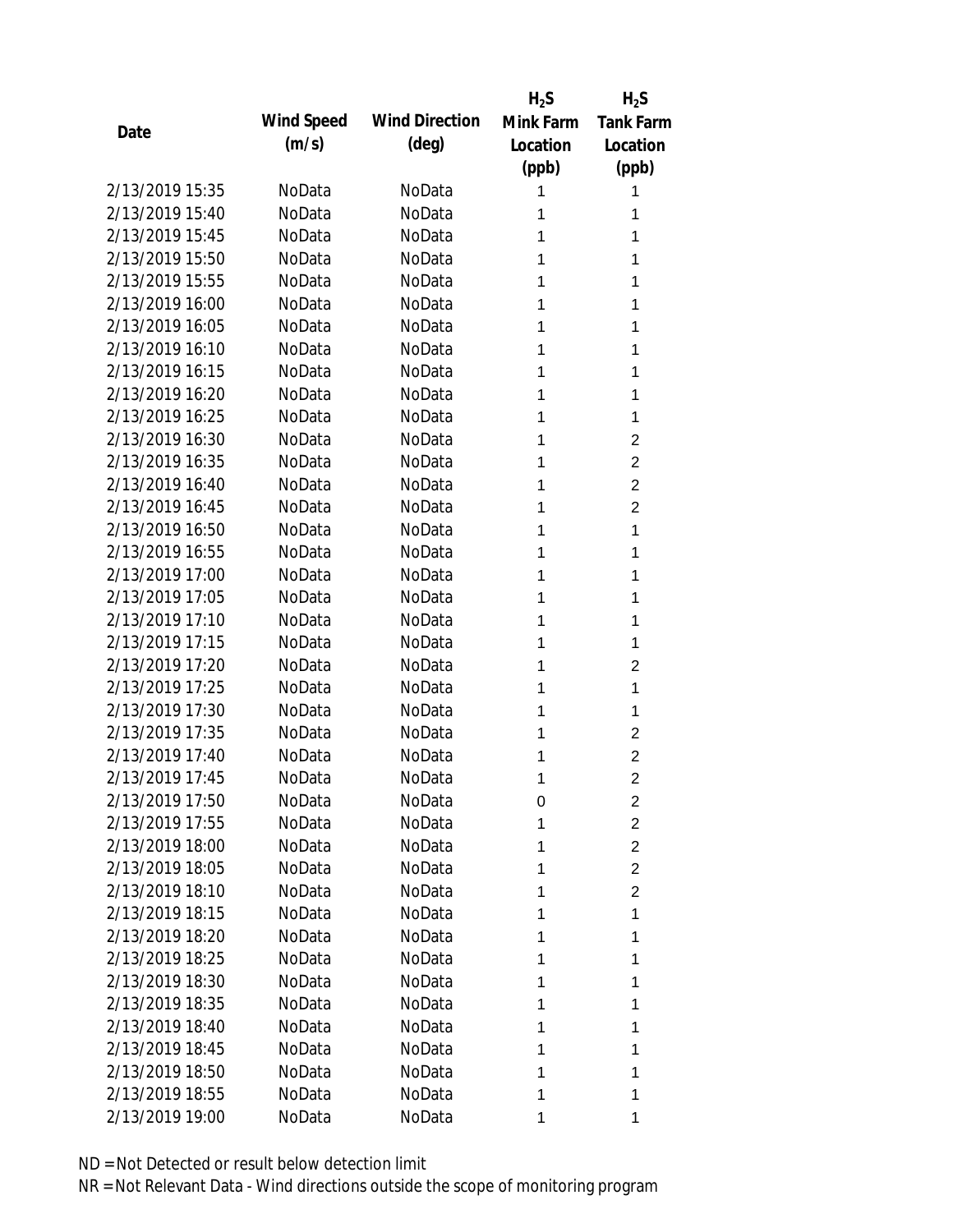|                 |            |                       | $H_2S$    | $H_2S$           |
|-----------------|------------|-----------------------|-----------|------------------|
| Date            | Wind Speed | <b>Wind Direction</b> | Mink Farm | <b>Tank Farm</b> |
|                 | (m/s)      | $(\text{deg})$        | Location  | Location         |
|                 |            |                       | (ppb)     | (ppb)            |
| 2/13/2019 19:05 | NoData     | NoData                | 1         | 1                |
| 2/13/2019 19:10 | NoData     | NoData                | 1         | 1                |
| 2/13/2019 19:15 | NoData     | NoData                | 1         | 1                |
| 2/13/2019 19:20 | NoData     | NoData                | 1         | 1                |
| 2/13/2019 19:25 | NoData     | NoData                | 1         | 1                |
| 2/13/2019 19:30 | NoData     | NoData                | 0         | 1                |
| 2/13/2019 19:35 | NoData     | NoData                | 0         | 1                |
| 2/13/2019 19:40 | NoData     | NoData                | 0         | 1                |
| 2/13/2019 19:45 | NoData     | NoData                | 1         | 1                |
| 2/13/2019 19:50 | NoData     | NoData                | 0         | 1                |
| 2/13/2019 19:55 | NoData     | NoData                | 1         | 1                |
| 2/13/2019 20:00 | NoData     | NoData                | 1         | 1                |
| 2/13/2019 20:05 | NoData     | NoData                | 1         | 1                |
| 2/13/2019 20:10 | NoData     | NoData                | 1         | 1                |
| 2/13/2019 20:15 | NoData     | NoData                | 1         | 1                |
| 2/13/2019 20:20 | NoData     | NoData                | 1         | 1                |
| 2/13/2019 20:25 | NoData     | NoData                | 1         | 1                |
| 2/13/2019 20:30 | NoData     | NoData                | 1         | 1                |
| 2/13/2019 20:35 | NoData     | NoData                | 1         | 1                |
| 2/13/2019 20:40 | NoData     | NoData                | 1         | 1                |
| 2/13/2019 20:45 | NoData     | NoData                | 1         | 1                |
| 2/13/2019 20:50 | NoData     | NoData                | 1         | 1                |
| 2/13/2019 20:55 | NoData     | NoData                | 1         | 1                |
| 2/13/2019 21:00 | NoData     | NoData                | 1         | 1                |
| 2/13/2019 21:05 | NoData     | NoData                | 1         | 1                |
| 2/13/2019 21:10 | NoData     | NoData                | 1         | 1                |
| 2/13/2019 21:15 | NoData     | NoData                | 1         | 1                |
| 2/13/2019 21:20 | NoData     | NoData                | 1         | 1                |
| 2/13/2019 21:25 | NoData     | NoData                | 1         | 1                |
| 2/13/2019 21:30 | NoData     | NoData                | 1         | 1                |
| 2/13/2019 21:35 | NoData     | NoData                | 1         | 1                |
| 2/13/2019 21:40 | NoData     | NoData                | 1         | 1                |
| 2/13/2019 21:45 | NoData     | NoData                | 1         | 1                |
| 2/13/2019 21:50 | NoData     | NoData                | 1         | 1                |
| 2/13/2019 21:55 | NoData     | NoData                | 1         | 1                |
| 2/13/2019 22:00 | NoData     | NoData                | 1         | 1                |
| 2/13/2019 22:05 | NoData     | NoData                | 1         | 1                |
| 2/13/2019 22:10 | NoData     | NoData                | 1         | 1                |
| 2/13/2019 22:15 | NoData     | NoData                | 1         | 1                |
| 2/13/2019 22:20 | NoData     | NoData                | 1         | 1                |
| 2/13/2019 22:25 | NoData     | NoData                | 1         | 1                |
| 2/13/2019 22:30 |            |                       |           |                  |
|                 | NoData     | NoData                | 1         | 1                |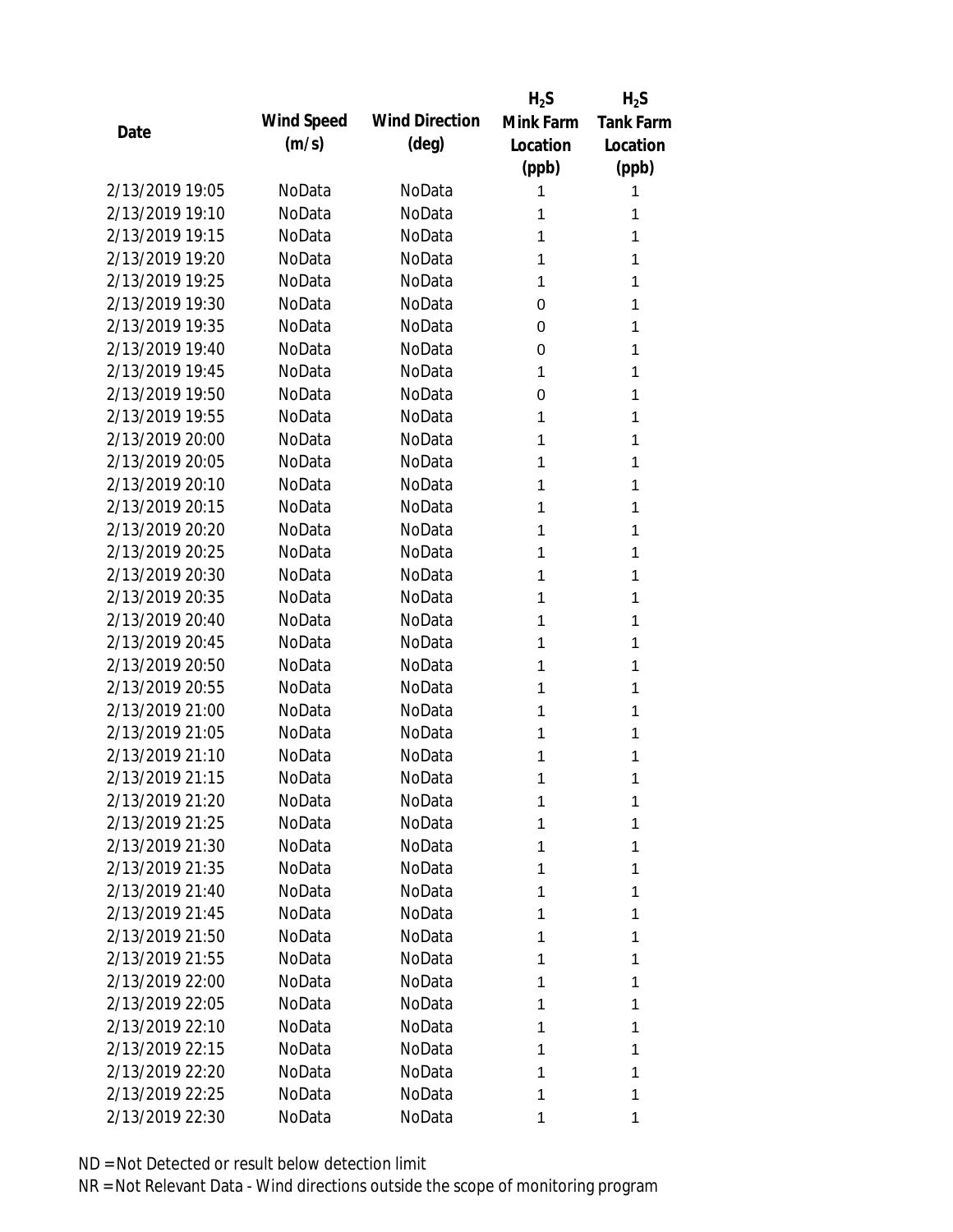|                 |                   |                       | $H_2S$    | $H_2S$           |
|-----------------|-------------------|-----------------------|-----------|------------------|
|                 | <b>Wind Speed</b> | <b>Wind Direction</b> | Mink Farm | <b>Tank Farm</b> |
| Date            | (m/s)             | $(\text{deg})$        | Location  | Location         |
|                 |                   |                       | (ppb)     | (ppb)            |
| 2/13/2019 22:35 | NoData            | NoData                | 1         | 1                |
| 2/13/2019 22:40 | NoData            | NoData                | 1         | 1                |
| 2/13/2019 22:45 | NoData            | NoData                | 1         | 1                |
| 2/13/2019 22:50 | NoData            | NoData                | 1         | 1                |
| 2/13/2019 22:55 | NoData            | NoData                | 1         | 1                |
| 2/13/2019 23:00 | NoData            | NoData                | 1         | 1                |
| 2/13/2019 23:05 | NoData            | NoData                | 1         | 1                |
| 2/13/2019 23:10 | NoData            | NoData                | 1         | 1                |
| 2/13/2019 23:15 | NoData            | NoData                | 1         | 1                |
| 2/13/2019 23:20 | NoData            | NoData                | 1         | 1                |
| 2/13/2019 23:25 | NoData            | NoData                | 1         | 1                |
| 2/13/2019 23:30 | NoData            | NoData                | 1         | 1                |
| 2/13/2019 23:35 | NoData            | NoData                | 1         | 1                |
| 2/13/2019 23:40 | NoData            | NoData                | 1         | 1                |
| 2/13/2019 23:45 | NoData            | NoData                | 1         | 1                |
| 2/13/2019 23:50 | NoData            | NoData                | 1         | 1                |
| 2/13/2019 23:55 | NoData            | NoData                | 1         | 1                |
| 2/13/2019 24:00 | NoData            | NoData                | 1         | 1                |
| 2/14/2019 00:05 | NoData            | NoData                | 1         | 1                |
| 2/14/2019 00:10 | NoData            | NoData                | 0         | 1                |
| 2/14/2019 00:15 | NoData            | NoData                | 1         | 1                |
| 2/14/2019 00:20 | NoData            | NoData                | 1         | 1                |
| 2/14/2019 00:25 | NoData            | NoData                | 1         | 1                |
| 2/14/2019 00:30 | NoData            | NoData                | 1         | 1                |
| 2/14/2019 00:35 | NoData            | NoData                | 1         | 1                |
| 2/14/2019 00:40 | NoData            | NoData                | 1         | 1                |
| 2/14/2019 00:45 | NoData            | NoData                | 1         | 1                |
| 2/14/2019 00:50 | NoData            | NoData                | 1         | 1                |
| 2/14/2019 00:55 | NoData            | NoData                | 1         | 1                |
| 2/14/2019 01:00 | NoData            | NoData                | 1         | 1                |
| 2/14/2019 01:05 | NoData            | NoData                | 1         | 1                |
| 2/14/2019 01:10 | NoData            | NoData                | 1         | 1                |
| 2/14/2019 01:15 | NoData            | NoData                | 1         | 1                |
| 2/14/2019 01:20 | NoData            | NoData                | 1         | 1                |
| 2/14/2019 01:25 | NoData            | NoData                | 1         | 1                |
| 2/14/2019 01:30 | NoData            | NoData                | 1         | 1                |
| 2/14/2019 01:35 | NoData            | NoData                | 1         | 1                |
| 2/14/2019 01:40 | NoData            | NoData                | 1         | 1                |
| 2/14/2019 01:45 | NoData            | NoData                | 1         | 1                |
| 2/14/2019 01:50 | NoData            | NoData                | 1         | 1                |
| 2/14/2019 01:55 | NoData            | NoData                | 1         | 1                |
| 2/14/2019 02:00 | NoData            | NoData                | 1         | 1                |
|                 |                   |                       |           |                  |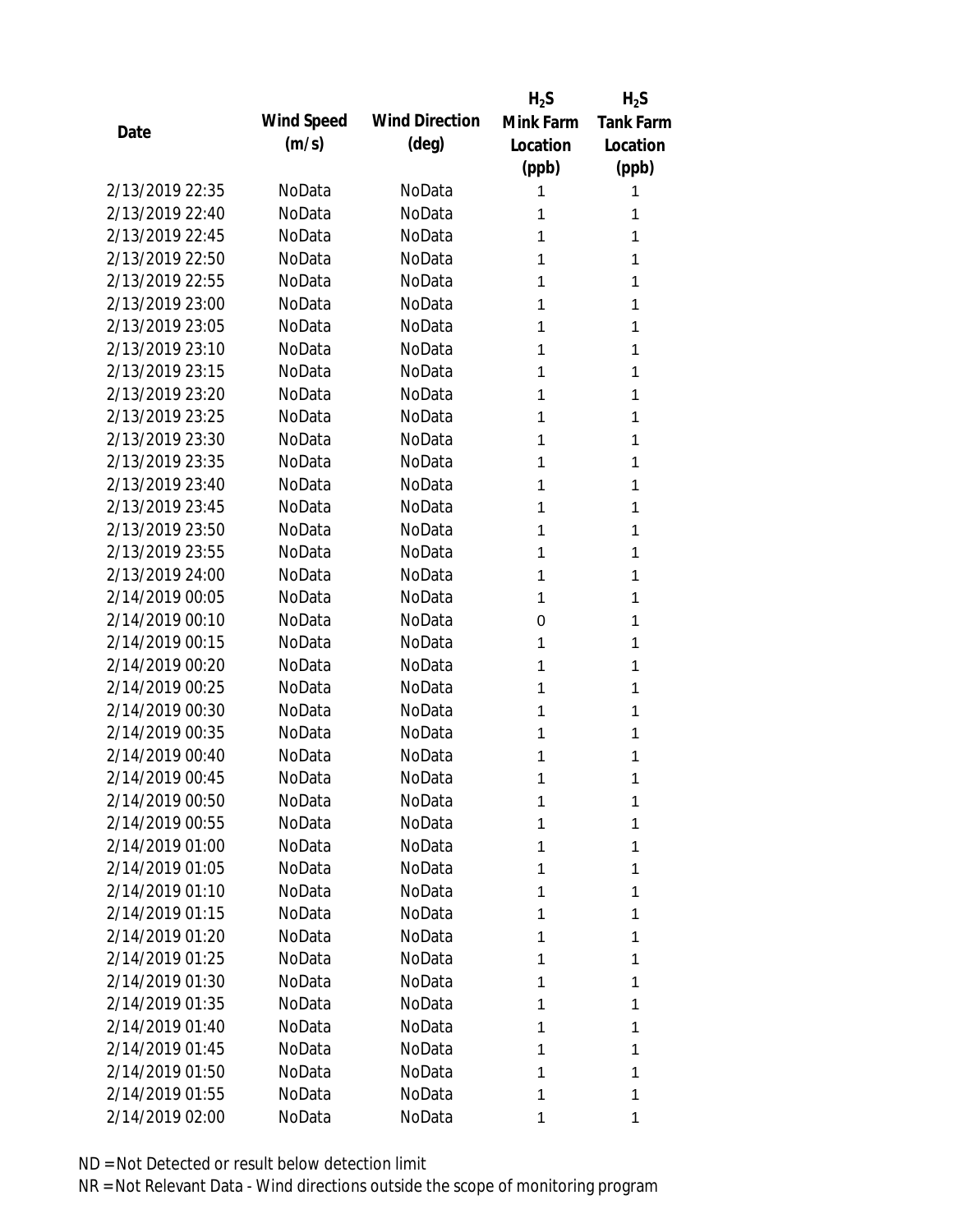|                 |            |                       | $H_2S$    | $H_2S$           |
|-----------------|------------|-----------------------|-----------|------------------|
| Date            | Wind Speed | <b>Wind Direction</b> | Mink Farm | <b>Tank Farm</b> |
|                 | (m/s)      | $(\text{deg})$        | Location  | Location         |
|                 |            |                       | (ppb)     | (ppb)            |
| 2/14/2019 02:05 | NoData     | NoData                | 1         | 1                |
| 2/14/2019 02:10 | NoData     | NoData                | 1         | 1                |
| 2/14/2019 02:15 | NoData     | NoData                | 0         | 1                |
| 2/14/2019 02:20 | NoData     | NoData                | 1         | 1                |
| 2/14/2019 02:25 | NoData     | NoData                | 1         | 1                |
| 2/14/2019 02:30 | NoData     | NoData                | 0         | 1                |
| 2/14/2019 02:35 | NoData     | NoData                | 0         | 1                |
| 2/14/2019 02:40 | NoData     | NoData                | 1         | 1                |
| 2/14/2019 02:45 | NoData     | NoData                | 1         | 1                |
| 2/14/2019 02:50 | NoData     | NoData                | 1         | 1                |
| 2/14/2019 02:55 | NoData     | NoData                | 1         | 1                |
| 2/14/2019 03:00 | NoData     | NoData                | 1         | 1                |
| 2/14/2019 03:05 | NoData     | NoData                | 1         | 1                |
| 2/14/2019 03:10 | NoData     | NoData                | 1         | 1                |
| 2/14/2019 03:15 | NoData     | NoData                | 1         | 1                |
| 2/14/2019 03:20 | NoData     | NoData                | 1         | 1                |
| 2/14/2019 03:25 | NoData     | NoData                | 1         | 1                |
| 2/14/2019 03:30 | NoData     | NoData                | 1         | 1                |
| 2/14/2019 03:35 | NoData     | NoData                | 1         | 1                |
| 2/14/2019 03:40 | NoData     | NoData                | 1         | 1                |
| 2/14/2019 03:45 | NoData     | NoData                | 1         | 1                |
| 2/14/2019 03:50 | NoData     | NoData                | 1         | 1                |
| 2/14/2019 03:55 | NoData     | NoData                | 1         | 1                |
| 2/14/2019 04:00 | NoData     | NoData                | 1         | 1                |
| 2/14/2019 04:05 | NoData     | NoData                | 1         | 1                |
| 2/14/2019 04:10 | NoData     | NoData                | 1         | 1                |
| 2/14/2019 04:15 | NoData     | NoData                | 1         | 1                |
| 2/14/2019 04:20 | NoData     | NoData                | 1         | 1                |
| 2/14/2019 04:25 | NoData     | NoData                | 1         | 1                |
| 2/14/2019 04:30 | NoData     | NoData                | 1         | 1                |
| 2/14/2019 04:35 | NoData     | NoData                | 1         | 1                |
| 2/14/2019 04:40 | NoData     | NoData                | 1         | 1                |
| 2/14/2019 04:45 | 1.3        | 181                   | <b>NR</b> | 1                |
| 2/14/2019 04:50 | 1.9        | 181                   | <b>NR</b> | 1                |
| 2/14/2019 04:55 | 2.7        | 181                   | <b>NR</b> | 1                |
| 2/14/2019 05:00 | 3.4        | 180                   | <b>NR</b> | 1                |
| 2/14/2019 05:05 | 3.9        | 180                   | <b>NR</b> | 1                |
| 2/14/2019 05:10 | 4.1        | 180                   | <b>NR</b> | 1                |
| 2/14/2019 05:15 | 4.2        | 180                   | <b>NR</b> | 1                |
| 2/14/2019 05:20 | 4.2        | 181                   | <b>NR</b> | 1                |
| 2/14/2019 05:25 | 4.1        | 183                   | <b>NR</b> | 1                |
| 2/14/2019 05:30 | 4.1        | 184                   | <b>NR</b> | 1                |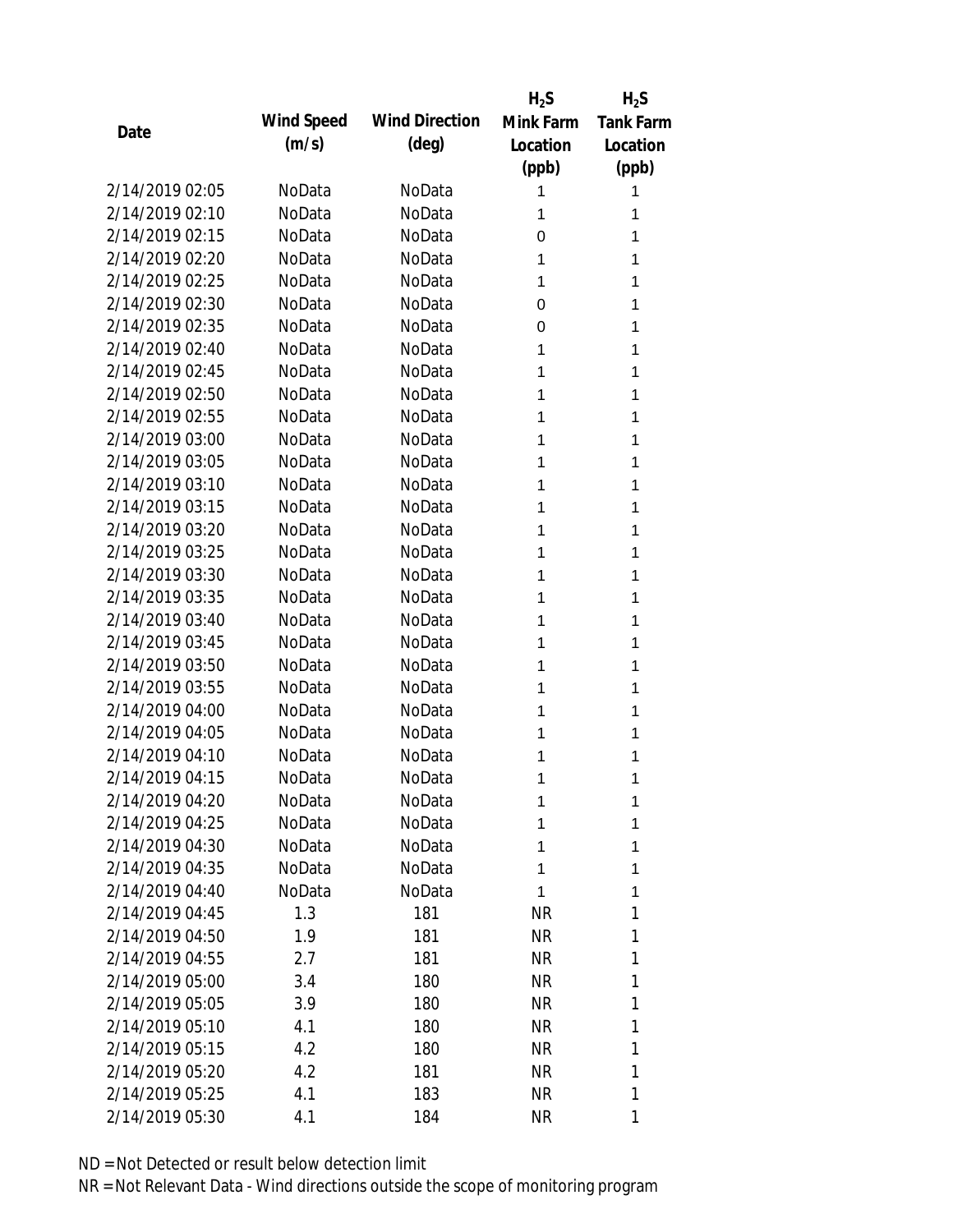|                 |            |                       | $H_2S$    | $H_2S$           |
|-----------------|------------|-----------------------|-----------|------------------|
| Date            | Wind Speed | <b>Wind Direction</b> | Mink Farm | <b>Tank Farm</b> |
|                 | (m/s)      | $(\text{deg})$        | Location  | Location         |
|                 |            |                       | (ppb)     | (ppb)            |
| 2/14/2019 05:35 | 4.1        | 185                   | <b>NR</b> | 1                |
| 2/14/2019 05:40 | 4.0        | 186                   | <b>NR</b> | 1                |
| 2/14/2019 05:45 | 4.1        | 187                   | <b>NR</b> | 1                |
| 2/14/2019 05:50 | 4.1        | 187                   | <b>NR</b> | <b>ND</b>        |
| 2/14/2019 05:55 | 4.0        | 186                   | <b>NR</b> | 1                |
| 2/14/2019 06:00 | 4.0        | 186                   | <b>NR</b> | 1                |
| 2/14/2019 06:05 | 4.0        | 186                   | <b>NR</b> | 1                |
| 2/14/2019 06:10 | 4.0        | 186                   | <b>NR</b> | 1                |
| 2/14/2019 06:15 | 3.9        | 186                   | <b>NR</b> | 1                |
| 2/14/2019 06:20 | 3.9        | 185                   | <b>NR</b> | 1                |
| 2/14/2019 06:25 | 3.9        | 185                   | <b>NR</b> | 1                |
| 2/14/2019 06:30 | 3.8        | 185                   | <b>NR</b> | 1                |
| 2/14/2019 06:35 | 3.8        | 184                   | <b>NR</b> | 1                |
| 2/14/2019 06:40 | 3.8        | 183                   | <b>NR</b> | 1                |
| 2/14/2019 06:45 | 3.8        | 182                   | <b>NR</b> | 1                |
| 2/14/2019 06:50 | 3.9        | 180                   | <b>NR</b> | 1                |
| 2/14/2019 06:55 | 4.0        | 179                   | <b>NR</b> | 1                |
| 2/14/2019 07:00 | 4.1        | 177                   | <b>NR</b> | 1                |
| 2/14/2019 07:05 | 4.4        | 176                   | <b>NR</b> | 1                |
| 2/14/2019 07:10 | 4.6        | 175                   | <b>NR</b> | 1                |
| 2/14/2019 07:15 | 4.7        | 175                   | <b>NR</b> | 1                |
| 2/14/2019 07:20 | 4.9        | 176                   | <b>NR</b> | 1                |
| 2/14/2019 07:25 | 5.0        | 177                   | <b>NR</b> | 1                |
| 2/14/2019 07:30 | 5.1        | 180                   | <b>NR</b> | 1                |
| 2/14/2019 07:35 | 5.0        | 181                   | <b>NR</b> | 1                |
| 2/14/2019 07:40 | 4.9        | 183                   | <b>NR</b> | 1                |
| 2/14/2019 07:45 | 5.0        | 183                   | <b>NR</b> | 1                |
| 2/14/2019 07:50 | 4.9        | 183                   | <b>NR</b> | 1                |
| 2/14/2019 07:55 | 4.8        | 182                   | <b>NR</b> | 1                |
| 2/14/2019 08:00 | 4.8        | 180                   | <b>NR</b> | 1                |
| 2/14/2019 08:05 | 4.9        | 179                   | <b>NR</b> | 1                |
| 2/14/2019 08:10 | 5.0        | 177                   | <b>NR</b> | 1                |
| 2/14/2019 08:15 | 5.0        | 176                   | <b>NR</b> | 1                |
| 2/14/2019 08:20 | 5.1        | 175                   | <b>NR</b> | $\overline{2}$   |
| 2/14/2019 08:25 | 5.2        | 174                   | <b>NR</b> | $\overline{2}$   |
| 2/14/2019 08:30 | 5.2        | 174                   | <b>NR</b> | 1                |
| 2/14/2019 08:35 | 5.3        | 174                   | <b>NR</b> | 1                |
| 2/14/2019 08:40 | 5.4        | 174                   | <b>NR</b> | 1                |
| 2/14/2019 08:45 | 5.5        | 174                   | <b>NR</b> | 1                |
| 2/14/2019 08:50 | 5.6        | 174                   | <b>NR</b> | 1                |
| 2/14/2019 08:55 | 5.6        | 173                   | <b>NR</b> | 1                |
| 2/14/2019 09:00 | 5.6        | 173                   | <b>NR</b> | 1                |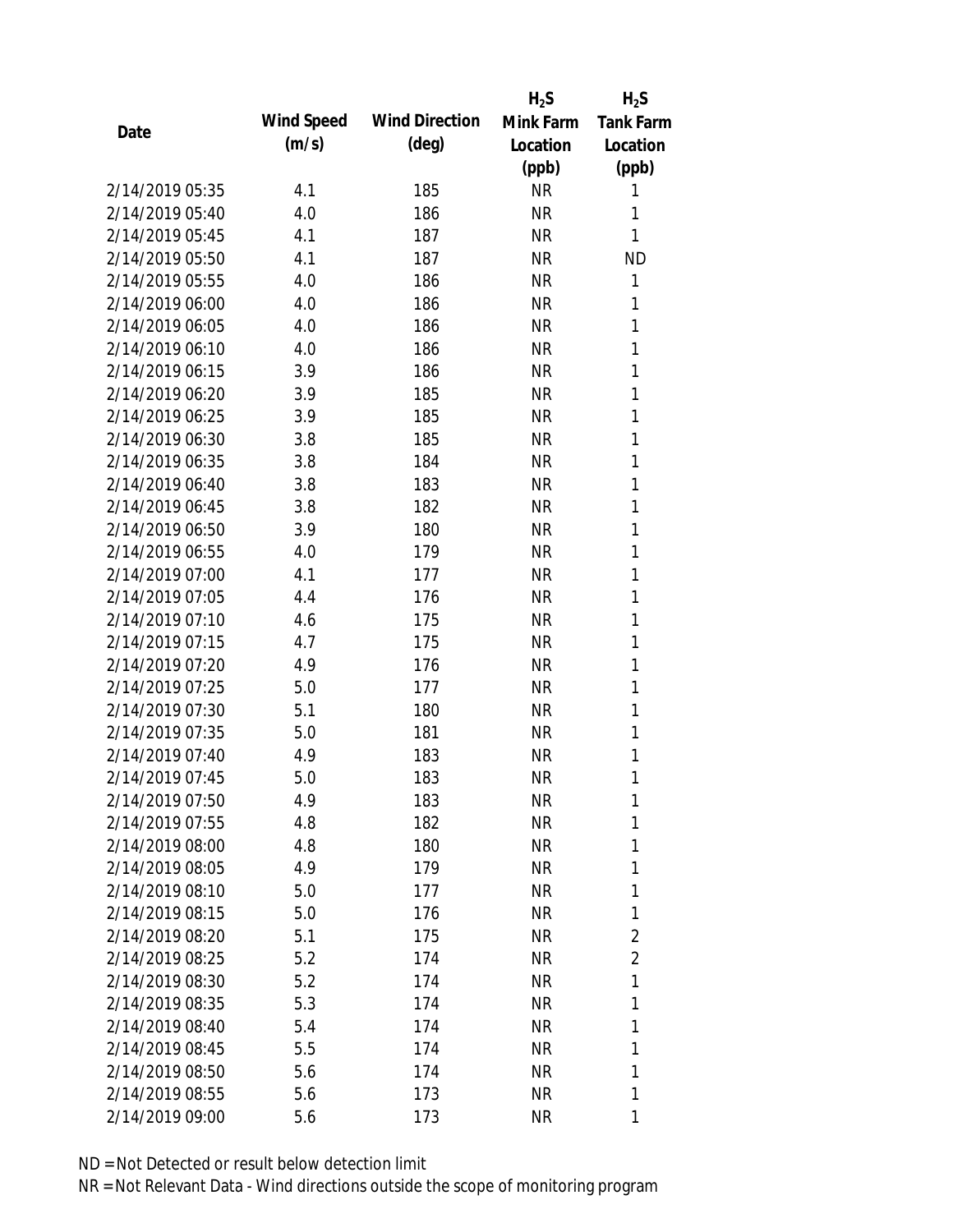|                 |            |                       | $H_2S$    | $H_2S$           |
|-----------------|------------|-----------------------|-----------|------------------|
| Date            | Wind Speed | <b>Wind Direction</b> | Mink Farm | <b>Tank Farm</b> |
|                 | (m/s)      | $(\text{deg})$        | Location  | Location         |
|                 |            |                       | (ppb)     | (ppb)            |
| 2/14/2019 09:05 | 5.6        | 173                   | <b>NR</b> | 1                |
| 2/14/2019 09:10 | 5.5        | 173                   | <b>NR</b> | 1                |
| 2/14/2019 09:15 | 5.4        | 173                   | <b>NR</b> | $\overline{2}$   |
| 2/14/2019 09:20 | 5.2        | 173                   | <b>NR</b> | $\overline{2}$   |
| 2/14/2019 09:25 | 5.3        | 174                   | <b>NR</b> | $\overline{2}$   |
| 2/14/2019 09:30 | 5.2        | 175                   | <b>NR</b> | 1                |
| 2/14/2019 09:35 | 5.0        | 175                   | <b>NR</b> | 1                |
| 2/14/2019 09:40 | 5.0        | 175                   | <b>NR</b> | 1                |
| 2/14/2019 09:45 | 4.9        | 176                   | <b>NR</b> | 1                |
| 2/14/2019 09:50 | 4.8        | 176                   | <b>NR</b> | $\overline{2}$   |
| 2/14/2019 09:55 | 4.6        | 176                   | <b>NR</b> | $\overline{2}$   |
| 2/14/2019 10:00 | 4.6        | 175                   | <b>NR</b> | $\overline{2}$   |
| 2/14/2019 10:05 | 4.8        | 174                   | <b>NR</b> | $\overline{2}$   |
| 2/14/2019 10:10 | 4.7        | 174                   | <b>NR</b> | $\overline{2}$   |
| 2/14/2019 10:15 | 4.7        | 173                   | <b>NR</b> | $\mathbf{1}$     |
| 2/14/2019 10:20 | 4.8        | 173                   | <b>NR</b> | 1                |
| 2/14/2019 10:25 | 4.8        | 174                   | <b>NR</b> | 1                |
| 2/14/2019 10:30 | 4.7        | 174                   | <b>NR</b> | 1                |
| 2/14/2019 10:35 | 4.6        | 176                   | <b>NR</b> | 1                |
| 2/14/2019 10:40 | 4.8        | 178                   | <b>NR</b> | 1                |
| 2/14/2019 10:45 | 5.0        | 181                   | <b>NR</b> | $\overline{2}$   |
| 2/14/2019 10:50 | 5.1        | 183                   | <b>NR</b> | $\overline{2}$   |
| 2/14/2019 10:55 | 5.2        | 184                   | <b>NR</b> | $\overline{2}$   |
| 2/14/2019 11:00 | 5.2        | 186                   | <b>NR</b> | 1                |
| 2/14/2019 11:05 | 5.1        | 188                   | <b>NR</b> | 1                |
| 2/14/2019 11:10 | 4.8        | 188                   | <b>NR</b> | 1                |
| 2/14/2019 11:15 | 4.6        | 187                   | <b>NR</b> | 1                |
| 2/14/2019 11:20 | 4.6        | 187                   | <b>NR</b> | 1                |
| 2/14/2019 11:25 | 4.6        | 186                   | <b>NR</b> | 1                |
| 2/14/2019 11:30 | 4.7        | 185                   | <b>NR</b> | 1                |
| 2/14/2019 11:35 | 4.7        | 185                   | <b>NR</b> | 1                |
| 2/14/2019 11:40 | 4.8        | 185                   | <b>NR</b> | 1                |
| 2/14/2019 11:45 | 4.7        | 187                   | <b>NR</b> | 1                |
| 2/14/2019 11:50 | 4.5        | 185                   | <b>NR</b> | 1                |
| 2/14/2019 11:55 | 4.3        | 184                   | <b>NR</b> | 1                |
| 2/14/2019 12:00 | 4.2        | 184                   | <b>NR</b> | 1                |
| 2/14/2019 12:05 | 4.1        | 182                   | <b>NR</b> | 1                |
| 2/14/2019 12:10 | 4.0        | 179                   | <b>NR</b> | 1                |
| 2/14/2019 12:15 | 4.2        | 176                   | <b>NR</b> | 1                |
| 2/14/2019 12:20 | 4.2        | 176                   | <b>NR</b> | 1                |
| 2/14/2019 12:25 | 4.2        | 175                   | <b>NR</b> | 1                |
| 2/14/2019 12:30 | 4.4        | 173                   | <b>NR</b> | 1                |
|                 |            |                       |           |                  |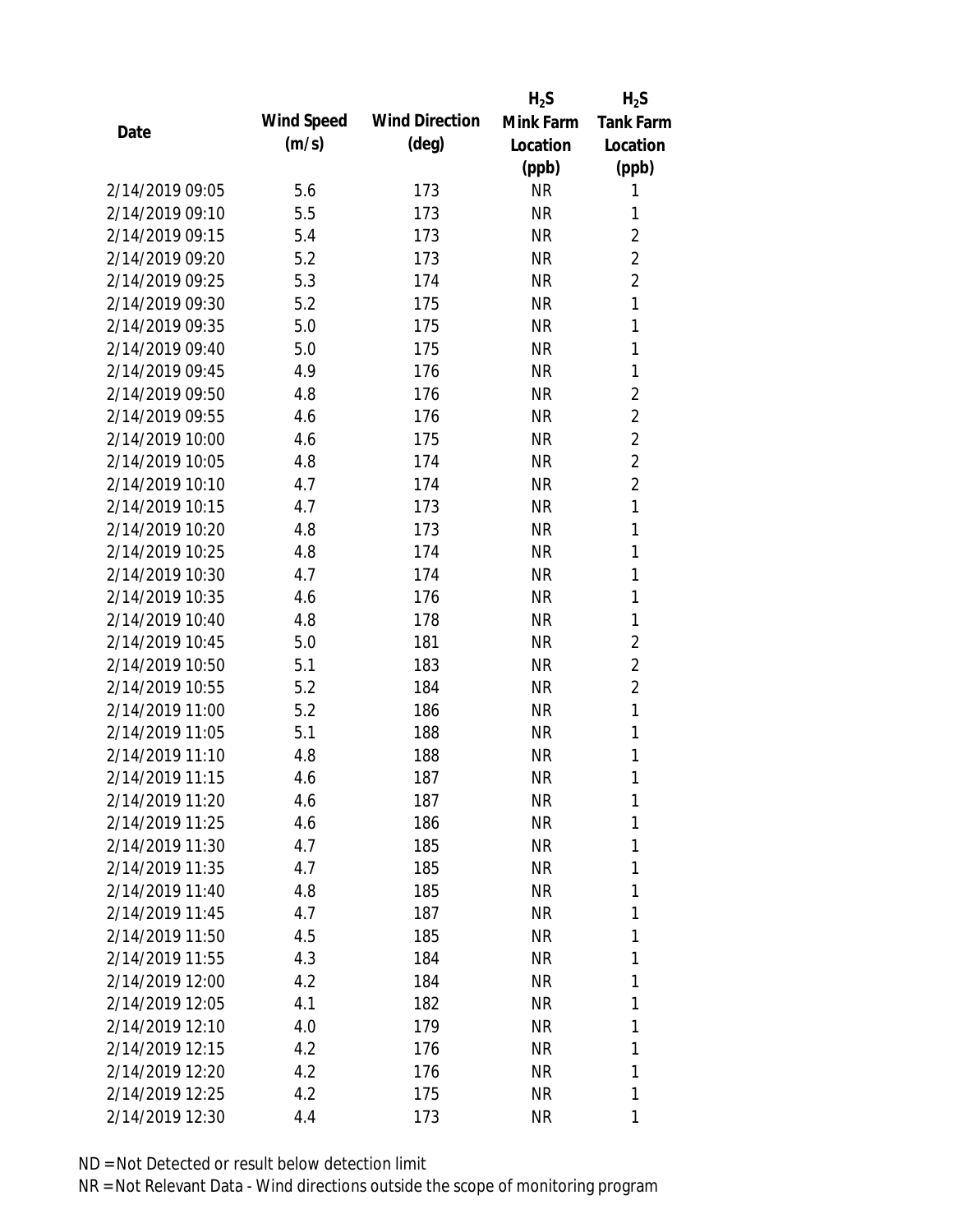|                 |            |                       | $H_2S$    | $H_2S$           |
|-----------------|------------|-----------------------|-----------|------------------|
|                 | Wind Speed | <b>Wind Direction</b> | Mink Farm | <b>Tank Farm</b> |
| Date            | (m/s)      | $(\text{deg})$        | Location  | Location         |
|                 |            |                       | (ppb)     | (ppb)            |
| 2/14/2019 12:35 | 4.5        | 173                   | <b>NR</b> | 1                |
| 2/14/2019 12:40 | 4.6        | 174                   | <b>NR</b> | 1                |
| 2/14/2019 12:45 | 4.7        | 174                   | <b>NR</b> | 1                |
| 2/14/2019 12:50 | 4.8        | 173                   | <b>NR</b> | 1                |
| 2/14/2019 12:55 | 4.6        | 173                   | <b>NR</b> | 1                |
| 2/14/2019 13:00 | 4.5        | 174                   | <b>NR</b> | 1                |
| 2/14/2019 13:05 | 4.1        | 173                   | <b>NR</b> | 1                |
| 2/14/2019 13:10 | NoData     | NoData                | <b>NR</b> | <b>NR</b>        |
| 2/14/2019 13:15 | NoData     | NoData                | <b>NR</b> | <b>NR</b>        |
| 2/14/2019 13:20 | NoData     | NoData                | <b>NR</b> | <b>NR</b>        |
| 2/14/2019 13:25 | NoData     | NoData                | <b>NR</b> | <b>NR</b>        |
| 2/14/2019 13:30 | NoData     | NoData                | <b>NR</b> | <b>NR</b>        |
| 2/14/2019 13:35 | NoData     | NoData                | <b>NR</b> | <b>NR</b>        |
| 2/14/2019 13:40 | NoData     | NoData                | <b>NR</b> | <b>NR</b>        |
| 2/14/2019 13:45 | NoData     | NoData                | <b>NR</b> | <b>NR</b>        |
| 2/14/2019 13:50 | NoData     | NoData                | <b>NR</b> | <b>NR</b>        |
| 2/14/2019 13:55 | NoData     | NoData                | <b>NR</b> | <b>NR</b>        |
| 2/14/2019 14:00 | NoData     | NoData                | <b>NR</b> | <b>NR</b>        |
| 2/14/2019 14:05 | NoData     | NoData                | <b>NR</b> | <b>NR</b>        |
| 2/14/2019 14:10 | NoData     | NoData                | <b>NR</b> | <b>NR</b>        |
| 2/14/2019 14:15 | 3.8        | 171                   | <b>NR</b> | 1                |
| 2/14/2019 14:20 | 4.0        | 172                   | <b>NR</b> | 1                |
| 2/14/2019 14:25 | 4.1        | 172                   | <b>NR</b> | 1                |
| 2/14/2019 14:30 | 4.2        | 173                   | <b>NR</b> | 1                |
| 2/14/2019 14:35 | 4.2        | 176                   | <b>NR</b> | 1                |
| 2/14/2019 14:40 | 4.2        | 178                   | <b>NR</b> | 1                |
| 2/14/2019 14:45 | 4.1        | 180                   | <b>NR</b> | $\overline{2}$   |
| 2/14/2019 14:50 | 4.1        | 183                   | <b>NR</b> | 1                |
| 2/14/2019 14:55 | 4.0        | 183                   | <b>NR</b> | 1                |
| 2/14/2019 15:00 | 3.9        | 184                   | <b>NR</b> | 1                |
| 2/14/2019 15:05 | 3.9        | 186                   | <b>NR</b> | 1                |
| 2/14/2019 15:10 | 3.7        | 185                   | <b>NR</b> | 1                |
| 2/14/2019 15:15 | 3.8        | 184                   | <b>NR</b> | 1                |
| 2/14/2019 15:20 | 3.7        | 183                   | <b>NR</b> | 1                |
| 2/14/2019 15:25 | 3.7        | 183                   | <b>NR</b> | 1                |
| 2/14/2019 15:30 | 3.5        | 183                   | <b>NR</b> | 1                |
| 2/14/2019 15:35 | 3.5        | 182                   | <b>NR</b> | 1                |
| 2/14/2019 15:40 | 3.6        | 184                   | <b>NR</b> | 1                |
| 2/14/2019 15:45 | 3.5        | 185                   | <b>NR</b> | 1                |
| 2/14/2019 15:50 | 3.5        | 185                   | <b>NR</b> | 1                |
| 2/14/2019 15:55 | 3.6        | 184                   | <b>NR</b> | 1                |
| 2/14/2019 16:00 | 3.6        | 184                   | <b>NR</b> | 1                |
|                 |            |                       |           |                  |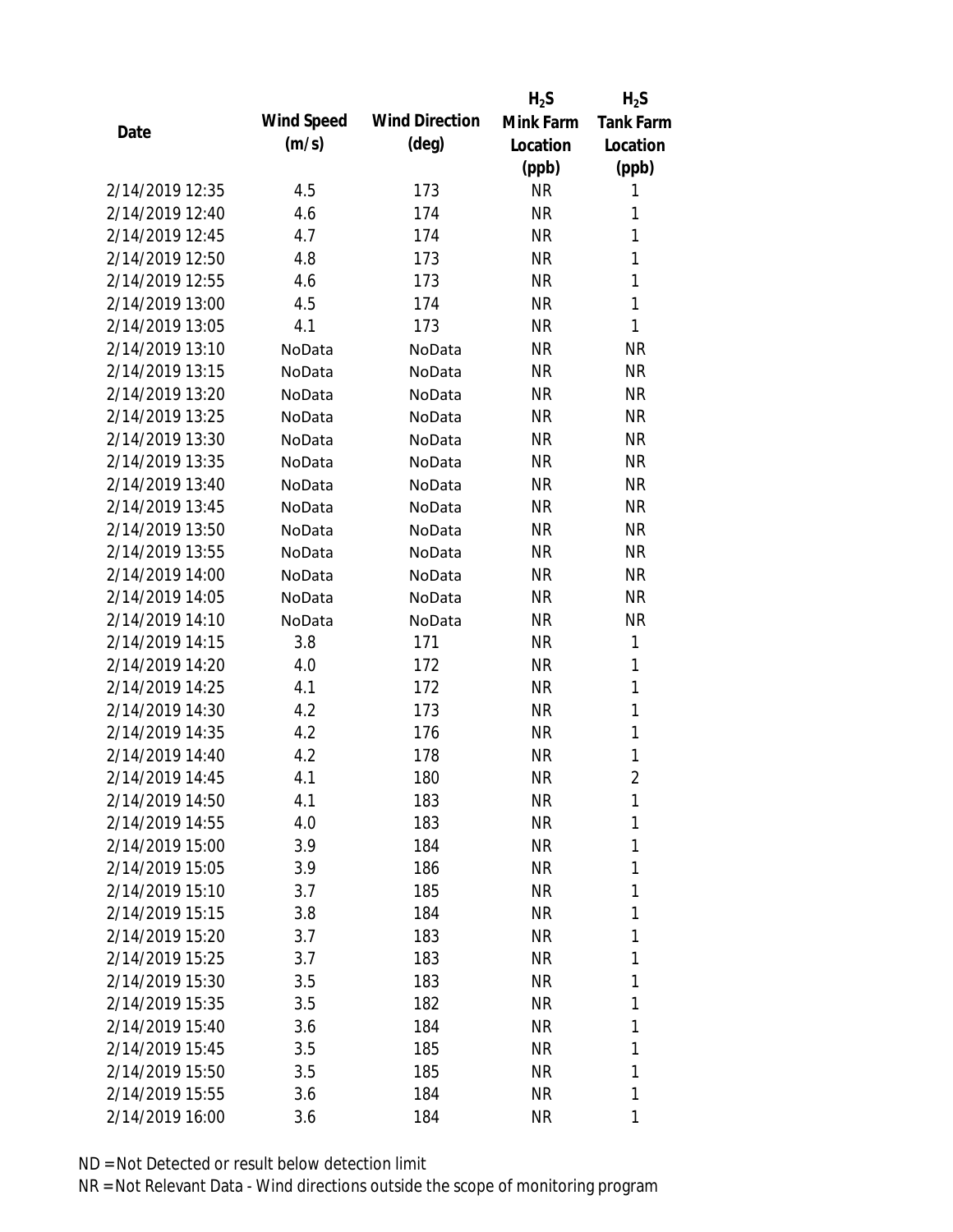|                 |            |                       | $H_2S$    | $H_2S$           |
|-----------------|------------|-----------------------|-----------|------------------|
| Date            | Wind Speed | <b>Wind Direction</b> | Mink Farm | <b>Tank Farm</b> |
|                 | (m/s)      | $(\text{deg})$        | Location  | Location         |
|                 |            |                       | (ppb)     | (ppb)            |
| 2/14/2019 16:05 | 3.6        | 184                   | <b>NR</b> | 1                |
| 2/14/2019 16:10 | 3.7        | 183                   | <b>NR</b> | 1                |
| 2/14/2019 16:15 | 3.6        | 185                   | <b>NR</b> | 1                |
| 2/14/2019 16:20 | 3.7        | 186                   | <b>NR</b> | 1                |
| 2/14/2019 16:25 | 3.7        | 189                   | <b>NR</b> | 1                |
| 2/14/2019 16:30 | 3.7        | 189                   | <b>NR</b> | 1                |
| 2/14/2019 16:35 | 3.7        | 191                   | <b>NR</b> | 1                |
| 2/14/2019 16:40 | 3.7        | 194                   | <b>NR</b> | 1                |
| 2/14/2019 16:45 | 3.8        | 195                   | <b>NR</b> | 1                |
| 2/14/2019 16:50 | 3.8        | 197                   | <b>NR</b> | 1                |
| 2/14/2019 16:55 | 3.8        | 198                   | <b>NR</b> | 1                |
| 2/14/2019 17:00 | 3.8        | 200                   | <b>NR</b> | 1                |
| 2/14/2019 17:05 | 3.9        | 201                   | <b>NR</b> | 1                |
| 2/14/2019 17:10 | 3.9        | 202                   | <b>NR</b> | 1                |
| 2/14/2019 17:15 | 3.8        | 201                   | <b>NR</b> | 1                |
| 2/14/2019 17:20 | 4.0        | 205                   | <b>NR</b> | 1                |
| 2/14/2019 17:25 | 4.1        | 206                   | <b>NR</b> | 1                |
| 2/14/2019 17:30 | 4.3        | 210                   | <b>NR</b> | 1                |
| 2/14/2019 17:35 | 4.4        | 213                   | <b>NR</b> | 1                |
| 2/14/2019 17:40 | 4.6        | 215                   | <b>NR</b> | 1                |
| 2/14/2019 17:45 | 4.7        | 217                   | <b>NR</b> | 1                |
| 2/14/2019 17:50 | 4.6        | 216                   | <b>NR</b> | 1                |
| 2/14/2019 17:55 | 4.6        | 216                   | <b>NR</b> | 1                |
| 2/14/2019 18:00 | 4.6        | 215                   | <b>NR</b> | 1                |
| 2/14/2019 18:05 | 4.5        | 214                   | <b>NR</b> | 1                |
| 2/14/2019 18:10 | 4.3        | 212                   | <b>NR</b> | 1                |
| 2/14/2019 18:15 | 4.3        | 210                   | <b>NR</b> | 1                |
| 2/14/2019 18:20 | 4.2        | 209                   | <b>NR</b> | 1                |
| 2/14/2019 18:25 | 4.1        | 207                   | <b>NR</b> | 1                |
| 2/14/2019 18:30 | 4.1        | 207                   | <b>NR</b> | 1                |
| 2/14/2019 18:35 | 4.0        | 205                   | <b>NR</b> | 1                |
| 2/14/2019 18:40 | 4.0        | 205                   | <b>NR</b> | 1                |
| 2/14/2019 18:45 | 3.9        | 206                   | <b>NR</b> | 1                |
| 2/14/2019 18:50 | 3.9        | 206                   | <b>NR</b> | 1                |
| 2/14/2019 18:55 | 4.0        | 206                   | <b>NR</b> | 1                |
| 2/14/2019 19:00 | 4.0        | 207                   | <b>NR</b> | 1                |
| 2/14/2019 19:05 | 4.1        | 208                   | <b>NR</b> | 1                |
| 2/14/2019 19:10 | 4.2        | 208                   | <b>NR</b> | 1                |
| 2/14/2019 19:15 | 4.4        | 208                   | <b>NR</b> | 1                |
| 2/14/2019 19:20 | 4.4        | 209                   | <b>NR</b> | 1                |
| 2/14/2019 19:25 | 4.4        | 211                   | <b>NR</b> | 1                |
| 2/14/2019 19:30 | 4.3        | 214                   | <b>NR</b> | 1                |
|                 |            |                       |           |                  |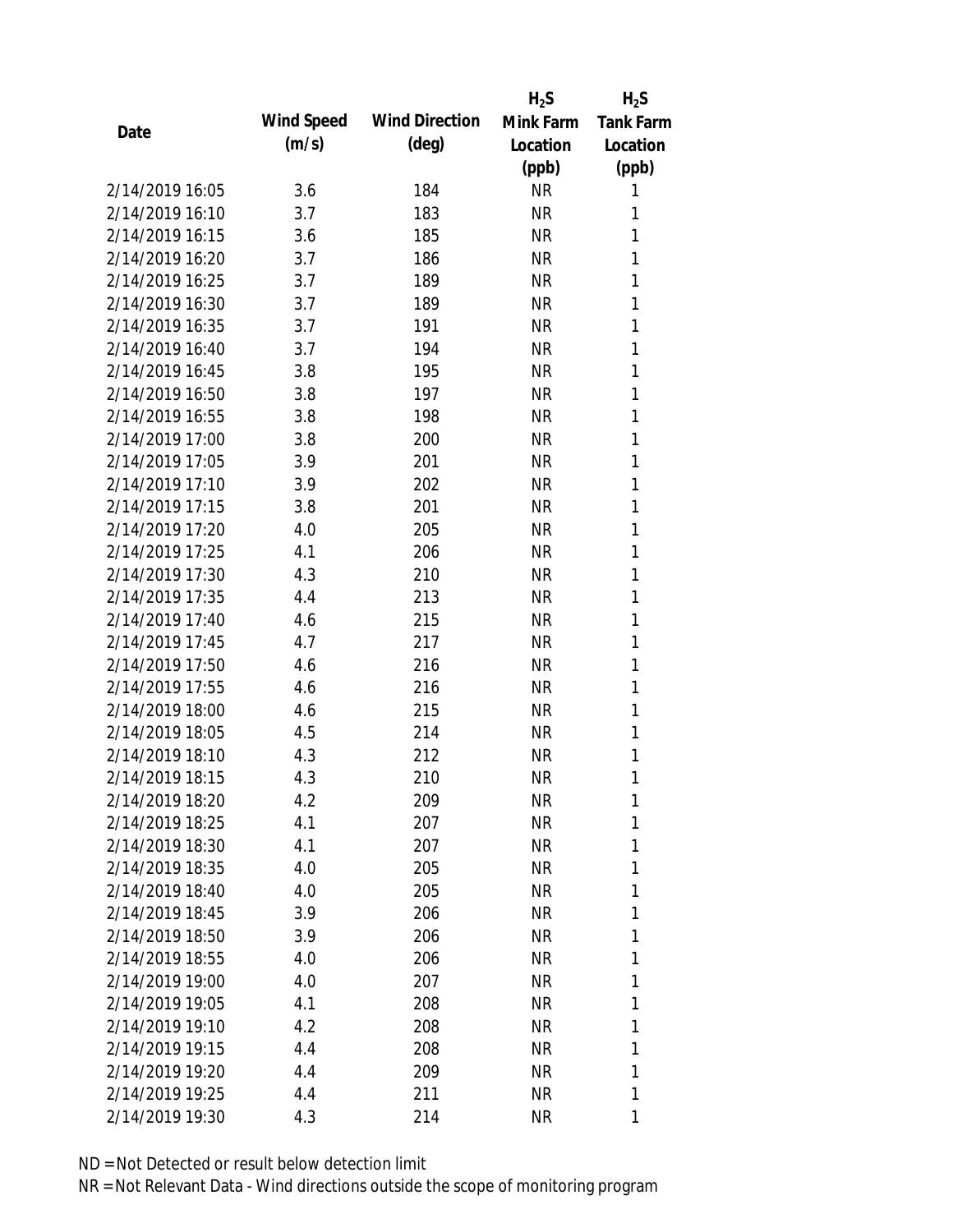|                 |            |                       | $H_2S$         | $H_2S$           |
|-----------------|------------|-----------------------|----------------|------------------|
| Date            | Wind Speed | <b>Wind Direction</b> | Mink Farm      | <b>Tank Farm</b> |
|                 | (m/s)      | $(\text{deg})$        | Location       | Location         |
|                 |            |                       | (ppb)          | (ppb)            |
| 2/14/2019 19:35 | 4.1        | 218                   | <b>NR</b>      | 1                |
| 2/14/2019 19:40 | 4.2        | 225                   | <b>NR</b>      | 1                |
| 2/14/2019 19:45 | 4.2        | 232                   | 1              | 1                |
| 2/14/2019 19:50 | 4.3        | 239                   | 1              | $\overline{2}$   |
| 2/14/2019 19:55 | 4.5        | 245                   | <b>ND</b>      | 2                |
| 2/14/2019 20:00 | 4.7        | 250                   | 1              | $\overline{2}$   |
| 2/14/2019 20:05 | 4.9        | 253                   | 1              | $\overline{2}$   |
| 2/14/2019 20:10 | 4.8        | 254                   | 1              | $\overline{2}$   |
| 2/14/2019 20:15 | 4.8        | 254                   | 1              | $\overline{2}$   |
| 2/14/2019 20:20 | 4.7        | 255                   | 1              | $\overline{2}$   |
| 2/14/2019 20:25 | 4.5        | 257                   | 1              | 1                |
| 2/14/2019 20:30 | 4.5        | 260                   | 1              | 1                |
| 2/14/2019 20:35 | 4.4        | 262                   | 1              | $\overline{2}$   |
| 2/14/2019 20:40 | 4.3        | 265                   | 1              | $\overline{2}$   |
| 2/14/2019 20:45 | 4.4        | 267                   | 1              | $\overline{2}$   |
| 2/14/2019 20:50 | 4.6        | 269                   | 1              | $\overline{2}$   |
| 2/14/2019 20:55 | 4.8        | 270                   | 1              | $\overline{2}$   |
| 2/14/2019 21:00 | 4.9        | 271                   | 1              | $\overline{2}$   |
| 2/14/2019 21:05 | 4.8        | 273                   | 1              | 1                |
| 2/14/2019 21:10 | 4.8        | 273                   | 1              | 1                |
| 2/14/2019 21:15 | 4.7        | 274                   | 1              | 1                |
| 2/14/2019 21:20 | 4.5        | 274                   | 1              | 1                |
| 2/14/2019 21:25 | 4.5        | 274                   | 1              | $\overline{2}$   |
| 2/14/2019 21:30 | 4.4        | 273                   | $\overline{2}$ | $\overline{2}$   |
| 2/14/2019 21:35 | 4.4        | 273                   | $\overline{2}$ | $\overline{2}$   |
| 2/14/2019 21:40 | 4.3        | 273                   | 1              | $\overline{2}$   |
| 2/14/2019 21:45 | 4.3        | 273                   | 1              | $\overline{2}$   |
| 2/14/2019 21:50 | 4.3        | 273                   | 1              | $\overline{2}$   |
| 2/14/2019 21:55 | 4.2        | 273                   | 1              | 1                |
| 2/14/2019 22:00 | 4.3        | 274                   | 1              | $\overline{2}$   |
| 2/14/2019 22:05 | 4.3        | 274                   | 1              | $\overline{2}$   |
| 2/14/2019 22:10 | 4.5        | 275                   | 1              | $\overline{2}$   |
| 2/14/2019 22:15 | 4.6        | 276                   | 1              | <b>NR</b>        |
| 2/14/2019 22:20 | 4.7        | 276                   | 1              | <b>NR</b>        |
| 2/14/2019 22:25 | 4.8        | 277                   | 1              | <b>NR</b>        |
| 2/14/2019 22:30 | 4.8        | 276                   | 1              | <b>NR</b>        |
| 2/14/2019 22:35 | 4.8        | 276                   | 1              | <b>NR</b>        |
| 2/14/2019 22:40 | 4.7        | 275                   | 1              | $\mathbf{1}$     |
| 2/14/2019 22:45 | 4.8        | 276                   | 1              | NR               |
| 2/14/2019 22:50 | 4.8        | 276                   | 1              | <b>NR</b>        |
| 2/14/2019 22:55 | 4.8        | 276                   | 1              | <b>NR</b>        |
| 2/14/2019 23:00 | 5.1        | 277                   | 1              | <b>NR</b>        |
|                 |            |                       |                |                  |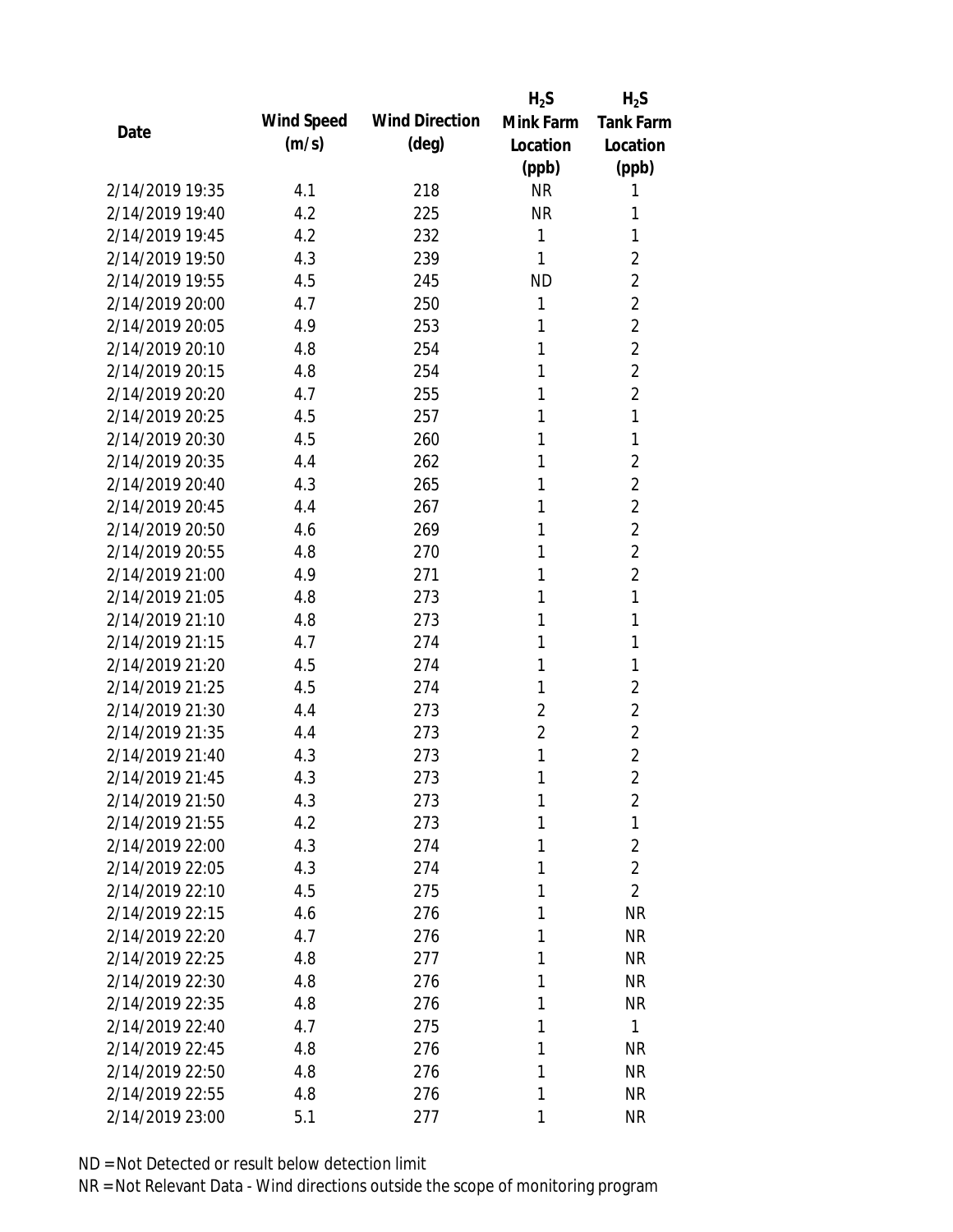|                 |            |                       | $H_2S$         | $H_2S$           |
|-----------------|------------|-----------------------|----------------|------------------|
| Date            | Wind Speed | <b>Wind Direction</b> | Mink Farm      | <b>Tank Farm</b> |
|                 | (m/s)      | $(\text{deg})$        | Location       | Location         |
|                 |            |                       | (ppb)          | (ppb)            |
| 2/14/2019 23:05 | 5.2        | 277                   | 1              | <b>NR</b>        |
| 2/14/2019 23:10 | 5.4        | 278                   | 1              | <b>NR</b>        |
| 2/14/2019 23:15 | 5.5        | 277                   | 1              | <b>NR</b>        |
| 2/14/2019 23:20 | 5.5        | 277                   | 1              | <b>NR</b>        |
| 2/14/2019 23:25 | 5.5        | 277                   | 1              | <b>NR</b>        |
| 2/14/2019 23:30 | 5.5        | 277                   | 1              | <b>NR</b>        |
| 2/14/2019 23:35 | 5.8        | 278                   | 1              | <b>NR</b>        |
| 2/14/2019 23:40 | 5.7        | 280                   | 1              | <b>NR</b>        |
| 2/14/2019 23:45 | 6.0        | 281                   | 1              | <b>NR</b>        |
| 2/14/2019 23:50 | 6.2        | 285                   | 1              | <b>NR</b>        |
| 2/14/2019 23:55 | 6.4        | 288                   | $\overline{2}$ | <b>NR</b>        |
| 2/14/2019 24:00 | 6.5        | 290                   | $\overline{2}$ | <b>NR</b>        |
| 2/15/2019 00:05 | 6.6        | 291                   | $\overline{2}$ | <b>NR</b>        |
| 2/15/2019 00:10 | 7.0        | 293                   | $\overline{2}$ | <b>NR</b>        |
| 2/15/2019 00:15 | 6.9        | 293                   | $\overline{2}$ | <b>NR</b>        |
| 2/15/2019 00:20 | 7.0        | 293                   | $\overline{2}$ | <b>NR</b>        |
| 2/15/2019 00:25 | 7.2        | 294                   | $\overline{2}$ | <b>NR</b>        |
| 2/15/2019 00:30 | 7.5        | 295                   | $\overline{2}$ | <b>NR</b>        |
| 2/15/2019 00:35 | 7.3        | 296                   | $\overline{2}$ | <b>NR</b>        |
| 2/15/2019 00:40 | 7.1        | 295                   | $\overline{2}$ | <b>NR</b>        |
| 2/15/2019 00:45 | 7.1        | 297                   | $\mathbf{1}$   | <b>NR</b>        |
| 2/15/2019 00:50 | 7.3        | 298                   | 1              | <b>NR</b>        |
| 2/15/2019 00:55 | 7.4        | 299                   | 1              | <b>NR</b>        |
| 2/15/2019 01:00 | 7.3        | 299                   | 1              | <b>NR</b>        |
| 2/15/2019 01:05 | 7.7        | 299                   | 1              | <b>NR</b>        |
| 2/15/2019 01:10 | 8.2        | 301                   | 1              | <b>NR</b>        |
| 2/15/2019 01:15 | 8.5        | 304                   | 1              | <b>NR</b>        |
| 2/15/2019 01:20 | 8.2        | 306                   | $\mathbf{1}$   | <b>NR</b>        |
| 2/15/2019 01:25 | 8.0        | 308                   | 1              | <b>NR</b>        |
| 2/15/2019 01:30 | 8.0        | 309                   | 1              | <b>NR</b>        |
| 2/15/2019 01:35 | 7.7        | 308                   | 1              | <b>NR</b>        |
| 2/15/2019 01:40 | 7.3        | 308                   | 1              | <b>NR</b>        |
| 2/15/2019 01:45 | 7.0        | 305                   | 1              | <b>NR</b>        |
| 2/15/2019 01:50 | 7.0        | 302                   | 1              | <b>NR</b>        |
| 2/15/2019 01:55 | 6.9        | 297                   | 1              | <b>NR</b>        |
| 2/15/2019 02:00 | 6.5        | 294                   | 1              | <b>NR</b>        |
| 2/15/2019 02:05 | 6.2        | 292                   | 1              | <b>NR</b>        |
| 2/15/2019 02:10 | 6.2        | 289                   | 1              | <b>NR</b>        |
| 2/15/2019 02:15 | 6.4        | 287                   | 1              | <b>NR</b>        |
| 2/15/2019 02:20 | 6.5        | 289                   | 1              | <b>NR</b>        |
| 2/15/2019 02:25 | 6.5        | 293                   | 1              | <b>NR</b>        |
| 2/15/2019 02:30 | 6.8        | 297                   | 1              | <b>NR</b>        |
|                 |            |                       |                |                  |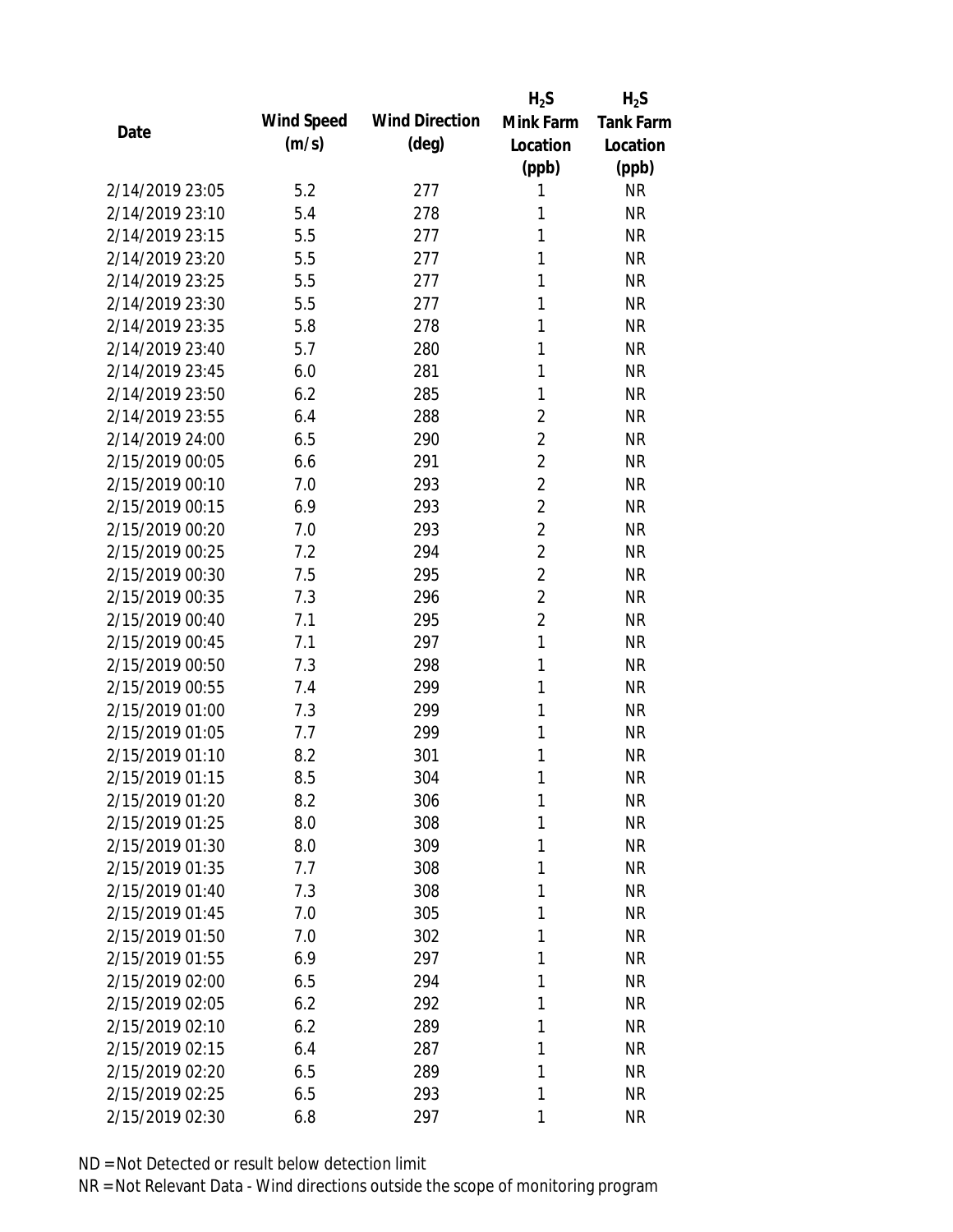|                 |            |                       | $H_2S$       | $H_2S$           |
|-----------------|------------|-----------------------|--------------|------------------|
| Date            | Wind Speed | <b>Wind Direction</b> | Mink Farm    | <b>Tank Farm</b> |
|                 | (m/s)      | $(\text{deg})$        | Location     | Location         |
|                 |            |                       | (ppb)        | (ppb)            |
| 2/15/2019 02:35 | 6.9        | 298                   | 1            | <b>NR</b>        |
| 2/15/2019 02:40 | 7.1        | 297                   | 1            | <b>NR</b>        |
| 2/15/2019 02:45 | 7.1        | 296                   | 1            | <b>NR</b>        |
| 2/15/2019 02:50 | 7.2        | 294                   | 1            | <b>NR</b>        |
| 2/15/2019 02:55 | 7.5        | 293                   | 1            | <b>NR</b>        |
| 2/15/2019 03:00 | 7.9        | 291                   | 1            | <b>NR</b>        |
| 2/15/2019 03:05 | 8.3        | 292                   | 1            | <b>NR</b>        |
| 2/15/2019 03:10 | 8.4        | 296                   | 1            | <b>NR</b>        |
| 2/15/2019 03:15 | 8.6        | 300                   | 1            | <b>NR</b>        |
| 2/15/2019 03:20 | 8.5        | 302                   | 1            | <b>NR</b>        |
| 2/15/2019 03:25 | 8.1        | 300                   | 1            | <b>NR</b>        |
| 2/15/2019 03:30 | 7.4        | 299                   | 1            | <b>NR</b>        |
| 2/15/2019 03:35 | 7.3        | 300                   | 1            | <b>NR</b>        |
| 2/15/2019 03:40 | 7.3        | 301                   | 1            | <b>NR</b>        |
| 2/15/2019 03:45 | 7.0        | 300                   | 1            | <b>NR</b>        |
| 2/15/2019 03:50 | 6.8        | 301                   | 1            | <b>NR</b>        |
| 2/15/2019 03:55 | 7.0        | 301                   | 1            | <b>NR</b>        |
| 2/15/2019 04:00 | 7.0        | 298                   | 1            | <b>NR</b>        |
| 2/15/2019 04:05 | 6.6        | 295                   | 1            | <b>NR</b>        |
| 2/15/2019 04:10 | 6.1        | 293                   | 1            | <b>NR</b>        |
| 2/15/2019 04:15 | 5.8        | 291                   | 1            | <b>NR</b>        |
| 2/15/2019 04:20 | 5.7        | 286                   | 1            | <b>NR</b>        |
| 2/15/2019 04:25 | 5.7        | 286                   | 1            | <b>NR</b>        |
| 2/15/2019 04:30 | 5.7        | 288                   | 1            | <b>NR</b>        |
| 2/15/2019 04:35 | 5.6        | 290                   | 1            | <b>NR</b>        |
| 2/15/2019 04:40 | 5.8        | 290                   | 1            | <b>NR</b>        |
| 2/15/2019 04:45 | 5.9        | 291                   | 1            | <b>NR</b>        |
| 2/15/2019 04:50 | 6.1        | 293                   | $\mathbf{1}$ | <b>NR</b>        |
| 2/15/2019 04:55 | 6.1        | 292                   | 1            | <b>NR</b>        |
| 2/15/2019 05:00 | 6.2        | 291                   | 1            | <b>NR</b>        |
| 2/15/2019 05:05 | 6.2        | 291                   | 1            | <b>NR</b>        |
| 2/15/2019 05:10 | 6.1        | 291                   | 1            | <b>NR</b>        |
| 2/15/2019 05:15 | 6.3        | 291                   | 1            | <b>NR</b>        |
| 2/15/2019 05:20 | 6.2        | 290                   | 1            | <b>NR</b>        |
| 2/15/2019 05:25 | 6.4        | 292                   | 1            | <b>NR</b>        |
| 2/15/2019 05:30 | 6.3        | 293                   | 1            | <b>NR</b>        |
| 2/15/2019 05:35 | 6.2        | 291                   | 1            | <b>NR</b>        |
| 2/15/2019 05:40 | 6.3        | 290                   | 1            | <b>NR</b>        |
| 2/15/2019 05:45 | 6.2        | 288                   | 1            | <b>NR</b>        |
| 2/15/2019 05:50 | 6.0        | 285                   | 1            | <b>NR</b>        |
| 2/15/2019 05:55 | 5.7        | 283                   | 1            | <b>NR</b>        |
| 2/15/2019 06:00 | 5.7        | 281                   | 1            | <b>NR</b>        |
|                 |            |                       |              |                  |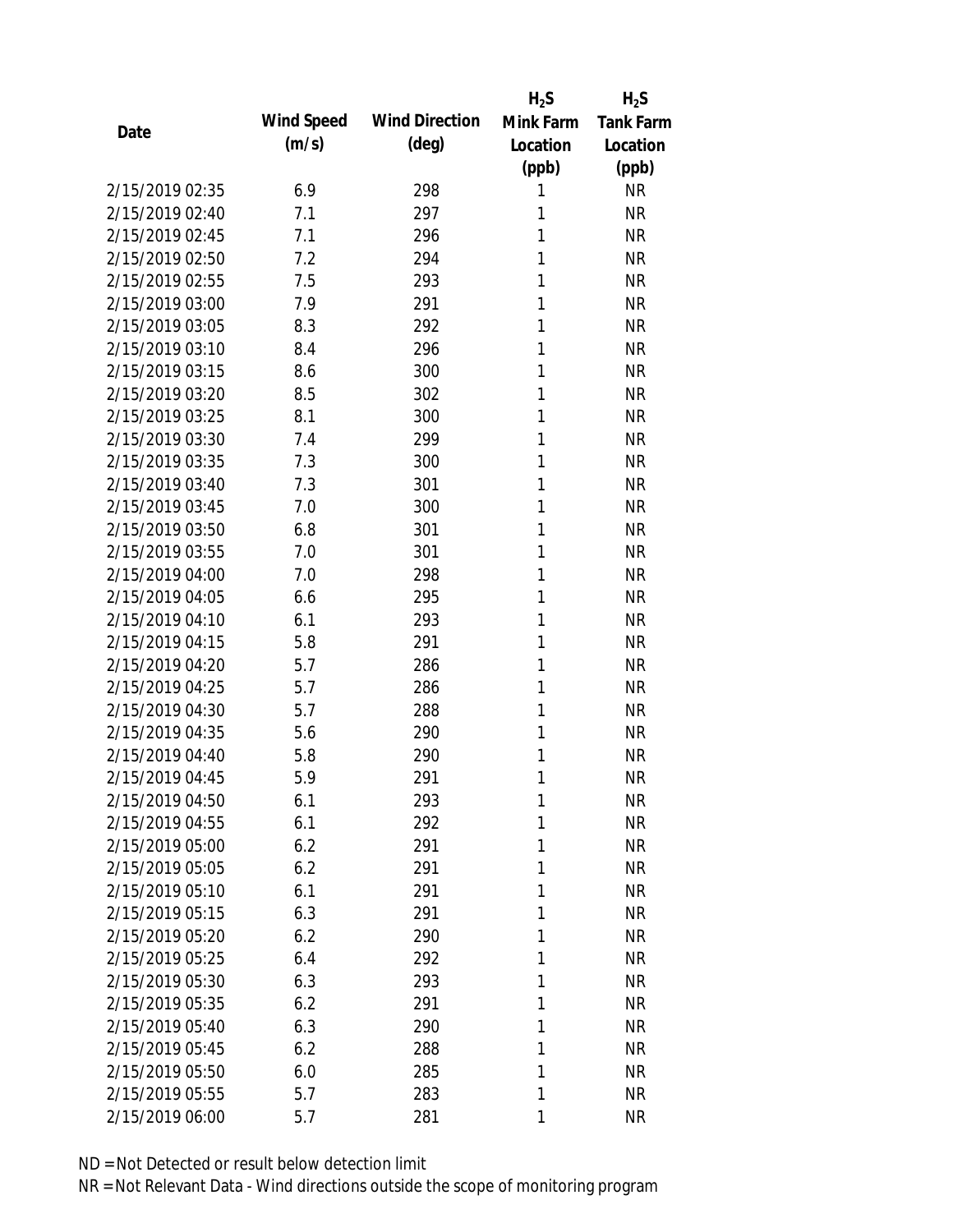|                 |            |                       | $H_2S$         | $H_2S$           |
|-----------------|------------|-----------------------|----------------|------------------|
| Date            | Wind Speed | <b>Wind Direction</b> | Mink Farm      | <b>Tank Farm</b> |
|                 | (m/s)      | $(\text{deg})$        | Location       | Location         |
|                 |            |                       | (ppb)          | (ppb)            |
| 2/15/2019 06:05 | 5.9        | 280                   | 1              | <b>NR</b>        |
| 2/15/2019 06:10 | 5.8        | 281                   | 1              | <b>NR</b>        |
| 2/15/2019 06:15 | 5.7        | 282                   | 1              | <b>NR</b>        |
| 2/15/2019 06:20 | 5.9        | 286                   | 1              | <b>NR</b>        |
| 2/15/2019 06:25 | 5.9        | 288                   | 1              | <b>NR</b>        |
| 2/15/2019 06:30 | 6.0        | 288                   | 1              | <b>NR</b>        |
| 2/15/2019 06:35 | 6.2        | 292                   | $\overline{2}$ | <b>NR</b>        |
| 2/15/2019 06:40 | 6.0        | 292                   | 1              | <b>NR</b>        |
| 2/15/2019 06:45 | 5.8        | 294                   | 1              | <b>NR</b>        |
| 2/15/2019 06:50 | 5.6        | 294                   | 1              | <b>NR</b>        |
| 2/15/2019 06:55 | 5.6        | 293                   | 1              | <b>NR</b>        |
| 2/15/2019 07:00 | 5.4        | 295                   | 1              | <b>NR</b>        |
| 2/15/2019 07:05 | 5.2        | 294                   | 1              | <b>NR</b>        |
| 2/15/2019 07:10 | 5.3        | 293                   | 1              | <b>NR</b>        |
| 2/15/2019 07:15 | 5.5        | 292                   | 1              | <b>NR</b>        |
| 2/15/2019 07:20 | 5.6        | 291                   | 1              | <b>NR</b>        |
| 2/15/2019 07:25 | 5.7        | 294                   | 1              | <b>NR</b>        |
| 2/15/2019 07:30 | 5.8        | 297                   | 1              | <b>NR</b>        |
| 2/15/2019 07:35 | 5.5        | 297                   | 1              | <b>NR</b>        |
| 2/15/2019 07:40 | 5.4        | 299                   | 1              | <b>NR</b>        |
| 2/15/2019 07:45 | 5.2        | 300                   | 1              | <b>NR</b>        |
| 2/15/2019 07:50 | 5.0        | 301                   | 1              | <b>NR</b>        |
| 2/15/2019 07:55 | 4.9        | 302                   | 1              | <b>NR</b>        |
| 2/15/2019 08:00 | 4.9        | 303                   | 1              | <b>NR</b>        |
| 2/15/2019 08:05 | 4.8        | 303                   | 1              | <b>NR</b>        |
| 2/15/2019 08:10 | 4.5        | 302                   | 1              | <b>NR</b>        |
| 2/15/2019 08:15 | 4.4        | 301                   | 1              | <b>NR</b>        |
| 2/15/2019 08:20 | 4.5        | 298                   | <b>ND</b>      | <b>NR</b>        |
| 2/15/2019 08:25 | 4.3        | 294                   | <b>ND</b>      | <b>NR</b>        |
| 2/15/2019 08:30 | 4.2        | 291                   | 1              | <b>NR</b>        |
| 2/15/2019 08:35 | 4.3        | 289                   | 1              | <b>NR</b>        |
| 2/15/2019 08:40 | 4.6        | 289                   | 1              | <b>NR</b>        |
| 2/15/2019 08:45 | 4.9        | 291                   | 1              | <b>NR</b>        |
| 2/15/2019 08:50 | 5.1        | 294                   | 1              | <b>NR</b>        |
| 2/15/2019 08:55 | 5.3        | 295                   | 1              | <b>NR</b>        |
| 2/15/2019 09:00 | 5.4        | 296                   | 1              | <b>NR</b>        |
| 2/15/2019 09:05 | 5.2        | 295                   | 1              | <b>NR</b>        |
| 2/15/2019 09:10 | 5.2        | 293                   | 1              | <b>NR</b>        |
| 2/15/2019 09:15 | 5.1        | 290                   | $\overline{2}$ | <b>NR</b>        |
| 2/15/2019 09:20 | 4.9        | 288                   | $\overline{2}$ | <b>NR</b>        |
| 2/15/2019 09:25 | 4.8        | 286                   | $\overline{2}$ | <b>NR</b>        |
| 2/15/2019 09:30 | 4.8        | 282                   | $\overline{2}$ | <b>NR</b>        |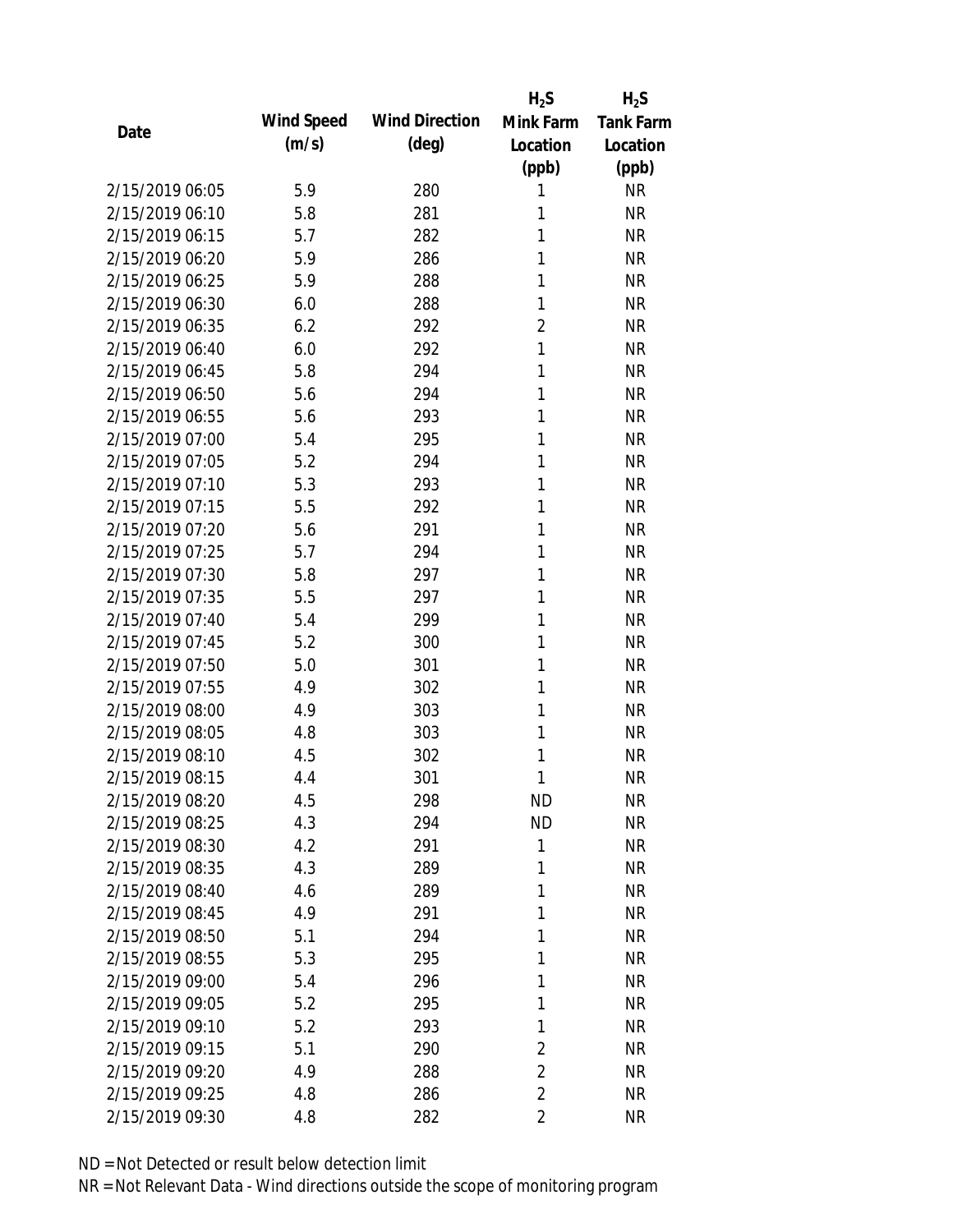|                 |            |                       | $H_2S$         | $H_2S$           |
|-----------------|------------|-----------------------|----------------|------------------|
| Date            | Wind Speed | <b>Wind Direction</b> | Mink Farm      | <b>Tank Farm</b> |
|                 | (m/s)      | $(\text{deg})$        | Location       | Location         |
|                 |            |                       | (ppb)          | (ppb)            |
| 2/15/2019 09:35 | 5.0        | 280                   | $\overline{2}$ | <b>NR</b>        |
| 2/15/2019 09:40 | 5.0        | 279                   | $\overline{2}$ | <b>NR</b>        |
| 2/15/2019 09:45 | 5.1        | 279                   | $\overline{2}$ | <b>NR</b>        |
| 2/15/2019 09:50 | 5.2        | 278                   | $\overline{2}$ | <b>NR</b>        |
| 2/15/2019 09:55 | 5.3        | 277                   | 3              | <b>NR</b>        |
| 2/15/2019 10:00 | 5.2        | 276                   | 3              | <b>NR</b>        |
| 2/15/2019 10:05 | 5.2        | 276                   | $\overline{2}$ | <b>NR</b>        |
| 2/15/2019 10:10 | 5.4        | 278                   | 3              | <b>NR</b>        |
| 2/15/2019 10:15 | 5.3        | 276                   | $\overline{2}$ | <b>NR</b>        |
| 2/15/2019 10:20 | 5.2        | 274                   | $\overline{2}$ | 1                |
| 2/15/2019 10:25 | 5.1        | 275                   | 1              | 1                |
| 2/15/2019 10:30 | 5.3        | 276                   | 1              | <b>NR</b>        |
| 2/15/2019 10:35 | 5.5        | 279                   | 1              | <b>NR</b>        |
| 2/15/2019 10:40 | 5.5        | 280                   | 1              | <b>NR</b>        |
| 2/15/2019 10:45 | 5.5        | 281                   | 1              | <b>NR</b>        |
| 2/15/2019 10:50 | 5.8        | 284                   | 1              | <b>NR</b>        |
| 2/15/2019 10:55 | 5.9        | 288                   | 1              | <b>NR</b>        |
| 2/15/2019 11:00 | 6.0        | 290                   | 1              | <b>NR</b>        |
| 2/15/2019 11:05 | 5.8        | 288                   | 1              | <b>NR</b>        |
| 2/15/2019 11:10 | 5.6        | 287                   | 1              | <b>NR</b>        |
| 2/15/2019 11:15 | 5.5        | 287                   | 1              | <b>NR</b>        |
| 2/15/2019 11:20 | 5.4        | 287                   | 1              | <b>NR</b>        |
| 2/15/2019 11:25 | 5.3        | 284                   | 1              | <b>NR</b>        |
| 2/15/2019 11:30 | 5.1        | 280                   | 1              | <b>NR</b>        |
| 2/15/2019 11:35 | 5.3        | 282                   | 1              | <b>NR</b>        |
| 2/15/2019 11:40 | 5.4        | 283                   | 1              | <b>NR</b>        |
| 2/15/2019 11:45 | 5.5        | 282                   | 1              | <b>NR</b>        |
| 2/15/2019 11:50 | 5.5        | 280                   | 1              | <b>NR</b>        |
| 2/15/2019 11:55 | 5.5        | 279                   | 1              | <b>NR</b>        |
| 2/15/2019 12:00 | 5.6        | 279                   | 1              | NR               |
| 2/15/2019 12:05 | 5.5        | 277                   | 1              | <b>NR</b>        |
| 2/15/2019 12:10 | 5.5        | 276                   | 1              | <b>NR</b>        |
| 2/15/2019 12:15 | 5.5        | 276                   | 1              | <b>NR</b>        |
| 2/15/2019 12:20 | 5.6        | 274                   | <b>ND</b>      | <b>ND</b>        |
| 2/15/2019 12:25 | 5.7        | 274                   | 1              | <b>ND</b>        |
| 2/15/2019 12:30 | 5.5        | 279                   | <b>ND</b>      | <b>NR</b>        |
| 2/15/2019 12:35 | 5.5        | 281                   | <b>ND</b>      | NR               |
| 2/15/2019 12:40 | 5.5        | 279                   | 1              | NR               |
| 2/15/2019 12:45 | 5.6        | 280                   | 1              | <b>NR</b>        |
| 2/15/2019 12:50 | 5.5        | 282                   | 1              | <b>NR</b>        |
| 2/15/2019 12:55 | 5.5        | 282                   | 1              | <b>NR</b>        |
| 2/15/2019 13:00 | 5.5        | 276                   | 1              | <b>NR</b>        |
|                 |            |                       |                |                  |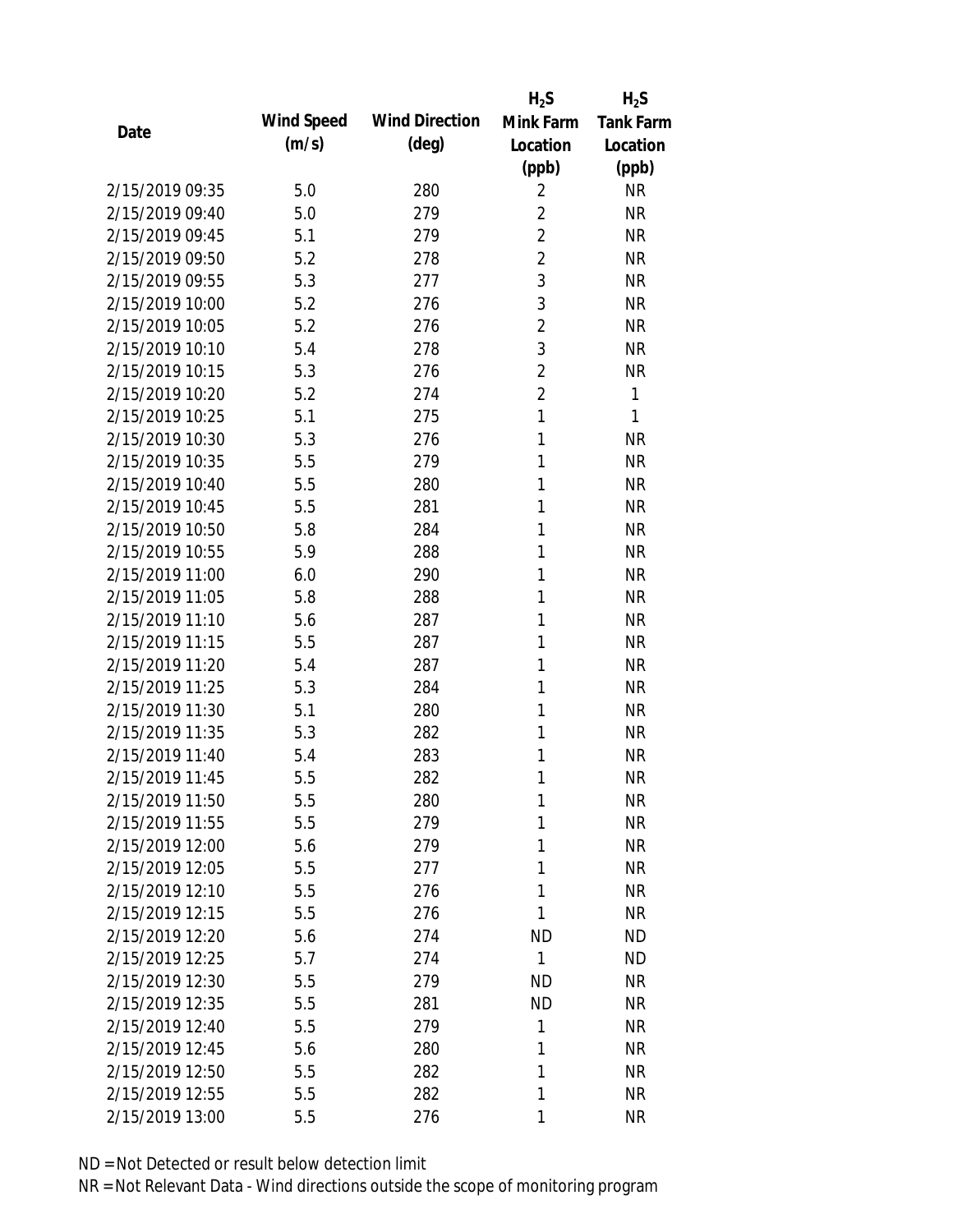|                 |            |                       | $H_2S$    | $H_2S$           |
|-----------------|------------|-----------------------|-----------|------------------|
| Date            | Wind Speed | <b>Wind Direction</b> | Mink Farm | <b>Tank Farm</b> |
|                 | (m/s)      | $(\text{deg})$        | Location  | Location         |
|                 |            |                       | (ppb)     | (ppb)            |
| 2/15/2019 13:05 | 5.3        | 275                   | 1         | 1                |
| 2/15/2019 13:10 | 5.4        | 277                   | 1         | <b>NR</b>        |
| 2/15/2019 13:15 | 5.1        | 275                   | <b>ND</b> | 1                |
| 2/15/2019 13:20 | 5.1        | 278                   | 1         | <b>NR</b>        |
| 2/15/2019 13:25 | 5.1        | 277                   | 1         | <b>NR</b>        |
| 2/15/2019 13:30 | 5.2        | 280                   | 1         | <b>NR</b>        |
| 2/15/2019 13:35 | 5.5        | 279                   | 1         | <b>NR</b>        |
| 2/15/2019 13:40 | 5.5        | 282                   | 1         | <b>NR</b>        |
| 2/15/2019 13:45 | 5.5        | 284                   | 1         | <b>NR</b>        |
| 2/15/2019 13:50 | 5.7        | 281                   | 1         | <b>NR</b>        |
| 2/15/2019 13:55 | 5.7        | 284                   | 1         | <b>NR</b>        |
| 2/15/2019 14:00 | 5.5        | 283                   | 1         | <b>NR</b>        |
| 2/15/2019 14:05 | 5.4        | 285                   | 1         | <b>NR</b>        |
| 2/15/2019 14:10 | 5.3        | 282                   | 1         | <b>NR</b>        |
| 2/15/2019 14:15 | 5.4        | 280                   | 1         | <b>NR</b>        |
| 2/15/2019 14:20 | 5.2        | 282                   | 1         | <b>NR</b>        |
| 2/15/2019 14:25 | 5.1        | 282                   | 1         | <b>NR</b>        |
| 2/15/2019 14:30 | 5.2        | 284                   | 1         | <b>NR</b>        |
| 2/15/2019 14:35 | 5.0        | 283                   | 1         | <b>NR</b>        |
| 2/15/2019 14:40 | 4.9        | 281                   | 1         | <b>NR</b>        |
| 2/15/2019 14:45 | 4.9        | 280                   | 1         | <b>NR</b>        |
| 2/15/2019 14:50 | 5.0        | 276                   | 1         | <b>NR</b>        |
| 2/15/2019 14:55 | 5.1        | 273                   | 1         | 1                |
| 2/15/2019 15:00 | 5.1        | 269                   | 1         | 1                |
| 2/15/2019 15:05 | 5.3        | 267                   | 1         | 1                |
| 2/15/2019 15:10 | 5.6        | 268                   | 1         | 1                |
| 2/15/2019 15:15 | 5.6        | 268                   | 1         | 1                |
| 2/15/2019 15:20 | 5.7        | 269                   | 1         | 1                |
| 2/15/2019 15:25 | 5.6        | 271                   | 1         | 1                |
| 2/15/2019 15:30 | 5.6        | 272                   | 1         | 1                |
| 2/15/2019 15:35 | 5.6        | 276                   | 1         | <b>NR</b>        |
| 2/15/2019 15:40 | 5.4        | 278                   | 1         | <b>NR</b>        |
| 2/15/2019 15:45 | 5.4        | 282                   | 1         | NR               |
| 2/15/2019 15:50 | 5.2        | 282                   | 1         | NR               |
| 2/15/2019 15:55 | 5.1        | 286                   | 1         | NR               |
| 2/15/2019 16:00 | 5.0        | 288                   | 1         | <b>NR</b>        |
| 2/15/2019 16:05 | 4.8        | 288                   | 1         | <b>NR</b>        |
| 2/15/2019 16:10 | 4.8        | 287                   | 1         | <b>NR</b>        |
| 2/15/2019 16:15 | 4.6        | 286                   | 1         | <b>NR</b>        |
| 2/15/2019 16:20 | 4.5        | 288                   | 1         | NR               |
| 2/15/2019 16:25 | 4.4        | 289                   | 1         | <b>NR</b>        |
| 2/15/2019 16:30 | 4.2        | 290                   | 1         | <b>NR</b>        |
|                 |            |                       |           |                  |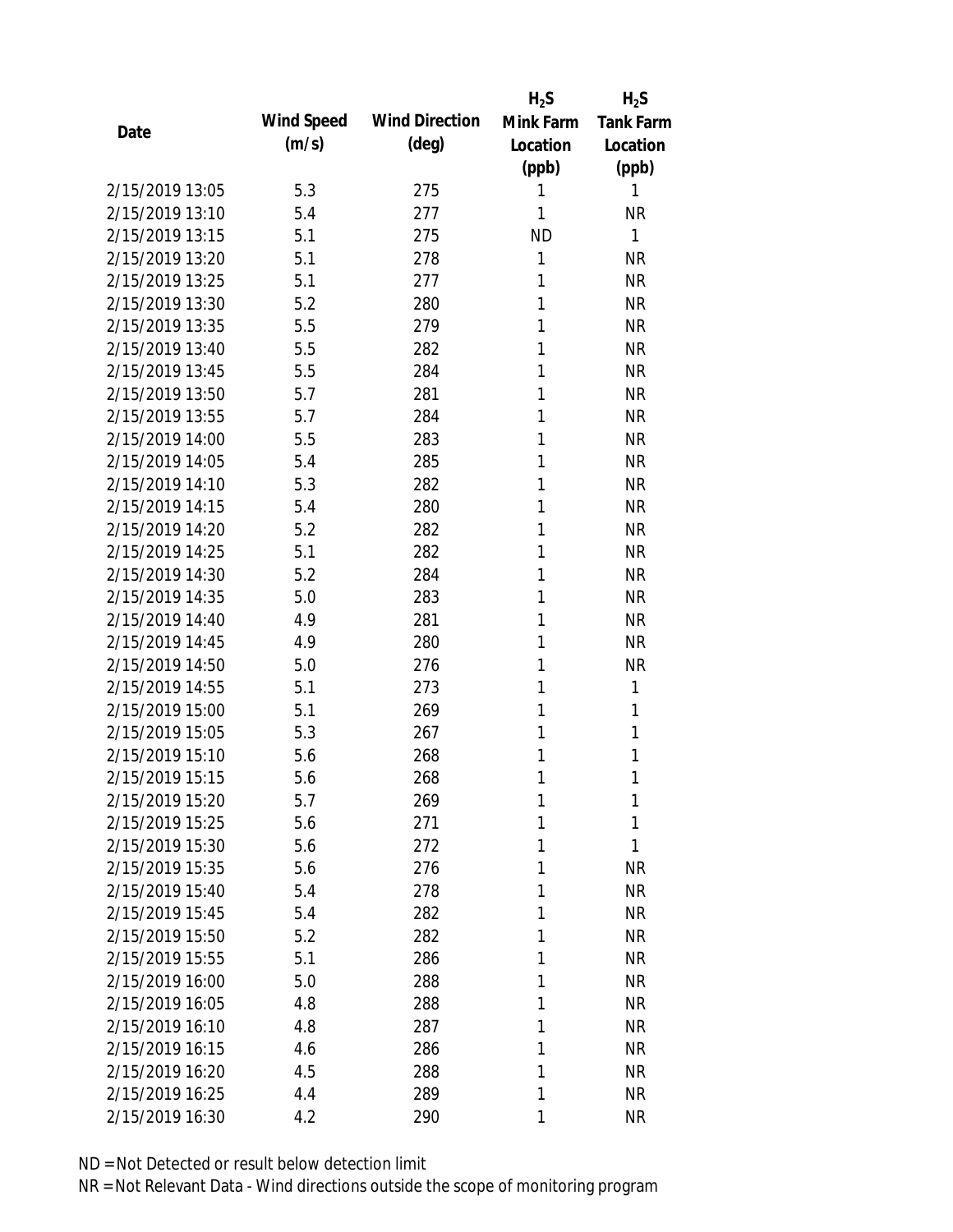|                 |            |                       | $H_2S$    | $H_2S$           |
|-----------------|------------|-----------------------|-----------|------------------|
| Date            | Wind Speed | <b>Wind Direction</b> | Mink Farm | <b>Tank Farm</b> |
|                 | (m/s)      | $(\text{deg})$        | Location  | Location         |
|                 |            |                       | (ppb)     | (ppb)            |
| 2/15/2019 16:35 | 4.1        | 292                   | 1         | <b>NR</b>        |
| 2/15/2019 16:40 | 4.0        | 293                   | 1         | <b>NR</b>        |
| 2/15/2019 16:45 | 4.0        | 297                   | 1         | <b>NR</b>        |
| 2/15/2019 16:50 | 4.1        | 302                   | 1         | <b>NR</b>        |
| 2/15/2019 16:55 | 4.3        | 304                   | 1         | <b>NR</b>        |
| 2/15/2019 17:00 | 4.3        | 307                   | 1         | <b>NR</b>        |
| 2/15/2019 17:05 | 4.5        | 311                   | 1         | <b>NR</b>        |
| 2/15/2019 17:10 | 4.5        | 316                   | 1         | <b>NR</b>        |
| 2/15/2019 17:15 | 4.5        | 318                   | 1         | <b>NR</b>        |
| 2/15/2019 17:20 | 4.4        | 318                   | 1         | <b>NR</b>        |
| 2/15/2019 17:25 | 4.3        | 317                   | 1         | <b>NR</b>        |
| 2/15/2019 17:30 | 4.1        | 318                   | 1         | <b>NR</b>        |
| 2/15/2019 17:35 | 3.8        | 315                   | 1         | <b>NR</b>        |
| 2/15/2019 17:40 | 3.7        | 313                   | 1         | <b>NR</b>        |
| 2/15/2019 17:45 | 3.4        | 312                   | 1         | <b>NR</b>        |
| 2/15/2019 17:50 | 3.3        | 312                   | 1         | <b>NR</b>        |
| 2/15/2019 17:55 | 3.2        | 312                   | 1         | <b>NR</b>        |
| 2/15/2019 18:00 | 3.3        | 311                   | 1         | <b>NR</b>        |
| 2/15/2019 18:05 | 3.3        | 309                   | 1         | <b>NR</b>        |
| 2/15/2019 18:10 | 3.2        | 311                   | 1         | <b>NR</b>        |
| 2/15/2019 18:15 | 3.3        | 312                   | 1         | <b>NR</b>        |
| 2/15/2019 18:20 | 3.2        | 314                   | 1         | <b>NR</b>        |
| 2/15/2019 18:25 | 3.0        | 319                   | 1         | <b>NR</b>        |
| 2/15/2019 18:30 | 2.9        | 320                   | 1         | <b>NR</b>        |
| 2/15/2019 18:35 | 2.8        | 323                   | 1         | <b>NR</b>        |
| 2/15/2019 18:40 | 2.7        | 325                   | 1         | <b>NR</b>        |
| 2/15/2019 18:45 | 2.7        | 327                   | 1         | <b>NR</b>        |
| 2/15/2019 18:50 | 2.9        | 328                   | 1         | <b>NR</b>        |
| 2/15/2019 18:55 | 3.0        | 327                   | 1         | <b>NR</b>        |
| 2/15/2019 19:00 | 3.0        | 327                   | 1         | <b>NR</b>        |
| 2/15/2019 19:05 | 3.1        | 325                   | 1         | <b>NR</b>        |
| 2/15/2019 19:10 | 3.2        | 321                   | 1         | <b>NR</b>        |
| 2/15/2019 19:15 | 3.4        | 318                   | 1         | <b>NR</b>        |
| 2/15/2019 19:20 | 3.4        | 314                   | 1         | <b>NR</b>        |
| 2/15/2019 19:25 | 3.4        | 309                   | 1         | <b>NR</b>        |
| 2/15/2019 19:30 | 3.3        | 307                   | 1         | <b>NR</b>        |
| 2/15/2019 19:35 | 3.3        | 308                   | 1         | <b>NR</b>        |
| 2/15/2019 19:40 | 3.2        | 308                   | 1         | <b>NR</b>        |
| 2/15/2019 19:45 | 2.9        | 310                   | 1         | <b>NR</b>        |
| 2/15/2019 19:50 | 2.6        | 316                   | 1         | <b>NR</b>        |
| 2/15/2019 19:55 | 2.6        | 322                   | 1         | <b>NR</b>        |
| 2/15/2019 20:00 | 2.7        | 327                   | 1         | <b>NR</b>        |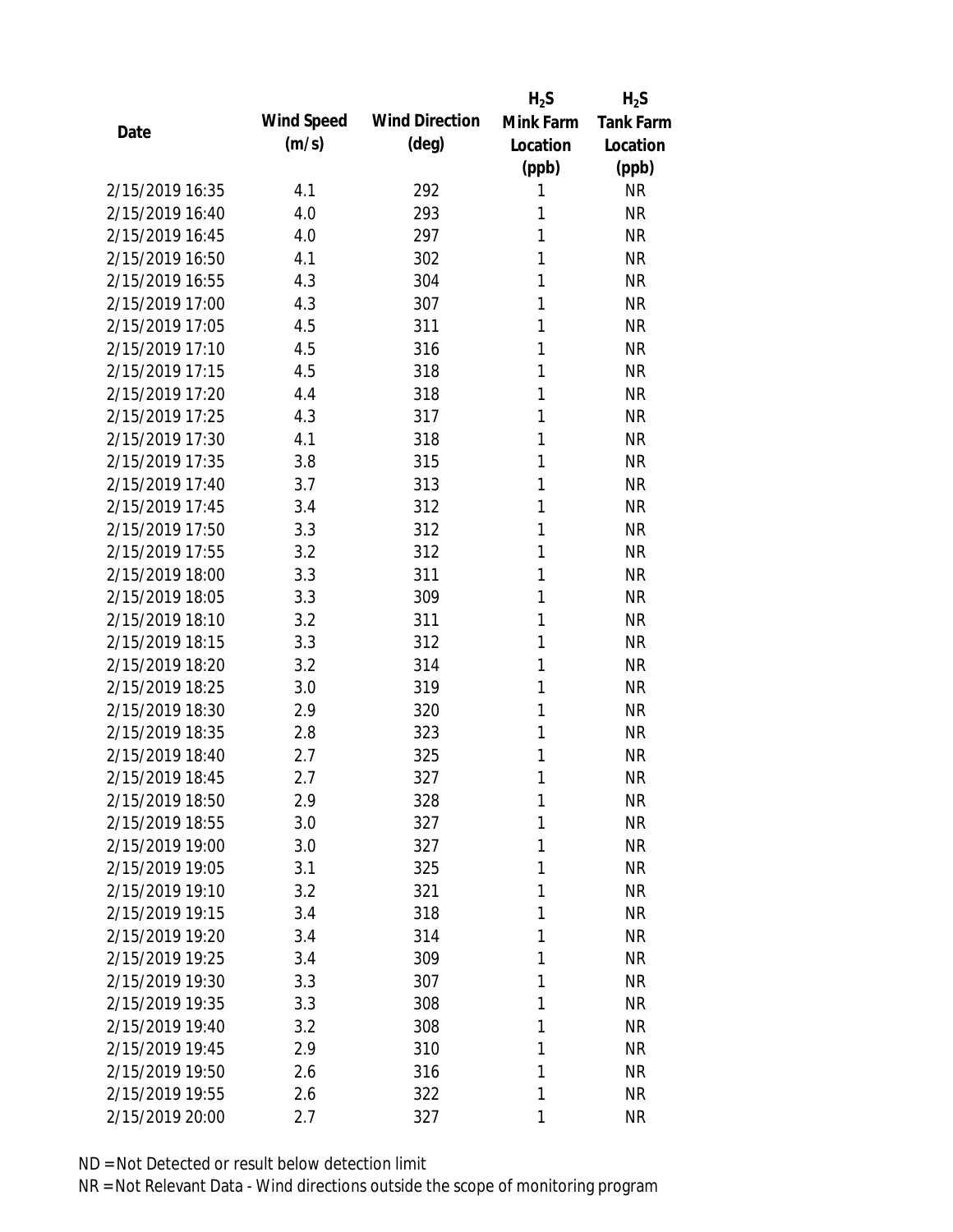|                 |            |                       | $H_2S$         | $H_2S$           |
|-----------------|------------|-----------------------|----------------|------------------|
| Date            | Wind Speed | <b>Wind Direction</b> | Mink Farm      | <b>Tank Farm</b> |
|                 | (m/s)      | $(\text{deg})$        | Location       | Location         |
|                 |            |                       | (ppb)          | (ppb)            |
| 2/15/2019 20:05 | 2.6        | 331                   | 1              | <b>NR</b>        |
| 2/15/2019 20:10 | 2.6        | 338                   | 1              | <b>NR</b>        |
| 2/15/2019 20:15 | 2.6        | 340                   | 1              | <b>NR</b>        |
| 2/15/2019 20:20 | 2.7        | 340                   | $\overline{2}$ | <b>NR</b>        |
| 2/15/2019 20:25 | 2.6        | 341                   | $\overline{2}$ | <b>NR</b>        |
| 2/15/2019 20:30 | 2.5        | 341                   | $\overline{2}$ | <b>NR</b>        |
| 2/15/2019 20:35 | 2.7        | 341                   | $\overline{2}$ | <b>NR</b>        |
| 2/15/2019 20:40 | 2.8        | 340                   | $\overline{2}$ | <b>NR</b>        |
| 2/15/2019 20:45 | 2.9        | 340                   | $\mathbf{1}$   | <b>NR</b>        |
| 2/15/2019 20:50 | 2.8        | 340                   | 1              | <b>NR</b>        |
| 2/15/2019 20:55 | 2.8        | 339                   | 1              | <b>NR</b>        |
| 2/15/2019 21:00 | 2.9        | 339                   | 1              | <b>NR</b>        |
| 2/15/2019 21:05 | 2.8        | 339                   | 1              | <b>NR</b>        |
| 2/15/2019 21:10 | 2.8        | 338                   | 1              | <b>NR</b>        |
| 2/15/2019 21:15 | 2.8        | 338                   | 1              | <b>NR</b>        |
| 2/15/2019 21:20 | 2.9        | 337                   | 1              | <b>NR</b>        |
| 2/15/2019 21:25 | 2.8        | 337                   | 1              | <b>NR</b>        |
| 2/15/2019 21:30 | 2.6        | 339                   | 1              | <b>NR</b>        |
| 2/15/2019 21:35 | 2.5        | 339                   | 1              | <b>NR</b>        |
| 2/15/2019 21:40 | 2.3        | 340                   | 1              | <b>NR</b>        |
| 2/15/2019 21:45 | 2.1        | 341                   | 1              | <b>NR</b>        |
| 2/15/2019 21:50 | 2.1        | 341                   | 1              | <b>NR</b>        |
| 2/15/2019 21:55 | 2.3        | 340                   | 1              | <b>NR</b>        |
| 2/15/2019 22:00 | 2.3        | 339                   | 1              | <b>NR</b>        |
| 2/15/2019 22:05 | 2.2        | 339                   | 1              | <b>NR</b>        |
| 2/15/2019 22:10 | 2.4        | 338                   | 1              | <b>NR</b>        |
| 2/15/2019 22:15 | 2.6        | 336                   | 1              | <b>NR</b>        |
| 2/15/2019 22:20 | 2.7        | 337                   | 1              | <b>NR</b>        |
| 2/15/2019 22:25 | 2.7        | 337                   | 1              | <b>NR</b>        |
| 2/15/2019 22:30 | 2.8        | 337                   | 1              | <b>NR</b>        |
| 2/15/2019 22:35 | 2.8        | 338                   | 1              | <b>NR</b>        |
| 2/15/2019 22:40 | 2.8        | 339                   | 1              | <b>NR</b>        |
| 2/15/2019 22:45 | 2.6        | 340                   | $\overline{2}$ | <b>NR</b>        |
| 2/15/2019 22:50 | 2.5        | 340                   | $\overline{2}$ | <b>NR</b>        |
| 2/15/2019 22:55 | 2.5        | 339                   | $\overline{2}$ | <b>NR</b>        |
| 2/15/2019 23:00 | 2.5        | 341                   | $\overline{2}$ | <b>NR</b>        |
| 2/15/2019 23:05 | 2.4        | 340                   | 1              | <b>NR</b>        |
| 2/15/2019 23:10 | 2.3        | 342                   | 1              | <b>NR</b>        |
| 2/15/2019 23:15 | 2.2        | 343                   | 1              | <b>NR</b>        |
| 2/15/2019 23:20 | 2.1        | 346                   | 1              | <b>NR</b>        |
| 2/15/2019 23:25 | 2.1        | 349                   | 1              | <b>NR</b>        |
| 2/15/2019 23:30 | 2.1        | 352                   | 1              | <b>NR</b>        |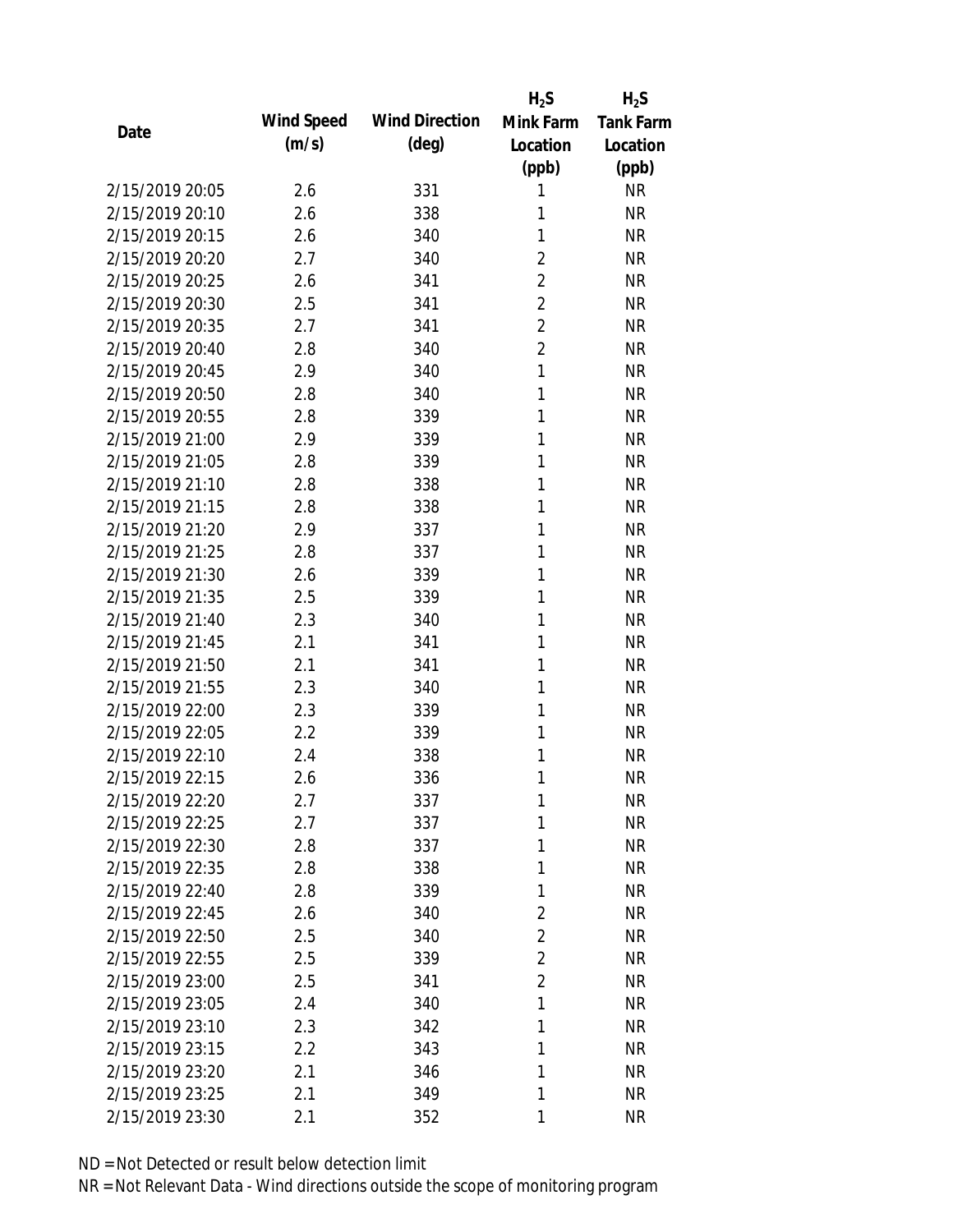|                 |            |                       | $H_2S$         | $H_2S$           |
|-----------------|------------|-----------------------|----------------|------------------|
| Date            | Wind Speed | <b>Wind Direction</b> | Mink Farm      | <b>Tank Farm</b> |
|                 | (m/s)      | $(\text{deg})$        | Location       | Location         |
|                 |            |                       | (ppb)          | (ppb)            |
| 2/15/2019 23:35 | 2.2        | 356                   | 1              | <b>NR</b>        |
| 2/15/2019 23:40 | 2.3        | 358                   | 1              | <b>NR</b>        |
| 2/15/2019 23:45 | 2.3        | 1                     | 1              | <b>NR</b>        |
| 2/15/2019 23:50 | 2.4        | 3                     | 1              | <b>NR</b>        |
| 2/15/2019 23:55 | 2.5        | 4                     | 1              | <b>NR</b>        |
| 2/15/2019 24:00 | 2.7        | 5                     | 1              | <b>NR</b>        |
| 2/16/2019 00:05 | 2.7        | 6                     | 1              | <b>NR</b>        |
| 2/16/2019 00:10 | 2.8        | 8                     | 1              | <b>NR</b>        |
| 2/16/2019 00:15 | 2.9        | 9                     | 1              | <b>NR</b>        |
| 2/16/2019 00:20 | 2.8        | 10                    | 1              | <b>NR</b>        |
| 2/16/2019 00:25 | 2.7        | 11                    | 1              | <b>NR</b>        |
| 2/16/2019 00:30 | 2.4        | 11                    | 1              | <b>NR</b>        |
| 2/16/2019 00:35 | 2.3        | 11                    | 1              | <b>NR</b>        |
| 2/16/2019 00:40 | 2.2        | 11                    | 1              | <b>NR</b>        |
| 2/16/2019 00:45 | 2.0        | 8                     | 1              | <b>NR</b>        |
| 2/16/2019 00:50 | 1.9        | 6                     | 1              | <b>NR</b>        |
| 2/16/2019 00:55 | 1.8        | 3                     | 1              | <b>NR</b>        |
| 2/16/2019 01:00 | 1.7        | 359                   | 1              | <b>NR</b>        |
| 2/16/2019 01:05 | 1.7        | 355                   | 1              | <b>NR</b>        |
| 2/16/2019 01:10 | 1.6        | 350                   | $\overline{2}$ | <b>NR</b>        |
| 2/16/2019 01:15 | 1.5        | 347                   | 1              | <b>NR</b>        |
| 2/16/2019 01:20 | 1.5        | 341                   | 1              | <b>NR</b>        |
| 2/16/2019 01:25 | 1.5        | 336                   | 1              | <b>NR</b>        |
| 2/16/2019 01:30 | 1.7        | 333                   | 1              | <b>NR</b>        |
| 2/16/2019 01:35 | 1.8        | 331                   | 1              | <b>NR</b>        |
| 2/16/2019 01:40 | 1.9        | 329                   | 1              | <b>NR</b>        |
| 2/16/2019 01:45 | 2.2        | 327                   | 1              | <b>NR</b>        |
| 2/16/2019 01:50 | 2.3        | 328                   | 1              | <b>NR</b>        |
| 2/16/2019 01:55 | 2.3        | 324                   | 1              | <b>NR</b>        |
| 2/16/2019 02:00 | $2.2\,$    | 316                   | 1              | <b>NR</b>        |
| 2/16/2019 02:05 | 2.1        | 305                   | 1              | <b>NR</b>        |
| 2/16/2019 02:10 | 1.9        | 297                   | 1              | <b>NR</b>        |
| 2/16/2019 02:15 | 1.8        | 292                   | 1              | <b>NR</b>        |
| 2/16/2019 02:20 | 1.7        | 286                   | 1              | <b>NR</b>        |
| 2/16/2019 02:25 | 1.7        | 286                   | 1              | <b>NR</b>        |
| 2/16/2019 02:30 | 1.9        | 293                   | 1              | <b>NR</b>        |
| 2/16/2019 02:35 | 2.0        | 300                   | 1              | <b>NR</b>        |
| 2/16/2019 02:40 | 2.2        | 305                   | 1              | <b>NR</b>        |
| 2/16/2019 02:45 | 2.2        | 308                   | 1              | <b>NR</b>        |
| 2/16/2019 02:50 | 2.3        | 314                   | 1              | <b>NR</b>        |
| 2/16/2019 02:55 | 2.3        | 320                   | 1              | <b>NR</b>        |
| 2/16/2019 03:00 | 2.3        | 323                   | 1              | <b>NR</b>        |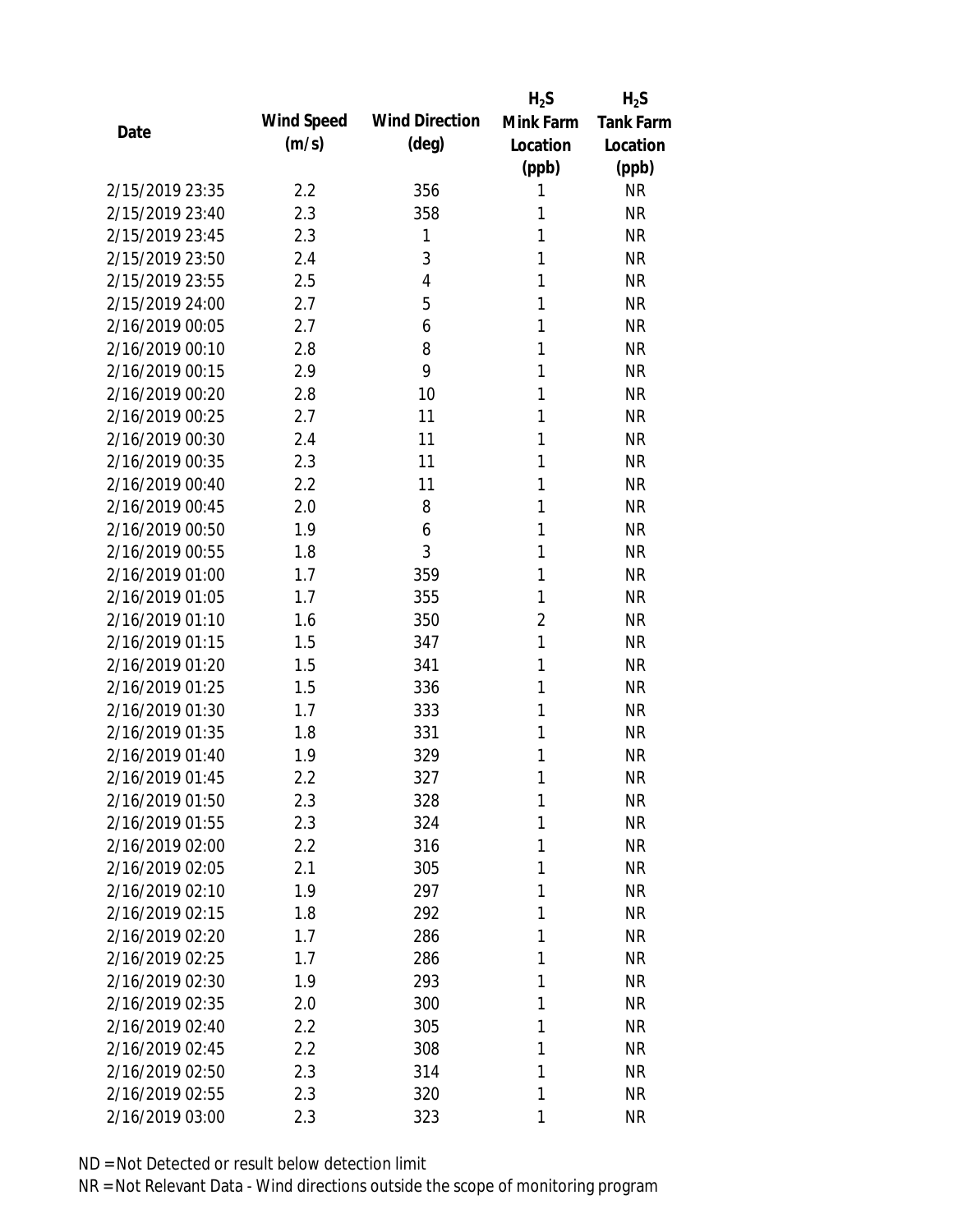|                 |            |                       | $H_2S$         | $H_2S$           |
|-----------------|------------|-----------------------|----------------|------------------|
| Date            | Wind Speed | <b>Wind Direction</b> | Mink Farm      | <b>Tank Farm</b> |
|                 | (m/s)      | $(\text{deg})$        | Location       | Location         |
|                 |            |                       | (ppb)          | (ppb)            |
| 2/16/2019 03:05 | 2.1        | 325                   | 1              | <b>NR</b>        |
| 2/16/2019 03:10 | 2.1        | 325                   | 1              | <b>NR</b>        |
| 2/16/2019 03:15 | 2.0        | 327                   | 1              | <b>NR</b>        |
| 2/16/2019 03:20 | 1.9        | 327                   | 1              | <b>NR</b>        |
| 2/16/2019 03:25 | 1.8        | 325                   | 1              | <b>NR</b>        |
| 2/16/2019 03:30 | 1.9        | 323                   | 1              | <b>NR</b>        |
| 2/16/2019 03:35 | 1.9        | 323                   | 1              | <b>NR</b>        |
| 2/16/2019 03:40 | 1.9        | 326                   | 1              | <b>NR</b>        |
| 2/16/2019 03:45 | 1.9        | 328                   | 1              | <b>NR</b>        |
| 2/16/2019 03:50 | 2.0        | 329                   | 1              | <b>NR</b>        |
| 2/16/2019 03:55 | 2.1        | 331                   | 1              | <b>NR</b>        |
| 2/16/2019 04:00 | 2.1        | 335                   | 1              | <b>NR</b>        |
| 2/16/2019 04:05 | 2.2        | 338                   | 1              | <b>NR</b>        |
| 2/16/2019 04:10 | 2.3        | 338                   | 1              | <b>NR</b>        |
| 2/16/2019 04:15 | 2.4        | 336                   | 1              | <b>NR</b>        |
| 2/16/2019 04:20 | 2.4        | 337                   | 1              | <b>NR</b>        |
| 2/16/2019 04:25 | 2.4        | 338                   | 1              | <b>NR</b>        |
| 2/16/2019 04:30 | 2.4        | 338                   | 1              | <b>NR</b>        |
| 2/16/2019 04:35 | 2.4        | 337                   | 1              | <b>NR</b>        |
| 2/16/2019 04:40 | 2.4        | 336                   | 1              | <b>NR</b>        |
| 2/16/2019 04:45 | 2.3        | 338                   | 1              | <b>NR</b>        |
| 2/16/2019 04:50 | 2.2        | 339                   | 1              | <b>NR</b>        |
| 2/16/2019 04:55 | 2.2        | 338                   | 1              | <b>NR</b>        |
| 2/16/2019 05:00 | 2.2        | 336                   | 1              | <b>NR</b>        |
| 2/16/2019 05:05 | 2.2        | 335                   | $\overline{2}$ | <b>NR</b>        |
| 2/16/2019 05:10 | 2.1        | 339                   | $\overline{2}$ | <b>NR</b>        |
| 2/16/2019 05:15 | 2.2        | 340                   | 1              | <b>NR</b>        |
| 2/16/2019 05:20 | 2.2        | 342                   | 1              | <b>NR</b>        |
| 2/16/2019 05:25 | 2.1        | 345                   | 1              | <b>NR</b>        |
| 2/16/2019 05:30 | 2.2        | 352                   | 1              | <b>NR</b>        |
| 2/16/2019 05:35 | 2.2        | 358                   | 1              | <b>NR</b>        |
| 2/16/2019 05:40 | 2.2        | 360                   | 1              | <b>NR</b>        |
| 2/16/2019 05:45 | 2.1        | 3                     | 1              | <b>NR</b>        |
| 2/16/2019 05:50 | 2.2        | 4                     | 1              | <b>NR</b>        |
| 2/16/2019 05:55 | 2.2        | 4                     | 1              | <b>NR</b>        |
| 2/16/2019 06:00 | 2.0        | 1                     | 1              | <b>NR</b>        |
| 2/16/2019 06:05 | 1.8        | 359                   | 1              | <b>NR</b>        |
| 2/16/2019 06:10 | 1.8        | 358                   | 1              | <b>NR</b>        |
| 2/16/2019 06:15 | 1.9        | 357                   | 1              | <b>NR</b>        |
| 2/16/2019 06:20 | 1.8        | 356                   | 1              | <b>NR</b>        |
| 2/16/2019 06:25 | 1.8        | 357                   | 1              | <b>NR</b>        |
| 2/16/2019 06:30 | 2.0        | 359                   | 1              | <b>NR</b>        |
|                 |            |                       |                |                  |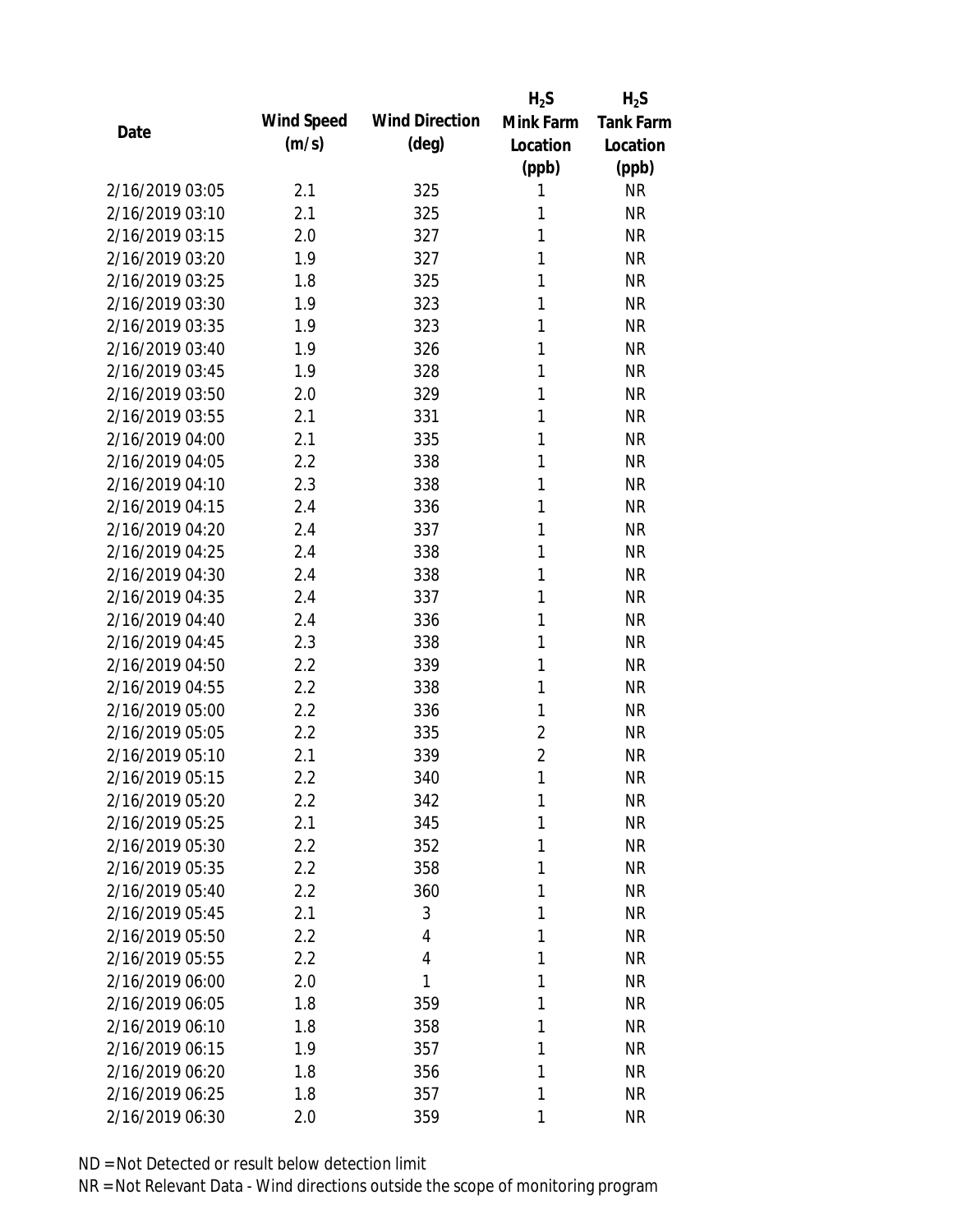|                 |            |                       | $H_2S$         | $H_2S$           |
|-----------------|------------|-----------------------|----------------|------------------|
| Date            | Wind Speed | <b>Wind Direction</b> | Mink Farm      | <b>Tank Farm</b> |
|                 | (m/s)      | $(\text{deg})$        | Location       | Location         |
|                 |            |                       | (ppb)          | (ppb)            |
| 2/16/2019 06:35 | 2.2        | $\overline{2}$        | 1              | <b>NR</b>        |
| 2/16/2019 06:40 | 2.3        | $\overline{4}$        | 1              | <b>NR</b>        |
| 2/16/2019 06:45 | 2.2        | $\overline{7}$        | 1              | <b>NR</b>        |
| 2/16/2019 06:50 | 2.3        | 10                    | 1              | <b>NR</b>        |
| 2/16/2019 06:55 | 2.3        | 12                    | 1              | <b>NR</b>        |
| 2/16/2019 07:00 | 2.1        | 11                    | 1              | <b>NR</b>        |
| 2/16/2019 07:05 | 1.9        | 8                     | 1              | <b>NR</b>        |
| 2/16/2019 07:10 | 1.7        | 5                     | 1              | <b>NR</b>        |
| 2/16/2019 07:15 | 1.8        | $\overline{2}$        | 1              | <b>NR</b>        |
| 2/16/2019 07:20 | 1.8        | 1                     | 1              | <b>NR</b>        |
| 2/16/2019 07:25 | 1.9        | 1                     | 1              | <b>NR</b>        |
| 2/16/2019 07:30 | 2.1        | $\overline{2}$        | 1              | <b>NR</b>        |
| 2/16/2019 07:35 | 2.2        | $\overline{4}$        | 1              | <b>NR</b>        |
| 2/16/2019 07:40 | 2.3        | 7                     | 1              | <b>NR</b>        |
| 2/16/2019 07:45 | 2.3        | 6                     | 1              | <b>NR</b>        |
| 2/16/2019 07:50 | 2.3        | 5                     | 1              | <b>NR</b>        |
| 2/16/2019 07:55 | 2.2        | $\overline{7}$        | 1              | <b>NR</b>        |
| 2/16/2019 08:00 | 2.0        | 10                    | 1              | <b>NR</b>        |
| 2/16/2019 08:05 | 2.1        | 11                    | 1              | <b>NR</b>        |
| 2/16/2019 08:10 | 2.2        | 13                    | 1              | <b>NR</b>        |
| 2/16/2019 08:15 | 2.3        | 19                    | 1              | <b>NR</b>        |
| 2/16/2019 08:20 | 2.2        | 21                    | 1              | <b>NR</b>        |
| 2/16/2019 08:25 | 2.2        | 21                    | 1              | <b>NR</b>        |
| 2/16/2019 08:30 | 2.3        | 20                    | 1              | <b>NR</b>        |
| 2/16/2019 08:35 | 2.2        | 21                    | 1              | <b>NR</b>        |
| 2/16/2019 08:40 | 2.1        | 21                    | 1              | <b>NR</b>        |
| 2/16/2019 08:45 | 2.1        | 21                    | 1              | <b>NR</b>        |
| 2/16/2019 08:50 | 2.0        | 21                    | 1              | <b>NR</b>        |
| 2/16/2019 08:55 | 2.1        | 19                    | 1              | <b>NR</b>        |
| 2/16/2019 09:00 | 2.0        | 20                    | 1              | <b>NR</b>        |
| 2/16/2019 09:05 | 1.9        | 18                    | 1              | <b>NR</b>        |
| 2/16/2019 09:10 | 1.9        | 16                    | 1              | <b>NR</b>        |
| 2/16/2019 09:15 | 1.9        | 15                    | 1              | <b>NR</b>        |
| 2/16/2019 09:20 | 1.9        | 15                    | 1              | <b>NR</b>        |
| 2/16/2019 09:25 | 1.8        | 15                    | 1              | <b>NR</b>        |
| 2/16/2019 09:30 | 1.7        | 11                    | 1              | <b>NR</b>        |
| 2/16/2019 09:35 | 1.6        | 6                     | 1              | <b>NR</b>        |
| 2/16/2019 09:40 | 1.6        | 4                     | 1              | <b>NR</b>        |
| 2/16/2019 09:45 | 1.5        | 359                   | $\overline{2}$ | <b>NR</b>        |
| 2/16/2019 09:50 | 1.5        | 355                   | $\overline{2}$ | <b>NR</b>        |
| 2/16/2019 09:55 | 1.6        | 354                   | $\overline{2}$ | <b>NR</b>        |
| 2/16/2019 10:00 | 1.6        | 352                   | $\overline{2}$ | <b>NR</b>        |
|                 |            |                       |                |                  |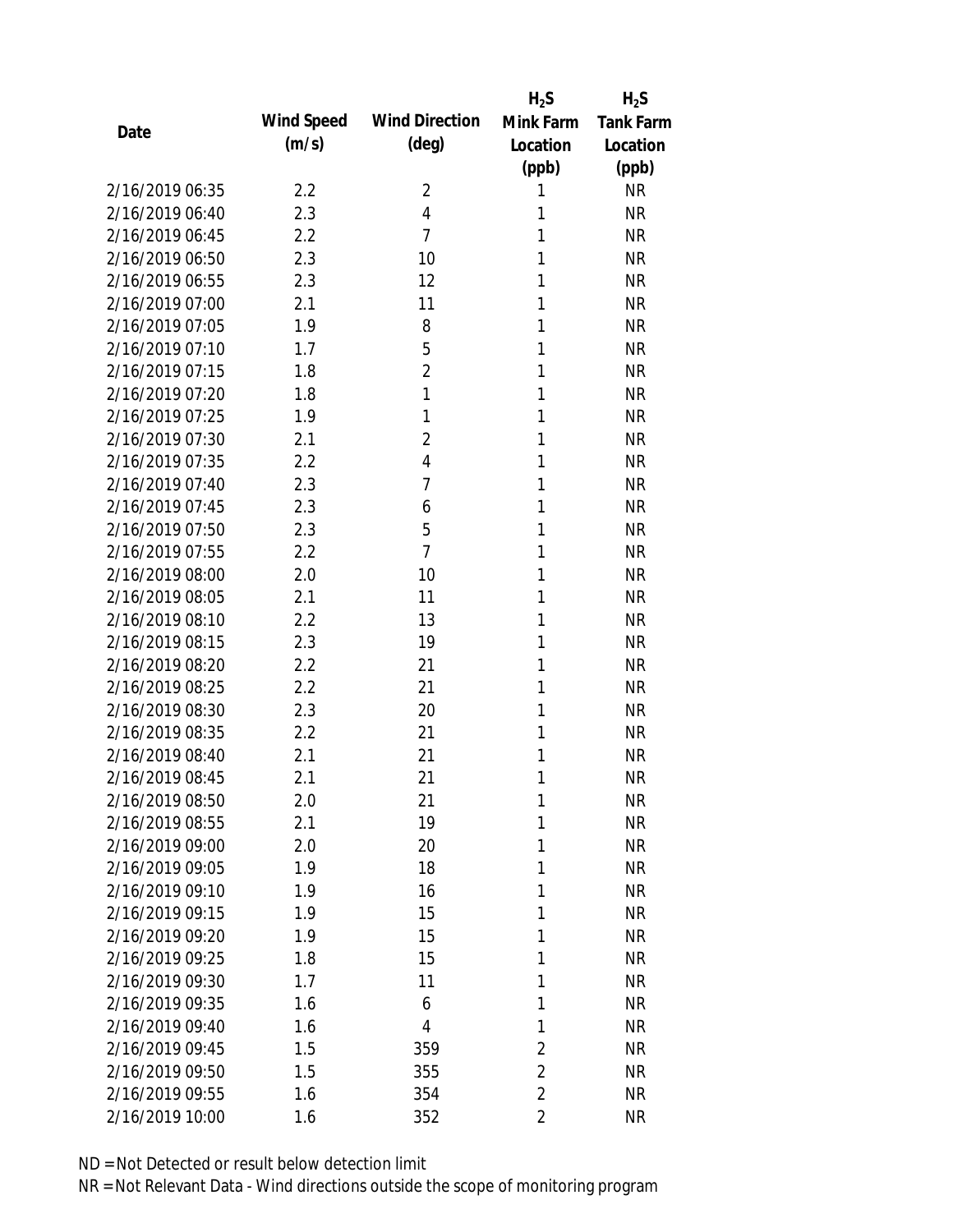|                 |            |                       | $H_2S$         | $H_2S$           |
|-----------------|------------|-----------------------|----------------|------------------|
| Date            | Wind Speed | <b>Wind Direction</b> | Mink Farm      | <b>Tank Farm</b> |
|                 | (m/s)      | $(\text{deg})$        | Location       | Location         |
|                 |            |                       | (ppb)          | (ppb)            |
| 2/16/2019 10:05 | 1.5        | 351                   | $\overline{2}$ | <b>NR</b>        |
| 2/16/2019 10:10 | 1.4        | 350                   | $\overline{2}$ | <b>NR</b>        |
| 2/16/2019 10:15 | 1.3        | 349                   | $\mathbf{1}$   | <b>NR</b>        |
| 2/16/2019 10:20 | 1.3        | 341                   | $\overline{2}$ | <b>NR</b>        |
| 2/16/2019 10:25 | 1.3        | 331                   | 1              | <b>NR</b>        |
| 2/16/2019 10:30 | 1.3        | 327                   | 1              | <b>NR</b>        |
| 2/16/2019 10:35 | 1.3        | 328                   | 1              | <b>NR</b>        |
| 2/16/2019 10:40 | 1.4        | 326                   | 1              | <b>NR</b>        |
| 2/16/2019 10:45 | 1.5        | 325                   | 1              | <b>NR</b>        |
| 2/16/2019 10:50 | 1.4        | 327                   | 1              | <b>NR</b>        |
| 2/16/2019 10:55 | 1.4        | 326                   | 1              | <b>NR</b>        |
| 2/16/2019 11:00 | 1.4        | 326                   | 1              | <b>NR</b>        |
| 2/16/2019 11:05 | 1.4        | 322                   | 1              | <b>NR</b>        |
| 2/16/2019 11:10 | 1.4        | 319                   | 1              | <b>NR</b>        |
| 2/16/2019 11:15 | 1.4        | 316                   | 1              | <b>NR</b>        |
| 2/16/2019 11:20 | 1.4        | 312                   | 1              | <b>NR</b>        |
| 2/16/2019 11:25 | 1.3        | 314                   | 1              | <b>NR</b>        |
| 2/16/2019 11:30 | 1.2        | 315                   | 1              | <b>NR</b>        |
| 2/16/2019 11:35 | 1.2        | 319                   | 1              | <b>NR</b>        |
| 2/16/2019 11:40 | 1.1        | 320                   | 1              | <b>NR</b>        |
| 2/16/2019 11:45 | 1.2        | 325                   | 1              | <b>NR</b>        |
| 2/16/2019 11:50 | 1.1        | 328                   | 1              | <b>NR</b>        |
| 2/16/2019 11:55 | 1.0        | 326                   | 1              | <b>NR</b>        |
| 2/16/2019 12:00 | 1.1        | 320                   | 1              | <b>NR</b>        |
| 2/16/2019 12:05 | 1.1        | 313                   | 1              | <b>NR</b>        |
| 2/16/2019 12:10 | 1.1        | 311                   | 1              | <b>NR</b>        |
| 2/16/2019 12:15 | 1.0        | 312                   | 1              | <b>NR</b>        |
| 2/16/2019 12:20 | 1.2        | 317                   | 1              | <b>NR</b>        |
| 2/16/2019 12:25 | 1.2        | 324                   | 1              | <b>NR</b>        |
| 2/16/2019 12:30 | 1.3        | 332                   | 1              | <b>NR</b>        |
| 2/16/2019 12:35 | 1.2        | 336                   | 1              | <b>NR</b>        |
| 2/16/2019 12:40 | 1.4        | 338                   | 1              | <b>NR</b>        |
| 2/16/2019 12:45 | 1.5        | 337                   | 1              | <b>NR</b>        |
| 2/16/2019 12:50 | 1.6        | 342                   | 1              | <b>NR</b>        |
| 2/16/2019 12:55 | 1.7        | 346                   | 1              | <b>NR</b>        |
| 2/16/2019 13:00 | 1.9        | 349                   | 1              | <b>NR</b>        |
| 2/16/2019 13:05 | 2.1        | 356                   | 1              | <b>NR</b>        |
| 2/16/2019 13:10 | 2.2        | $\overline{4}$        | 1              | <b>NR</b>        |
| 2/16/2019 13:15 | 2.3        | 12                    | 1              | <b>NR</b>        |
| 2/16/2019 13:20 | 2.2        | 18                    | 1              | <b>NR</b>        |
| 2/16/2019 13:25 | 2.2        | 24                    | 1              | <b>NR</b>        |
| 2/16/2019 13:30 | 2.3        | 28                    | 1              | <b>NR</b>        |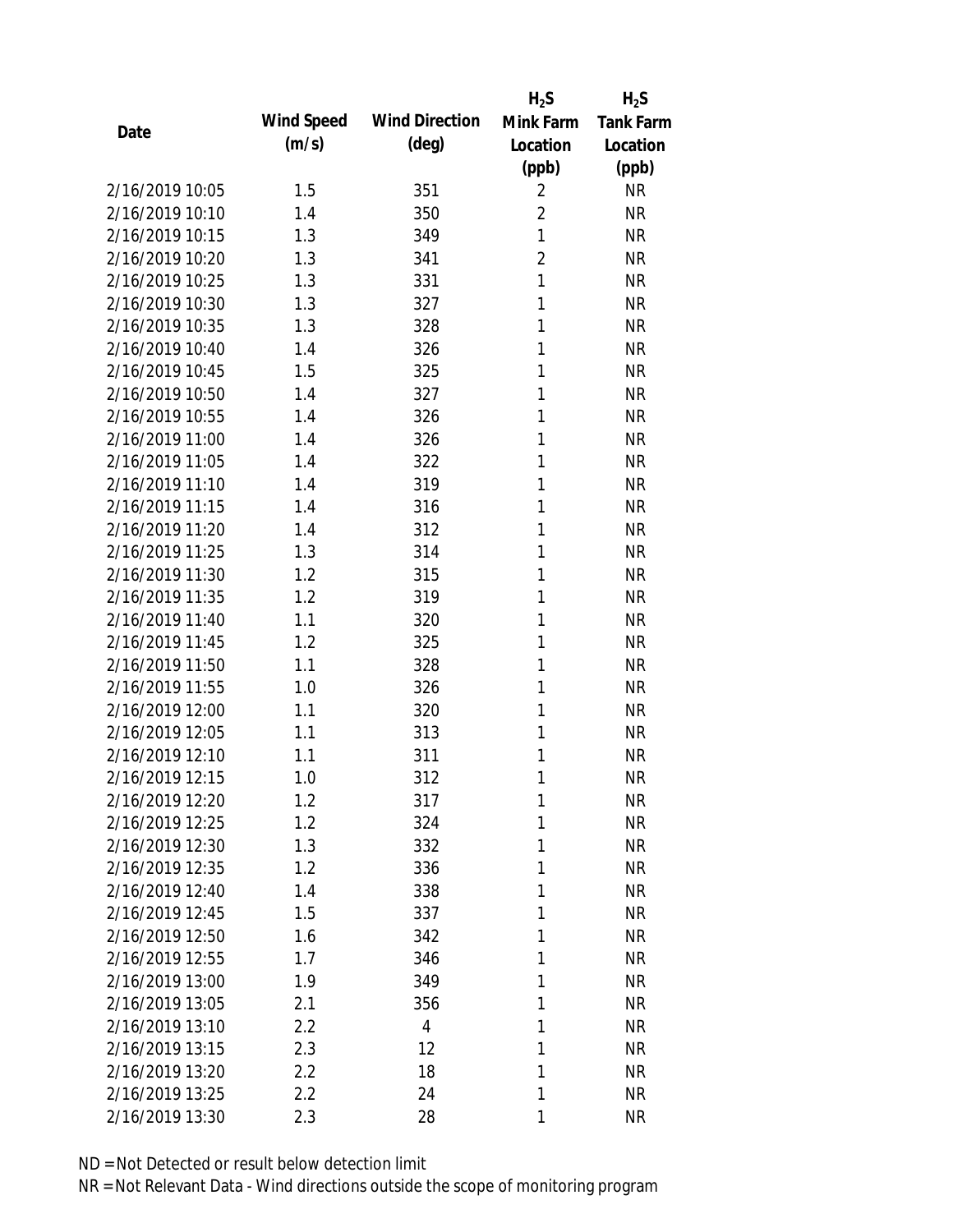|                 |            |                       | $H_2S$       | $H_2S$           |
|-----------------|------------|-----------------------|--------------|------------------|
| Date            | Wind Speed | <b>Wind Direction</b> | Mink Farm    | <b>Tank Farm</b> |
|                 | (m/s)      | $(\text{deg})$        | Location     | Location         |
|                 |            |                       | (ppb)        | (ppb)            |
| 2/16/2019 13:35 | 2.5        | 34                    | 1            | <b>NR</b>        |
| 2/16/2019 13:40 | 2.5        | 37                    | 1            | <b>NR</b>        |
| 2/16/2019 13:45 | 2.7        | 39                    | 1            | <b>NR</b>        |
| 2/16/2019 13:50 | 2.9        | 38                    | 1            | <b>NR</b>        |
| 2/16/2019 13:55 | 3.0        | 37                    | 1            | <b>NR</b>        |
| 2/16/2019 14:00 | 3.1        | 39                    | 1            | <b>NR</b>        |
| 2/16/2019 14:05 | 3.2        | 39                    | $\mathbf{1}$ | <b>NR</b>        |
| 2/16/2019 14:10 | 3.4        | 39                    | 1            | <b>NR</b>        |
| 2/16/2019 14:15 | 3.4        | 42                    | <b>NR</b>    | <b>NR</b>        |
| 2/16/2019 14:20 | 3.4        | 42                    | <b>NR</b>    | <b>NR</b>        |
| 2/16/2019 14:25 | 3.5        | 43                    | <b>NR</b>    | <b>NR</b>        |
| 2/16/2019 14:30 | 3.4        | 43                    | <b>NR</b>    | <b>NR</b>        |
| 2/16/2019 14:35 | 3.2        | 44                    | <b>NR</b>    | <b>NR</b>        |
| 2/16/2019 14:40 | 3.0        | 46                    | <b>NR</b>    | <b>NR</b>        |
| 2/16/2019 14:45 | 3.0        | 48                    | <b>NR</b>    | <b>NR</b>        |
| 2/16/2019 14:50 | 2.9        | 53                    | <b>NR</b>    | <b>NR</b>        |
| 2/16/2019 14:55 | 2.8        | 55                    | <b>NR</b>    | <b>NR</b>        |
| 2/16/2019 15:00 | 2.8        | 59                    | <b>NR</b>    | <b>NR</b>        |
| 2/16/2019 15:05 | 2.8        | 62                    | <b>NR</b>    | <b>NR</b>        |
| 2/16/2019 15:10 | 2.9        | 61                    | <b>NR</b>    | <b>NR</b>        |
| 2/16/2019 15:15 | 3.0        | 59                    | <b>NR</b>    | <b>NR</b>        |
| 2/16/2019 15:20 | 3.2        | 56                    | <b>NR</b>    | <b>NR</b>        |
| 2/16/2019 15:25 | 3.3        | 54                    | <b>NR</b>    | <b>NR</b>        |
| 2/16/2019 15:30 | 3.2        | 54                    | <b>NR</b>    | <b>NR</b>        |
| 2/16/2019 15:35 | 3.2        | 56                    | <b>NR</b>    | <b>NR</b>        |
| 2/16/2019 15:40 | 3.2        | 57                    | <b>NR</b>    | <b>NR</b>        |
| 2/16/2019 15:45 | 3.0        | 57                    | <b>NR</b>    | <b>NR</b>        |
| 2/16/2019 15:50 | 2.9        | 62                    | <b>NR</b>    | <b>NR</b>        |
| 2/16/2019 15:55 | 2.8        | 66                    | <b>NR</b>    | <b>NR</b>        |
| 2/16/2019 16:00 | 3.0        | 66                    | NR           | <b>NR</b>        |
| 2/16/2019 16:05 | 3.2        | 63                    | <b>NR</b>    | <b>NR</b>        |
| 2/16/2019 16:10 | 3.3        | 63                    | <b>NR</b>    | <b>NR</b>        |
| 2/16/2019 16:15 | 3.4        | 66                    | <b>NR</b>    | <b>NR</b>        |
| 2/16/2019 16:20 | 3.4        | 67                    | <b>NR</b>    | <b>NR</b>        |
| 2/16/2019 16:25 | 3.5        | 65                    | <b>NR</b>    | <b>NR</b>        |
| 2/16/2019 16:30 | 3.5        | 65                    | <b>NR</b>    | <b>NR</b>        |
| 2/16/2019 16:35 | 3.4        | 69                    | <b>NR</b>    | <b>NR</b>        |
| 2/16/2019 16:40 | 3.4        | 69                    | <b>NR</b>    | <b>NR</b>        |
| 2/16/2019 16:45 | 3.4        | 69                    | <b>NR</b>    | <b>NR</b>        |
| 2/16/2019 16:50 | 3.5        | 70                    | <b>NR</b>    | <b>NR</b>        |
| 2/16/2019 16:55 | 3.5        | 76                    | <b>NR</b>    | <b>NR</b>        |
| 2/16/2019 17:00 | 3.3        | 80                    | <b>NR</b>    | <b>NR</b>        |
|                 |            |                       |              |                  |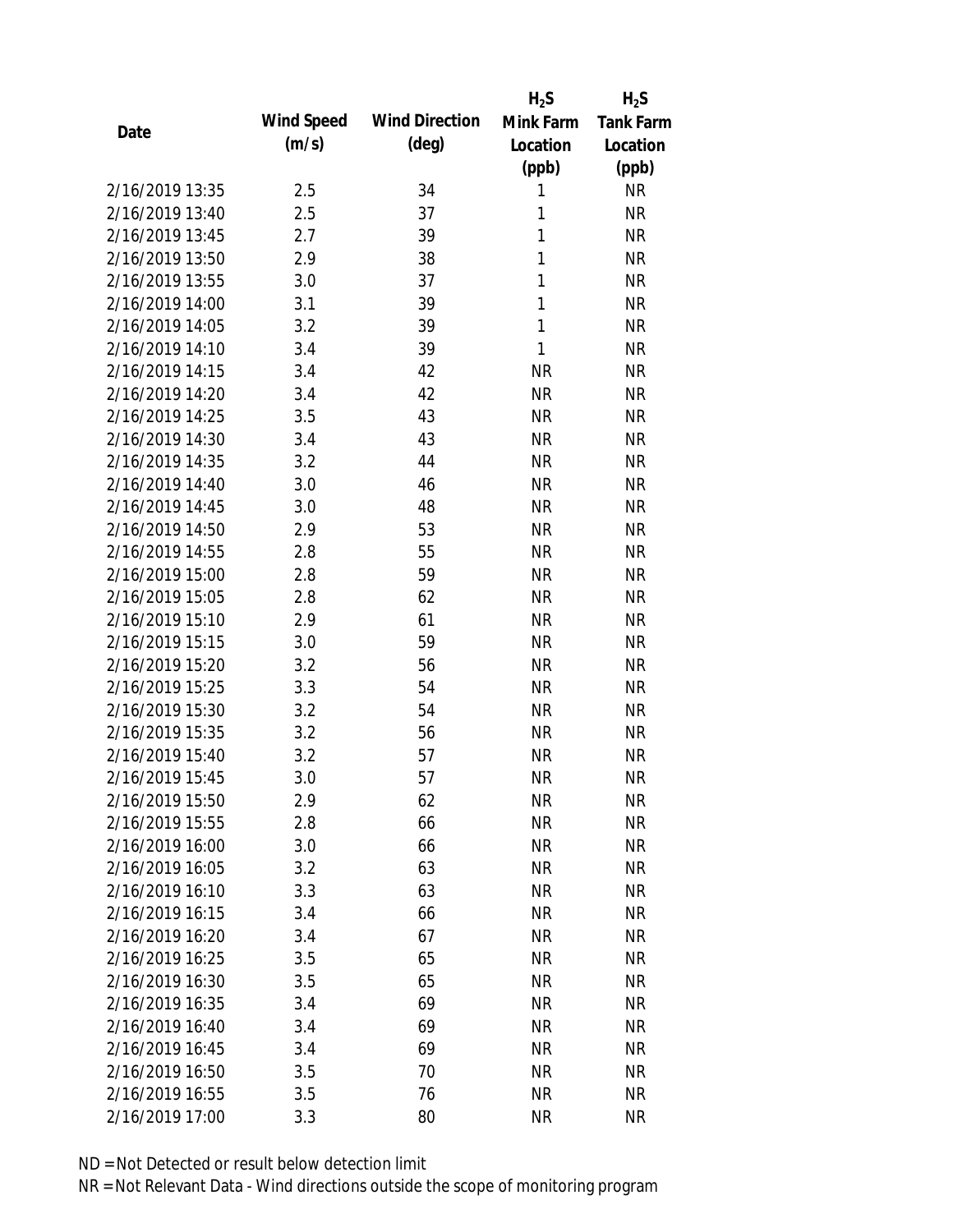|                 |            |                       | $H_2S$    | $H_2S$           |
|-----------------|------------|-----------------------|-----------|------------------|
| Date            | Wind Speed | <b>Wind Direction</b> | Mink Farm | <b>Tank Farm</b> |
|                 | (m/s)      | $(\text{deg})$        | Location  | Location         |
|                 |            |                       | (ppb)     | (ppb)            |
| 2/16/2019 17:05 | 3.4        | 80                    | <b>NR</b> | <b>NR</b>        |
| 2/16/2019 17:10 | 3.5        | 83                    | <b>NR</b> | <b>NR</b>        |
| 2/16/2019 17:15 | 3.6        | 85                    | <b>NR</b> | <b>NR</b>        |
| 2/16/2019 17:20 | 3.6        | 87                    | <b>NR</b> | <b>NR</b>        |
| 2/16/2019 17:25 | 3.6        | 86                    | <b>NR</b> | <b>NR</b>        |
| 2/16/2019 17:30 | 3.7        | 86                    | <b>NR</b> | <b>NR</b>        |
| 2/16/2019 17:35 | 3.5        | 86                    | <b>NR</b> | <b>NR</b>        |
| 2/16/2019 17:40 | 3.3        | 83                    | <b>NR</b> | <b>NR</b>        |
| 2/16/2019 17:45 | 3.1        | 81                    | <b>NR</b> | <b>NR</b>        |
| 2/16/2019 17:50 | 3.2        | 79                    | <b>NR</b> | <b>NR</b>        |
| 2/16/2019 17:55 | 3.3        | 78                    | <b>NR</b> | <b>NR</b>        |
| 2/16/2019 18:00 | 3.2        | 75                    | <b>NR</b> | <b>NR</b>        |
| 2/16/2019 18:05 | 3.4        | 74                    | <b>NR</b> | <b>NR</b>        |
| 2/16/2019 18:10 | 3.6        | 77                    | <b>NR</b> | <b>NR</b>        |
| 2/16/2019 18:15 | 3.8        | 79                    | <b>NR</b> | <b>NR</b>        |
| 2/16/2019 18:20 | 3.6        | 81                    | <b>NR</b> | <b>NR</b>        |
| 2/16/2019 18:25 | 3.6        | 81                    | <b>NR</b> | <b>NR</b>        |
| 2/16/2019 18:30 | 3.6        | 84                    | <b>NR</b> | <b>NR</b>        |
| 2/16/2019 18:35 | 3.5        | 85                    | <b>NR</b> | <b>NR</b>        |
| 2/16/2019 18:40 | 3.3        | 85                    | <b>NR</b> | <b>NR</b>        |
| 2/16/2019 18:45 | 3.3        | 84                    | <b>NR</b> | <b>NR</b>        |
| 2/16/2019 18:50 | 3.4        | 84                    | <b>NR</b> | <b>NR</b>        |
| 2/16/2019 18:55 | 3.4        | 85                    | <b>NR</b> | <b>NR</b>        |
| 2/16/2019 19:00 | 3.4        | 85                    | <b>NR</b> | <b>NR</b>        |
| 2/16/2019 19:05 | 3.5        | 82                    | <b>NR</b> | <b>NR</b>        |
| 2/16/2019 19:10 | 3.6        | 81                    | <b>NR</b> | <b>NR</b>        |
| 2/16/2019 19:15 | 3.4        | 80                    | <b>NR</b> | <b>NR</b>        |
| 2/16/2019 19:20 | 3.3        | 78                    | <b>NR</b> | <b>NR</b>        |
| 2/16/2019 19:25 | 3.4        | 73                    | <b>NR</b> | <b>NR</b>        |
| 2/16/2019 19:30 | 3.4        | 73                    | NR        | <b>NR</b>        |
| 2/16/2019 19:35 | 3.3        | 72                    | <b>NR</b> | <b>NR</b>        |
| 2/16/2019 19:40 | 3.4        | 69                    | <b>NR</b> | <b>NR</b>        |
| 2/16/2019 19:45 | 3.6        | 66                    | NR        | <b>NR</b>        |
| 2/16/2019 19:50 | 3.6        | 64                    | <b>NR</b> | <b>NR</b>        |
| 2/16/2019 19:55 | 3.5        | 64                    | <b>NR</b> | <b>NR</b>        |
| 2/16/2019 20:00 | 3.2        | 63                    | <b>NR</b> | <b>NR</b>        |
| 2/16/2019 20:05 | 3.0        | 65                    | <b>NR</b> | <b>NR</b>        |
| 2/16/2019 20:10 | 2.9        | 69                    | NR        | <b>NR</b>        |
| 2/16/2019 20:15 | 2.6        | 72                    | <b>NR</b> | <b>NR</b>        |
| 2/16/2019 20:20 | 2.5        | 70                    | <b>NR</b> | <b>NR</b>        |
| 2/16/2019 20:25 | 2.4        | 71                    | <b>NR</b> | <b>NR</b>        |
| 2/16/2019 20:30 | 2.4        | 67                    | <b>NR</b> | <b>NR</b>        |
|                 |            |                       |           |                  |